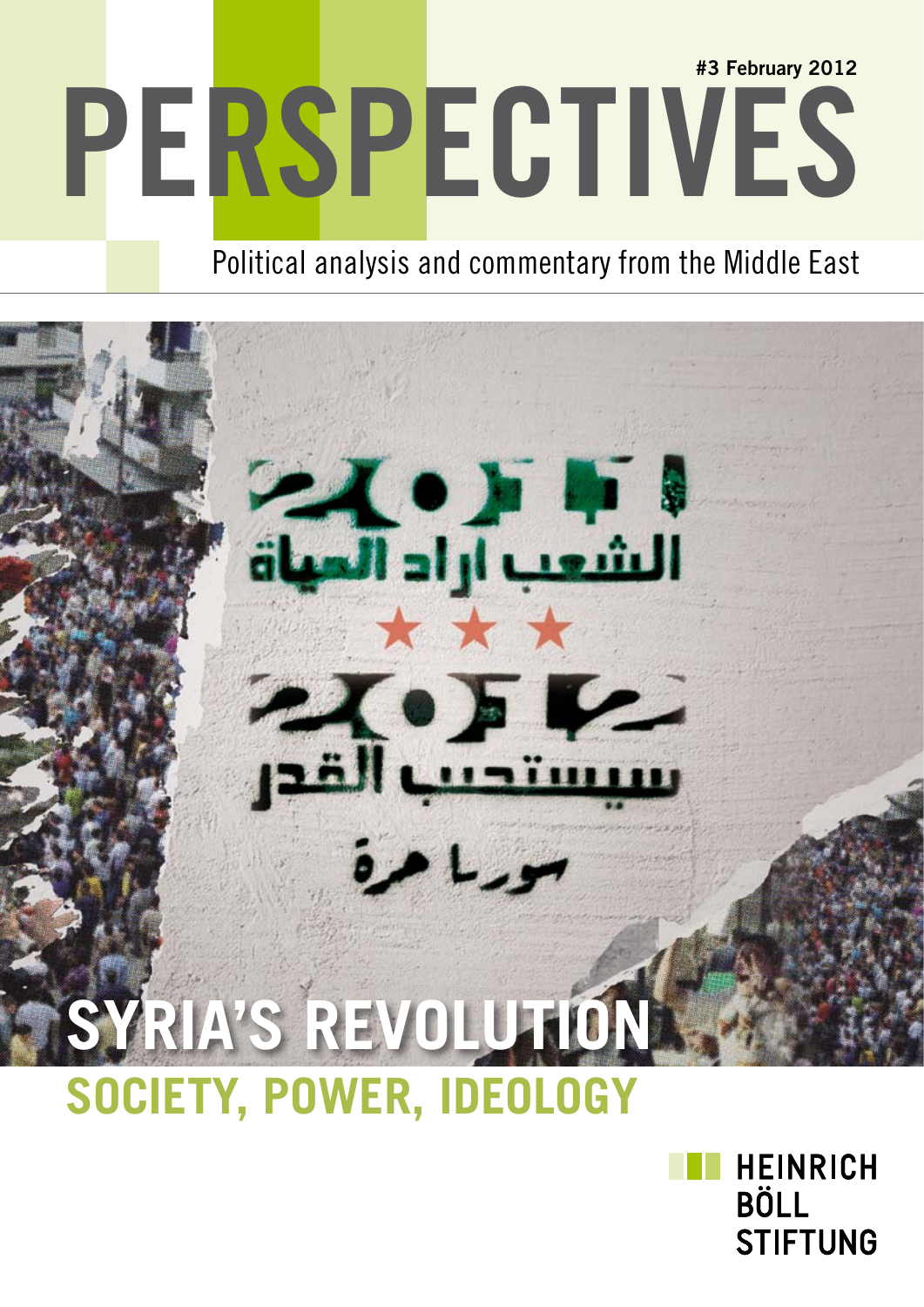#### Published by the Heinrich Böll Stiftung 2011

This work is licensed under the conditions of a Creative Commons license: <http://creativecommons.org/licenses/by-nc-nd/3.0/>.  $\fbox{G09}$ You can download an electronic version online. You are free to copy, distribute and transmit the work under the following conditions: Attribution - you must attribute the work in the manner specified by the author or licensor (but not in any way that suggests that they endorse you or your use of the work); Noncommercial - you may not use this work for commercial purposes; No Derivative Works - you may not alter, transform, or build upon this work.

Editor-in-chief: Layla Al-Zubaidi Editors: Doreen Khoury, Mohammad Ali Atassi Layout: Catherine Coetzer, c2designs, Cédric Hofstetter Translator: Robin Moger Cover photograph: Mustafa Haid, Collage: Cedric Hofstetter

Printed by: www.coloursps.com

Opinions expressed in articles are those of their authors, and not HBS. The graffiti on the cover makes reference to an old Arab poem. It reads: 2011 - People Wanted Life. 2012 - Destiny will respond. Free Syria

### **Heinrich Böll Foundation – Middle East**

The Heinrich Böll Foundation, associated with the German Green Party, is a legally autonomous and intellectually open political foundation.

Our foremost task is civic education in Germany and abroad with the aim of promoting informed democratic opinion, socio-political commitment and mutual understanding. In addition, the Heinrich Böll Foundation supports artistic, cultural and scholarly projects, as well as cooperation in the development field. The political values of ecology, democracy, gender democracy, solidarity and non-violence are our chief points of reference. Heinrich Böll's belief in and promotion of citizen participation in politics is the model for the foundation's work.

Our programme areas in the Middle East are:

- Statehood & Participation
- Conflict & International Politics
- **n** Environmental Justice
- **n** Culture & Dialogue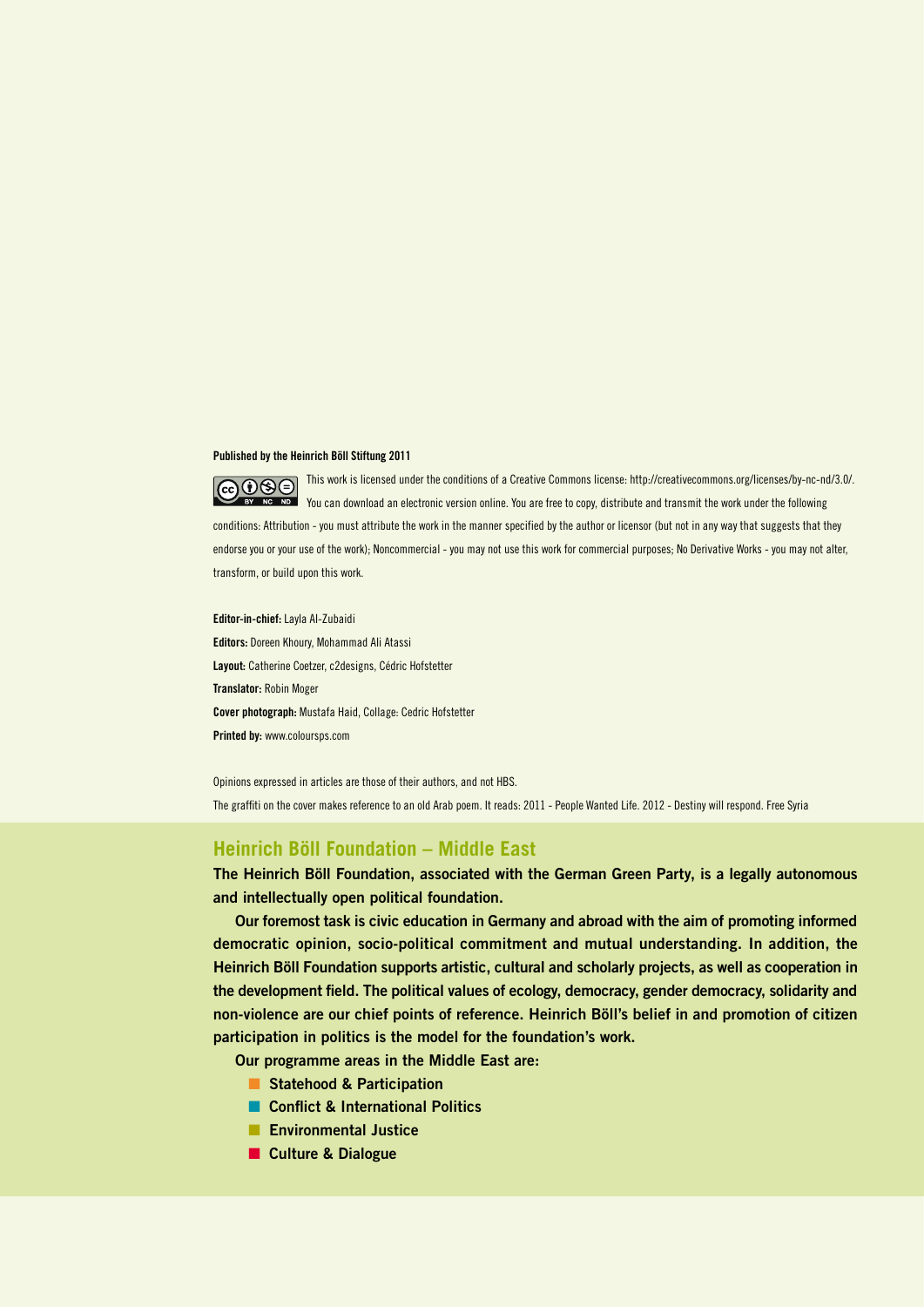# **Contents**

| <b>Editorial</b>            |                                                                                                                         | 5              |
|-----------------------------|-------------------------------------------------------------------------------------------------------------------------|----------------|
| $\mathbf{r}$                | Syria: The Current Situation and Possible Solutions<br>Hassân Abbas                                                     | $\overline{7}$ |
| $\blacksquare$              | From the Kingdom of Assad to the Third Republic<br>Yassin al-Haj Saleh                                                  | 12             |
| $\blacksquare$              | The Syrian Revolution is an Experiment in the Creation of a People<br>Interview with Yassin al-Haj Saleh                | 20             |
| $\blacksquare$              | No End in Sight to Syria's Economic Woes<br>Jihad Yazigi                                                                | 24             |
| $\mathcal{L}_{\mathcal{A}}$ | The Syrian Revolution and the Role of Turkey<br><b>Bakr Sidki</b>                                                       | 28             |
| $\blacksquare$              | The Crisis of the Politics of Mumana'ah<br>Fawwaz Traboulsi                                                             | 33             |
| $\blacksquare$              | Dictatorship, Military Intervention, and False Binaries in Syria<br><b>Bassam Haddad</b>                                | 36             |
| $\blacksquare$              | The Syrian Revolution and the New Constitutional Values<br><b>Abdulhay Sayed</b>                                        | 42             |
| $\blacksquare$              | Is it Winter or Spring for Christians in Syria?<br>Doreen Khoury                                                        | 48             |
| $\blacksquare$              | The Assad Regime<br>Controlling Information and the Contradictory Image<br>Mustafa Haid                                 | 53             |
| $\blacksquare$              | The Revolution as Model and the Image of Tahrir Square<br>Syrians are Paying a Double Price<br><b>Mohammad AI Attar</b> | 58             |
| $\blacksquare$              | Militarization, Violence and the Revolution<br>Yassin al-Haj Saleh                                                      | 66             |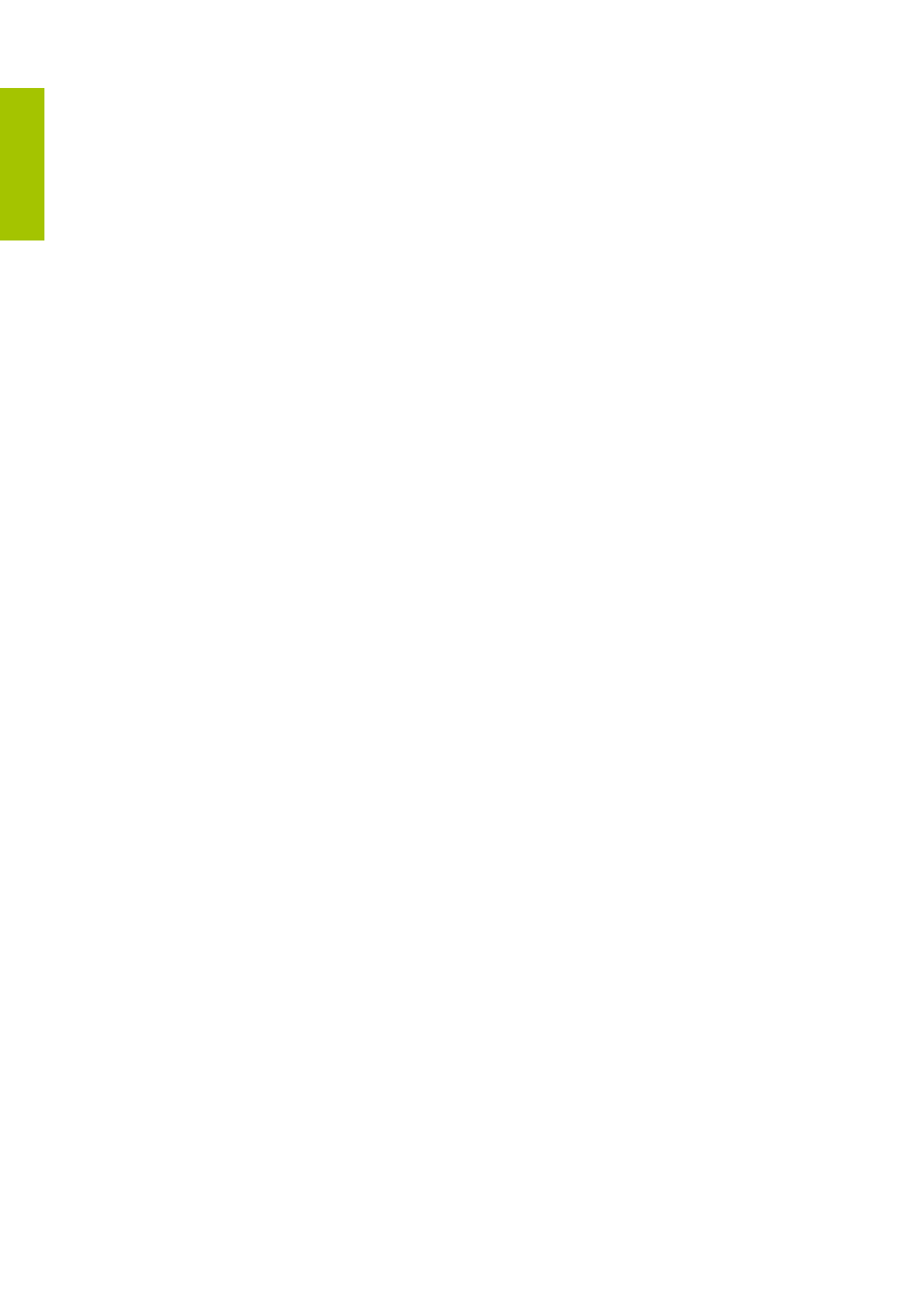# <span id="page-4-0"></span>**Editorial**

It is almost a year ago that Syrian citizens,<br>inspired by the revolutions in Tunisia and<br>Egypt, courageously took to the streets in<br>protest against the decades-long denial<br>of their basic rights by the Assad regime. The t is almost a year ago that Syrian citizens, inspired by the revolutions in Tunisia and Egypt, courageously took to the streets in protest against the decades-long denial revolution signaled the return of politics to Syria, and the re-emergence of the famed Syrian criticism, satire and wit. The public sphere, long out of bounds to ordinary citizens, has been reclaimed with a vengeance, as Syrians impose their presence on streets and squares, and regain control of their lives.

But they are paying a heavy price for freedom. Thousands have lost their lives, remain in detention, or have been forced into exile. Daily crackdowns on protesters did not stop during the six month presence of Arab observers, who finally withdrew on January 28, 2012.

Most observers agree that the regime's days are numbered. But it remains resilient, and the question is how long it will be allowed to prolong the conflict and inflict further damage on citizens, the national economy, and the country's social structures. While the regime's power appears to be gradually disintegrating, there is not enough information on the scale of internal divisions to forecast the tipping point. For the first time, it is abandoning its narrative that "everything is under control" and admits that it has lost its grip on parts of the countryside and provincial towns. However it seems to be willing to absorb some losses so as to focus its military actions on securing strategic locations elsewhere. Until now, there are no defections of entire military regiments of the army, and security agencies remain cohesive. The army still has the ability to retake 'liberated' areas and, probably due to international media attention, has not resorted to other military means at its disposal, such as the air-force.

'Syria is not only Syria' is a mantra that has surfaced repeatedly in debates in the Arab media, reflecting the sharp ideological divide on whether with the Syrian regime the last supposed Arab 'bulwark against imperialism' will crumble. While the regime's demise is expected to reverberate widely, regional and international players enjoy only limited leverage. Most Western governments have abandoned calls for reform and now favor regime change, hoping that this will also weaken Hizbullah and Iran. In the meantime, the regime wagers on the support of Russia and China to help ease international pressure amidst political isolation and an increasingly dismal economic situation. Neither the Syrian opposition groupings, the Arab League, nor regional powers such as Turkey seem to be able to chart an effective roadmap that meets international agreement.

As time passes, despair is growing and peaceful solutions are becoming less likely. A collapse of the regime is not imminent and much will depend on a negotiated transition that could prevent the country from descending into a protracted war. After the UN Security Council failed to pass even a watered-down resolution for a political transition that excludes military intervention and punitive measures, Syrians are now convinced that they are left to their own devices. Heightened confrontations during the past weeks indicate that the stalemate is gradually pushing the essentially civil uprising over the brink into an armed struggle. The main locations of the uprising are the provinces and urban suburbs, where militarization could contribute to the growth of local factionalism. The protest movement is trying its best to fend off communal tensions but sectarian conflict is likely if the regime decides that this is its only option to hang on to power.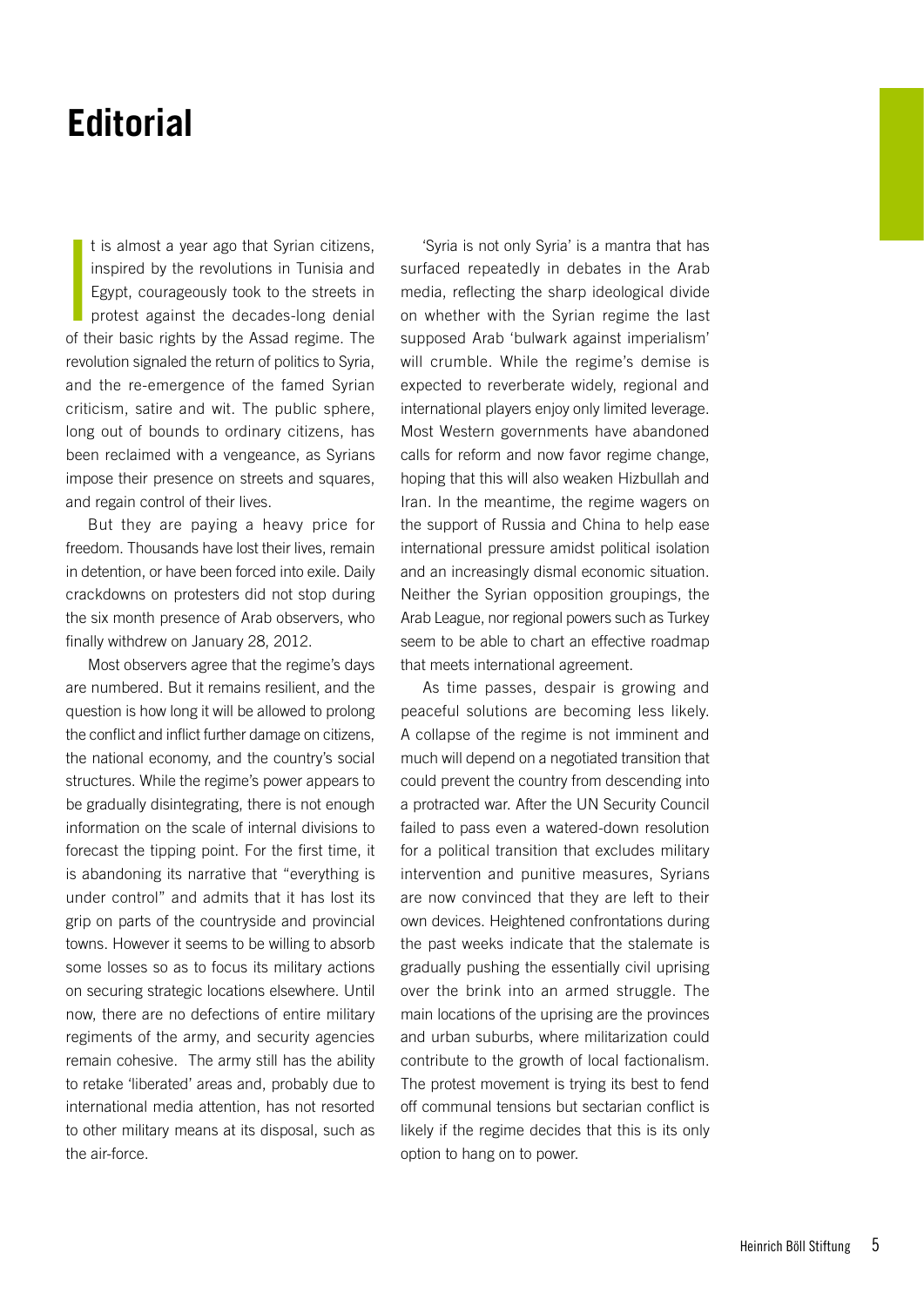For the first time, Syria has made it into the daily headlines, with plenty of analysis. Yet, few understand its diverse and complex social makeup, or its seemingly contradictory relations with regional states and sub-state actors. Syria as a topic for research has long been marginalized in cultural, social, and political studies.

The Syrian authors who contributed to this issue of Perspectives Middle East, despite facing obstacles at home, expressed a concern for "helping foreigners understand the Syrian people". Syrians, whether they are in the country or in exile, are living moments that are marked by both high hopes and deep agony. We wish to cordially thank the authors for their effort and time.

#### Layla Al-Zubaidi

**Director** Heinrich Böll Foundation Middle East Office Beirut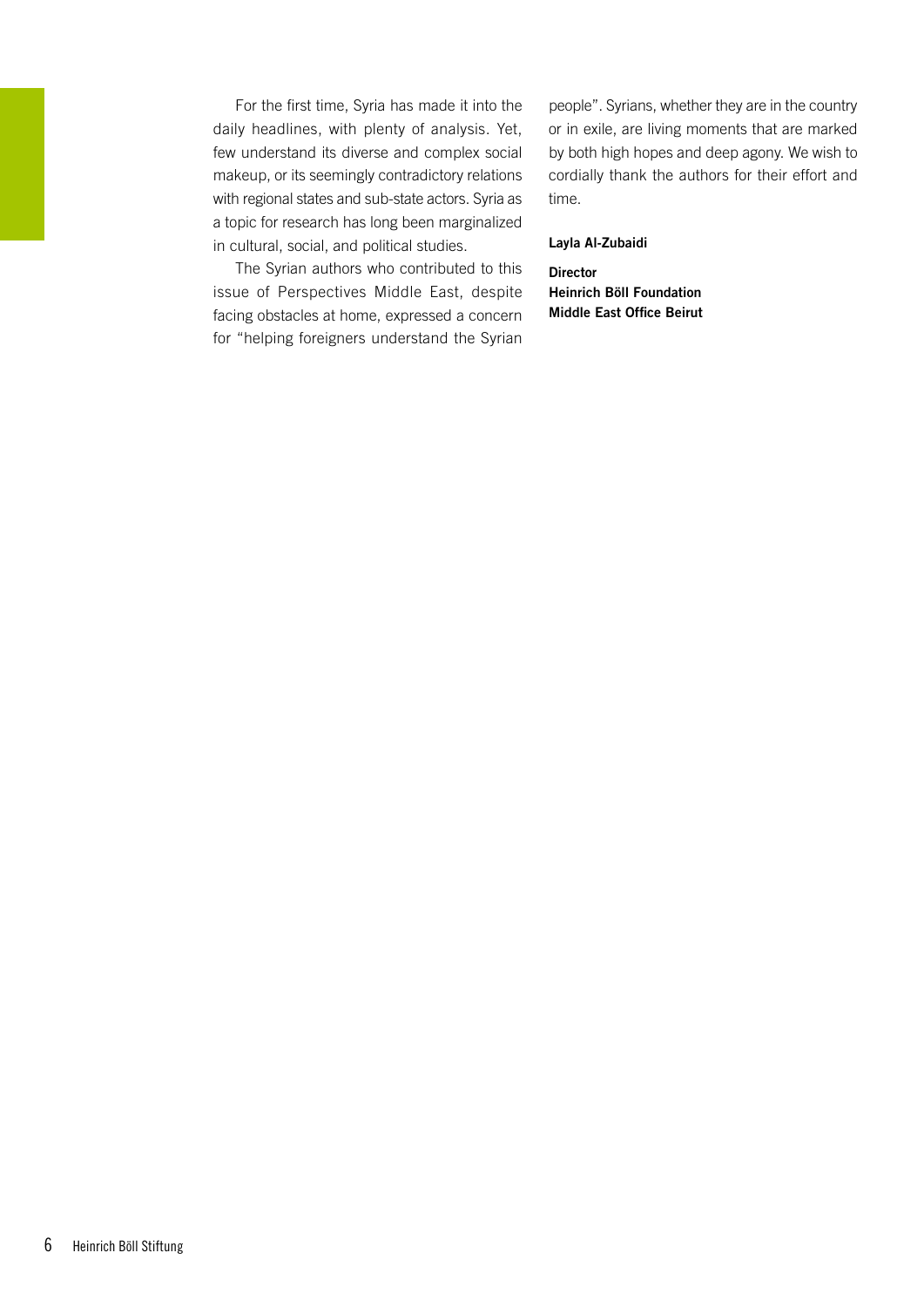# <span id="page-6-0"></span>**Syria: The Current Situation and Possible Solutions**

 $\frac{1}{2}$ en months ago the peaceful uprising began; three hundred and fifty days, more or less, during which 6,000 people have been killed at a rate of twenty per day and over 100,000 citizens have been arrested or detained. Ten months, while the regime continues to kill citizens its repressive tactics have reached a pitch of savagery unparalleled in the recent history of the Arab world and have led the country down a dark narrow tunnel, destined for the abyss.

The situation in Syria today has a number of characteristics that need to be taken into consideration when studying the dynamics of the uprising, both now and in the future. These include:

### 1. The Grassroots Nature of the Popular Movement

With every day that passes the uprising establishes itself more deeply and extends itself more widely in Syria. In hotspots such as Homs, Hama, Deraa and the Damascus hinterland it has won over the majority of inhabitants. In places where a few months ago only a handful of demonstrators assembled in short-lived protests, tens of thousands are now participating in rallies and sit-ins which last many hours. What is certain is that fear of repression – which on many occasions has reached the point of outright murder – is the only factor that has prevented million-strong rallies being held in major cities.

Not only does the uprising have strong roots in traditional centers of resistance, but we have also witnessed the spread of its geographical footprint. In the first months of the movement, there were no more than a handful of demonstrations in Deraa, Homs and Latakia, whereas by the last Friday of 2011—the second Friday of the uprising's tenth month—a total of 425 demonstrations took place, throughout the length and breadth of the country.

Not only does the uprising have strong roots in traditional centers of resistance, but we have also witnessed the spread of its geographical footprint.

It is worth mentioning that the established nature of the popular movement is not a claim based purely on the physical size and frequency of the demonstrations, but has a spiritual and ethical dimension manifested in the heroic courage displayed by ordinary citizens, who continue to take to the streets despite the very real threat to their safety. It can also be seen in the revolutionary spirit that has crept into many intangible aspects of daily life: songs, music, movies, dance and satirical jokes. The Syrian revolution has imbued the arts with a genuine revolutionary legacy never before seen in Arab societies, with the exception of that created by the Palestinian Liberation Organization.

#### 2. The Regime's Cohesion

Unlike in Tunisia and Egypt, the Syrian army has not stood on the sidelines. Almost without exception, the armed forces have remained obedient to the regime, as have the security forces and the secret police, and any attempt to split from the regime and state authorities has been met with a heavy-handed response. As a result we are yet to see anything comparable with the

#### <span id="page-6-1"></span>Hassân Abbas

Hassân Abbas is Professor of Media Studies at the Institut Français du Proche Orient (Ifpo) in Damascus, as well as Doctor of Modern Literature at the Université de la Sorbonne Nouvelle in Paris. He also served as Professor at the High Institute for Dramatic Arts in Damascus. He is founded several cultural and human rights initiatives and has coordinated cultural activities at the Ifpo for fourteen years. He has translated works such as "La Machine de Vision" and "Les Nouveaux Penseurs de l'Islam", and is the author of numerous publications, including "Guide de la Citoyenneté" (2006).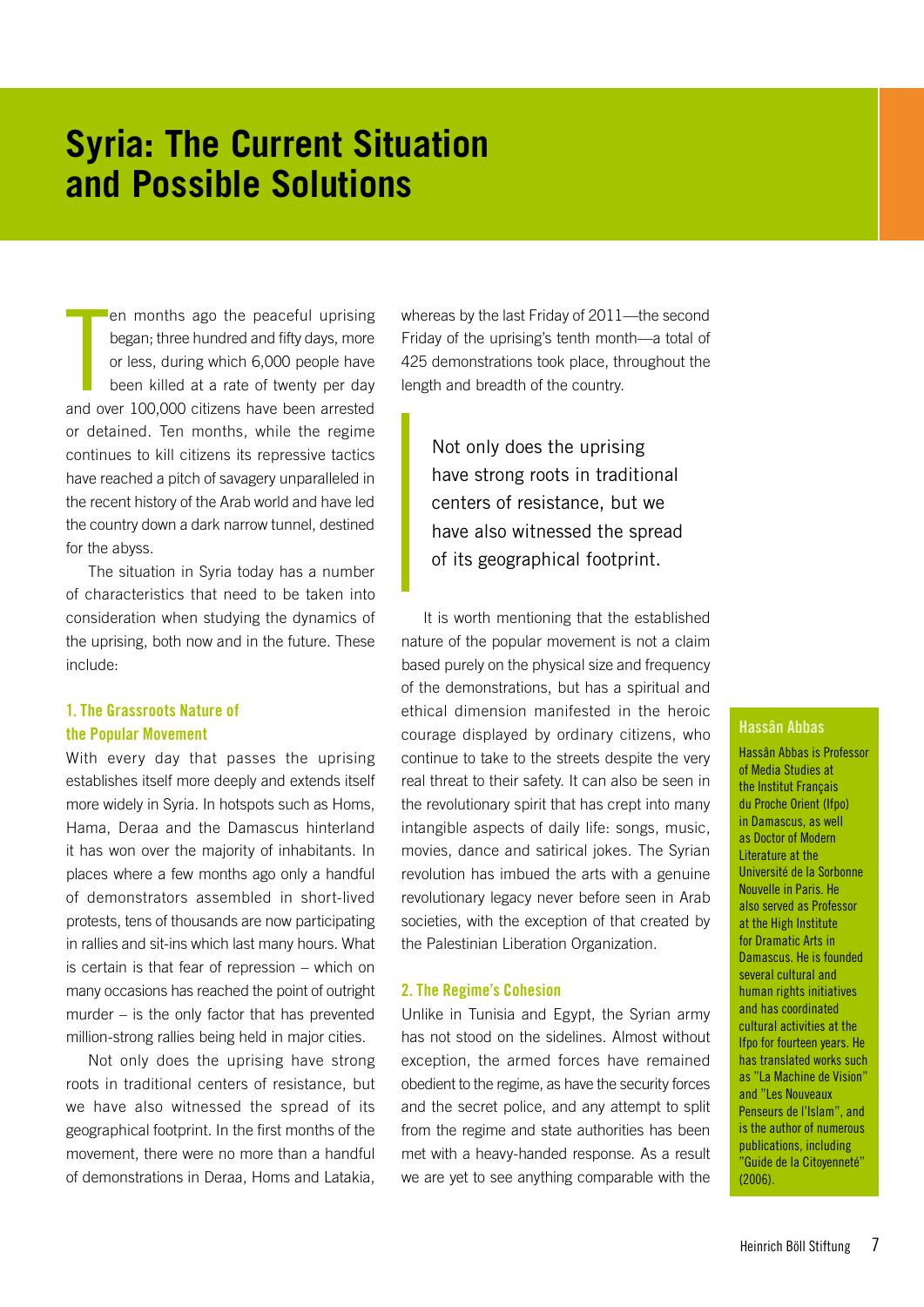situation in Libya, where several important regime elements declared that they had broken with the regime, hinting at the fragility behind the outward show of solidity that it promoted in the media.

Due to its careful management of the country's ethnic and sectarian make-up, the regime has created a despotic administration based not on the principle of all citizens being equal before the law, but rather, on grading Syrians according to their loyalty.

We should point out that for socio-historical reasons the army's loyalty was never in doubt. This loyalty can only be understood in the context of the regime's security policy, as practiced against both society and the state apparatus itself. Witness statements by army deserters confirm that the overwhelming majority of those killed from army ranks were soldiers and officers executed in the field either for refusing to open fire on civilians or for attempting to flee clashes with demonstrators. It is also pertinent to mention the official decrees issued in late 2011 that banned all senior government employees, including all former and present ambassadors, ministers and members of parliament, from leaving Syria without first obtaining special permission from the security services.

Due to its careful management of the country's ethnic and sectarian make-up, the regime has created a despotic administration based not on the principle of all citizens being equal before the law, but rather, on grading Syrians according to their loyalty. One effect of this has been the development of communities with virulently proregime loyalties. These communities in no way belong to the socio-economic class from which the regime draws its cadres (since the regime perpetuates itself from within the state agencies), but are instead social formations deliberately nurtured by the regime as an anti-society, a

buffer community to protect itself from attack. These communities are an organic extension of the regime and their survival is inextricably bound up with that of the state. By protecting the regime from society at large they believe they are protecting themselves.

Furthermore, these pro-regime pockets within contemporary Syrian society are of two kinds: the first is cultural, composed of religious minorities, such as Alawites, Christians and Druze, or at any rate, the leadership of these communities; the second is economic such as the nouveau riche, who depend on mutually beneficial relationships with senior regime figures.

The regime's solidity therefore, does not derive from a structural strength or from the durability of its internal and external relationships, but from the brute force with which it manages these relationships (i.e. relationships with state employees, citizens and conscripts). Its brutality transforms citizens into tragic figures, motivated by their fear to preserve and protect the very monster that so terrifies them.

### 3. The Incompetence of the Traditional Political Opposition

Since taking power the Baath party has worked hard to weaken political life in Syria. Over three decades in charge of the country, Hafez Assad succeeded in emptying public life of meaningful participation and established the following rule: politics is for Baathists and those who slavishly adhere to their prescriptions. For everyone else, there is prison, exile or the grave. Despite the creation of a narrow margin for political activity under Bashar Assad, Syrian political life still lacks the basic conditions it needs to progress beyond its moribund state.

Initial protests included a modest clutch of active political figures, but the uprising very quickly moved beyond the control of recognized political organizations, that were left striving to catch up with events. There were attempts to unite disparate opposition forces into a single front, but these efforts, most of which took place outside the country, were characterized by dissent and disagreement, which quickly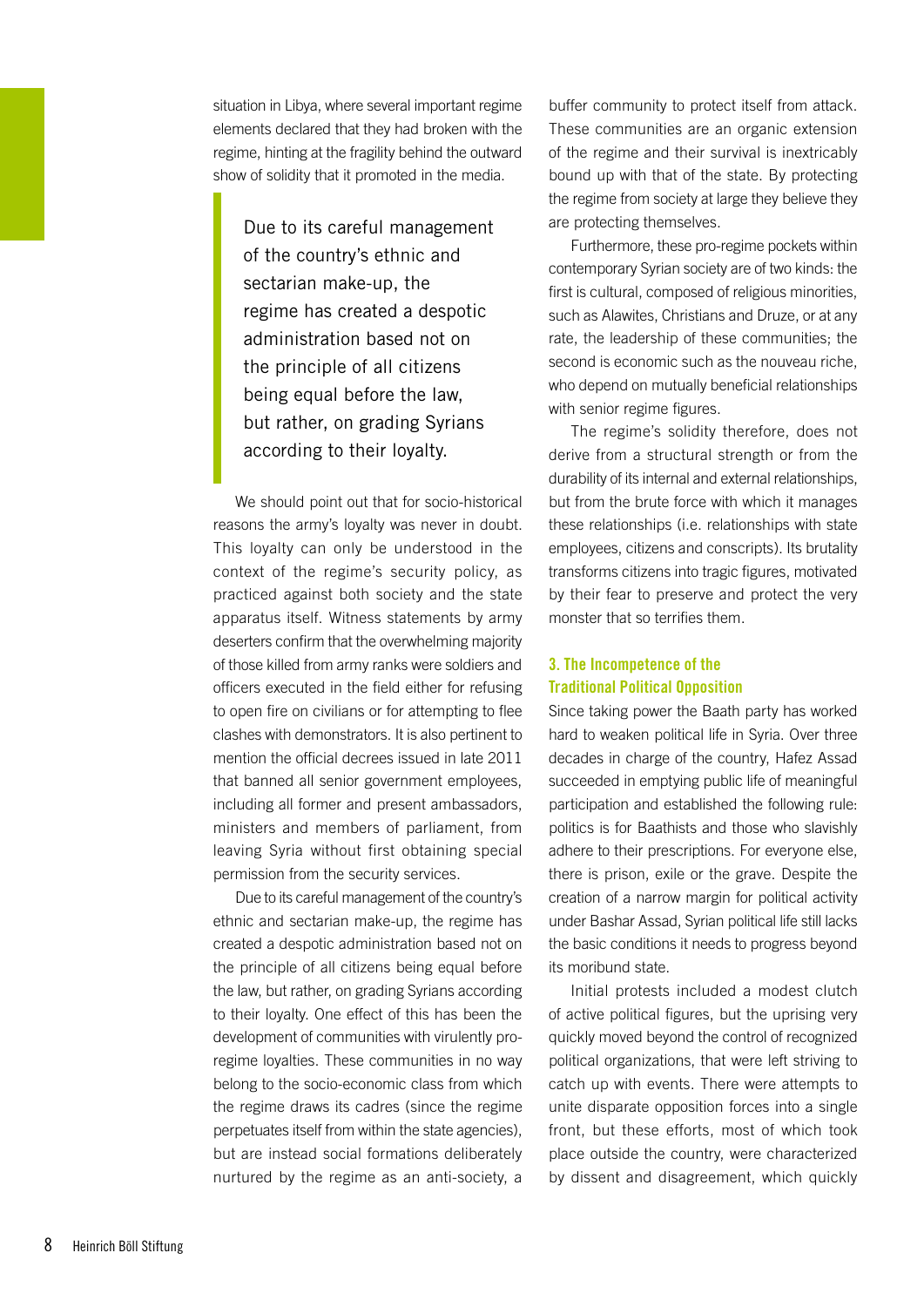lost them credibility among Syrian citizens. These constant disagreements, and the fact that personal ambition was often prioritized over national interest, severely weakened the opposition, not to mention the almost total lack of consensus over issues connected with the future of the uprising, such as sectarianism, foreign intervention and the role of the Syrian Free Army.

There was a split between the "body" of the uprising, represented by the revolutionaries on the street, and its "head", represented by opposition politicians who trekked from meeting to meeting and from country to country in search of an alliance.

Meanwhile, the uprising was spontaneously generating a new opposition from the ranks of the coordinating committees. These committees took responsibility for organizing protests, providing medical care for the wounded and supplying the media and international organizations with evidence of the brutality of the regime and its security services. At the same time, these committees were unable to make the transition to a united political organization capable of leading and representing the uprising.

There was a split between the "body" of the uprising, represented by the revolutionaries on the street, and its "head", represented by opposition politicians who trekked from meeting to meeting and from country to country in search of an alliance. However, whenever a step was taken to form an alliance, a side-declaration was issued that would reverse any progress.

#### 4. The Militarization of the Uprising

The uprising began as a peaceful movement and remains so to this day, in its ten months. But despite its ideological opposition to the use of violence and although it is defending its peaceful nature, it has not been immune to facts on the ground that push it toward militarization.

The regime's insistence that the security forces and the army use excessive force against protestors has caused many soldiers to disobey orders. They have refused to fire on civilians, preferring to defy their superiors, and though a great number of them have been killed by the security forces as a result of mutinous sentiments which are becoming more widespread than before. At the beginning of the uprising, only a few individual soldiers and officers deserted. Today, the deserters number in their thousands, if not tens of thousands. At first, these deserters confined themselves to protecting the peaceful demonstrators with light weapons they had brought with them when they deserted. Today, they are organized into a shadow force called the Syrian Free Army and have begun carrying out operations against military and security targets, sometimes in response to an assault by the regime or to forestall an impending attack.

The regime's use of force has also prompted many citizens, either those targeted by the regime or the families of victims, to take up arms against the security forces, motivated both by a desire for revenge and the necessity of legitimate self-defense.

We should note that from the very first day the regime has worked to deflect the uprising from its non-violent principles and encourage its militarization. By drawing it into armed conflict the regime was sure of its victory as it is stronger militarily, better equipped and supplied and more organized. Furthermore, it would legitimize its use of violence, gaining international support for its actions by presenting them as part of the international war on terrorism. To achieve these goals the regime immediately began arming communities in loyalist areas and it is worth mentioning here the rumors of weapons smuggled from neighboring countries with the knowledge, if not the active consent of military and government officials.

#### 5. Security Chaos

Certain violent attacks on the fringes of the uprising, which, despite the state media's attempts to exploit them and smear the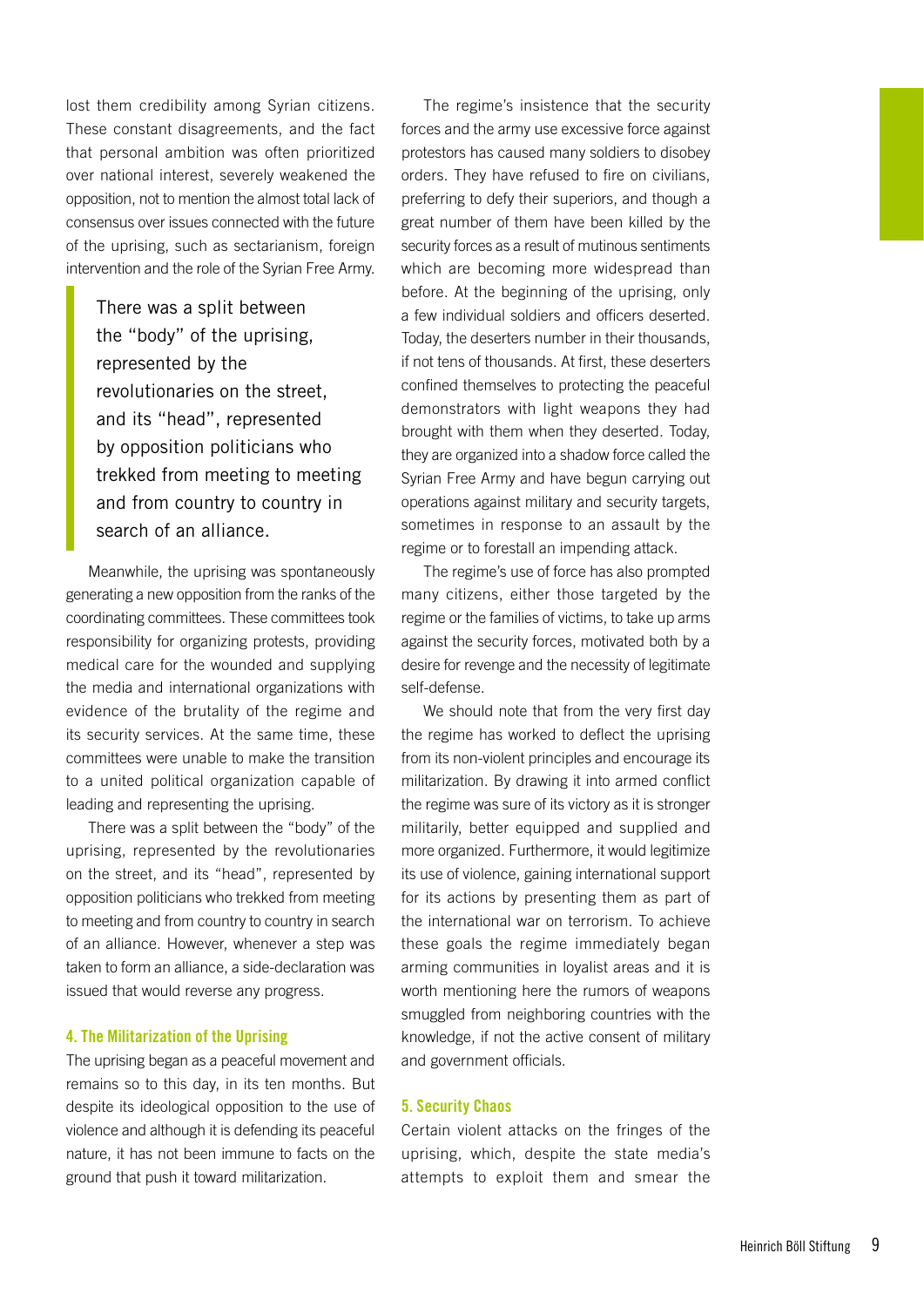reputation of the popular movement, are either indicative of a general lawlessness or, as many claim, staged and planed by the security forces themselves. The latter explanation is popular due to a widespread belief in the almost mythical powers of state security without whose consent or participation, such operations would be impossible.

We should note that from the very first day the regime has worked to deflect the uprising from its non-violent principles and encourage its militarization.

These attacks are either terrorist or sectarian. Terrorist attacks include the bombings of public installations such as gas and petrol pipelines, the rail network, bridges and government buildings (e.g. the secret service headquarters in Damascus). Sectarian refers to the tit-for-tat abduction, extortion, rape and murder between different ethnic and religious communities, which has risen to truly terrifying levels, particularly in regions with many such communities living side by side such as Homs and the countryside around Hama and Latakia.

#### Possible Scenarios and Solutions

Taking these five points into consideration we can now address the possibility of finding a solution to the crisis in Syria. A solution must derive from three 'arenas', which in order of size are the Syrian arena, the Arab arena and finally the international arena, all of which, including the regime itself, agree on the central issue: that the country cannot return to its pre-uprising state. In other words, change is inevitable.

In the Syrian arena, there are three possible, maybe only theoretical, scenarios:

• The first scenario is that the regime's security policy proves successful and it manages to quash the uprising before

implementing a package of reforms – and in some cases new laws – that enable it to regain control of the country. It has to be said that, though hypothetically possible, this seems unlikely to transpire. The regime is utterly bankrupt. It has lost every shred of its legitimacy and is only able to maintain its unity thanks to an oppressive use of its security and military forces.

- The second scenario is that the uprising manages to topple the regime. However, a rational appraisal of the current balance of power in the country does not support such a conclusion and it only seems likely in the event of outside intervention or some seismic internal change, for instance the whole-scale abandonment of the regime by the armed forces or a palace coup of some kind. Neither of these scenarios is certain at present. Alternatively, we may see an intervention by an Arab or international military force or an escalation of outside pressure that makes the regime's position untenable.
- The third scenario is a settlement reached by negotiation between representatives of the popular movement and the regime. The regime however persists with its repressive tactics and seems unwilling to seriously consider the possibility of negotiating with anybody except its own puppet 'opposition'. The revolutionaries on the ground, meanwhile, utterly reject the possibility of entering into dialogue with the regime and the official political opposition remains divided on the issue. For all these reasons, such an outcome seems unlikely.

To sum up, it is clear that the only possible solution in terms of the Syrian arena will have to involve the intervention of actors from outside, i.e.: a transferral of responsibility to the Arab and international arenas, which in practical terms means the intervention in some form of Arab and Western countries.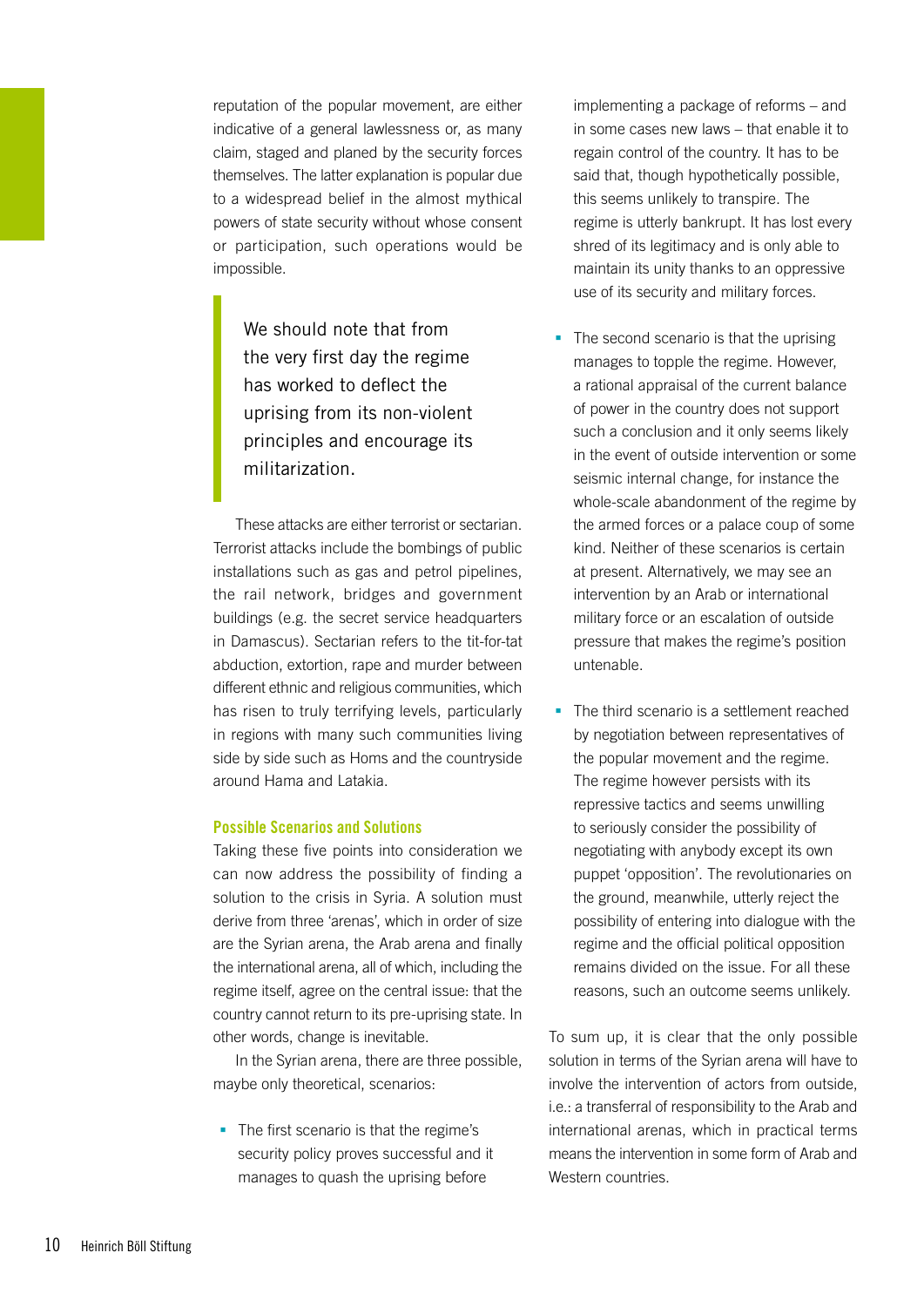At first glance, it would seem that the Arab League is the only player in the Arab arena capable of providing a solution to the Syrian crisis. Yet its members have been unable to reach a consensus on Syria and the League itself is too weak to provide a way out of a situation as intractable as the current one, taking place in a country where the roots of the crisis are so entangled that it is hard to find a solution. Nevertheless, the League has taken a step, practically without precedent in its own history, of imposing economic sanctions on Syria and putting forward an initiative to end the crisis. Reluctantly, the regime allowed Arab League observers to enter the country to ensure it was abiding by the League's conditions.

Yet even in the presence of these observers, indeed under their very noses, the regime continued with its security strategy and deepened its media war against those that failed to stand by it, until almost every Arab state was listed in the universal conspiracy against Syria.

The League has done everything in its power to help Syria avoid yet another international intervention in the Arab world. However, the regime's sheer bloody-mindedness has effectively negated their best efforts and increasingly eyes are turning to the third and most potent of the three arenas to provide a solution to the problem.

In the third, the international arena, Western countries are alike when it comes to their unsure attitudes to direct intervention. Turkey is divided between its nationalist pan-Islamic ambitions on the one hand, its fear of the Kurds and the Alevis at home, and of Russia and Iran abroad. Then there is Europe mired in economic crisis and terrified of disintegration and a United States weakened by the failure of its military interventions in the region. None of them want the situation to develop without having a hand

in the matter, yet nor do they want the crisis to continue, in view of its huge potential for causing instability in the Middle East. They also do not want a return to stability, whatever form it might take, if they are to have no say in the new status quo. At the same time, they would much prefer it if this stability could be brought about without requiring any sacrifice on their part. For this reason they have been content to leave the ball in the court of those international bodies that have proved incapable of reaching a consensus on the non-military intervention being called for by the Syrian demonstrators, the Free Syrian Army, and certain sections of the formal Syrian opposition: i.e. international protection, no-fly zones, safe corridors, etc. They are even less certain about military intervention, despite the fuss made by the Syrian state media about an international plot to invade the country.

It is a whirlpool dragging the country deeper into violence. At present the country is engaged in a minor form of civil war, that we can call a confined civil war. If the whirlpool is to be calmed, the regime still has the power to solve the crisis by stopping the slaughter, withdrawing its troops, releasing prisoners and inviting the opposition (as represented by those part of the uprising) to engage in a negotiated transfer of power. Without this the current polarization of the country will continue, the confined civil war will spread and international intervention – perhaps under cover of an Arab initiative – will be the inevitable result with the consequent destruction of the country. But will the regime see fit to act? Unfortunately not, it seems. It will stay its course, pulling down the temple on its own head and on Syria itself.

Translated from the Arabic by Robin Moger.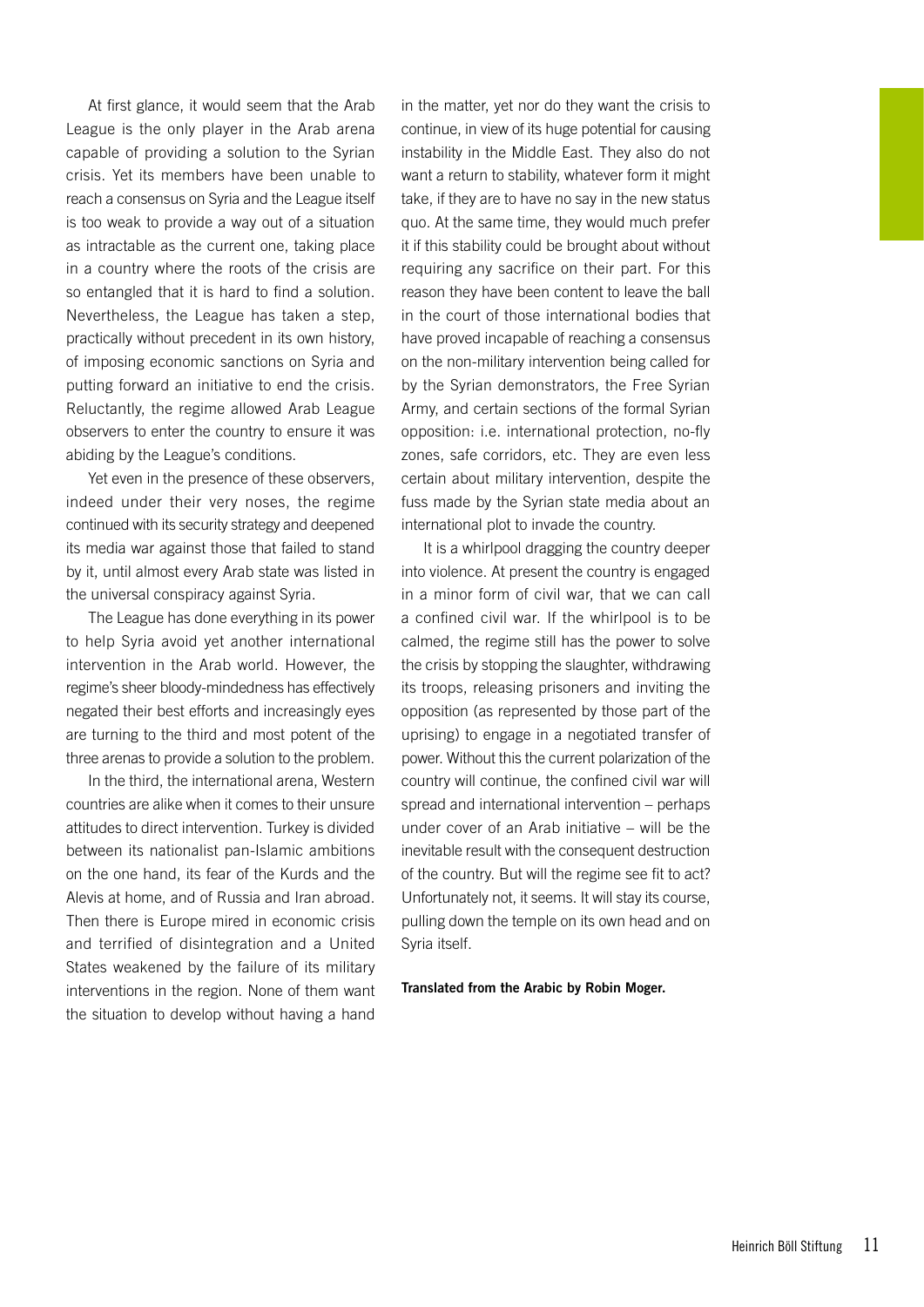# <span id="page-11-0"></span>**From the Kingdom of Assad to the Third Republic**

 $\frac{1}{2}$ The Syrian republic did not come into being on any fixed date; no date to which all Syrians - or even some of them - can refer to. Modern Syrian history - it hardly has any other kind of history - is a series of struggles for the republic.

#### The First Republic

Republican Syria came into being under the French occupation, a response to the troublesome absence of kings, or the French mistrust of those emirs that were available, when they took the country over in 1920. The fact that France was itself a republic that tended to reproduce itself, or its surface appearance, wherever it ruled seems to have contributed to the formation of a Syrian republic. Following the expulsion of King Faisal I after the Battle of Maysalun in July 1920, it was not until 1943 that the French Mandate settled on a final political form for the country, i.e. as a separate political entity or state, in other words, not until the mandate itself was in its death throes. It appeared that utter artificiality of the Syrian entity was best suited to a non-traditional or modern form of government, unlike, for instance, Morocco, the only Arab country colonized by the French that was ruled by a royal family.

The political system in Syria was the product of conflict between the mandate authorities and local elites and was formed towards the end of the Second World War as a presidential republic dominated by anti-French patriots. As could be expected, the central demand of the patriotic struggle was independence from the colonizer rather than the establishment of a republic, though there was consensus among the struggling elites, most of whom were drawn from the traditional urban elites, that the

political system would be both a republic and a representative democracy.

In 1946 Syria achieved independence, gaining control over its educational system, the army, political parties and a fledgling unified economy. The Syrian people came into being as an entity, individuals enjoying varying degrees of allegiance to pre-existing social groupings (tribes, the urban mercantile population and religious groups) and so it remained until the 1970s when this balance suffered a major setback, as we shall see.

Not three years passed before Syria entered an era of successive military coups, itself evidence of the declining power of the preindependence elites. This period would climax with two events: the Syrian-Egyptian union of February 1958 and the Baathist coup of March 1963.

The two decades that followed the first military coup were of political conflicts, military coups, sharp ideological polarization and international and regional attempts to woo the young nation. In the background rapid changes were affecting the social dynamics of local and international politics, which were evolving without the institutional and intellectual frameworks capable of absorbing them. Within Syria exclusionary tendencies were growing stronger, nourished by an international political and intellectual environment.

In 1963 such tendencies were elevated to the status of a mode of governance, embedding themselves in the regime and becoming institutionalized in 1970. It was in 1970 that the country fell under the heavy hand of a regime that made its own survival a supreme patriotic priority. This agenda was imposed by naked force and it was successful: the regime secured a

#### <span id="page-11-1"></span>Yassin al-Haj Saleh

Yassin al-Haj Salih is a Syrian writer and dissenter based in Damascus. He was a political prisoner between 1980 and 1996. He writes for several Arab newspapers and journals outside of Syria and regularly contributes to Al-Hayat newspaper. Among his book publications are "Syria in the Shadow: Looks inside the Black Box" (Arabic, 2009) and "The Myth of the Others: A Critique of Contemporary Islam and a Critique of the Critique" (Arabic, 2012).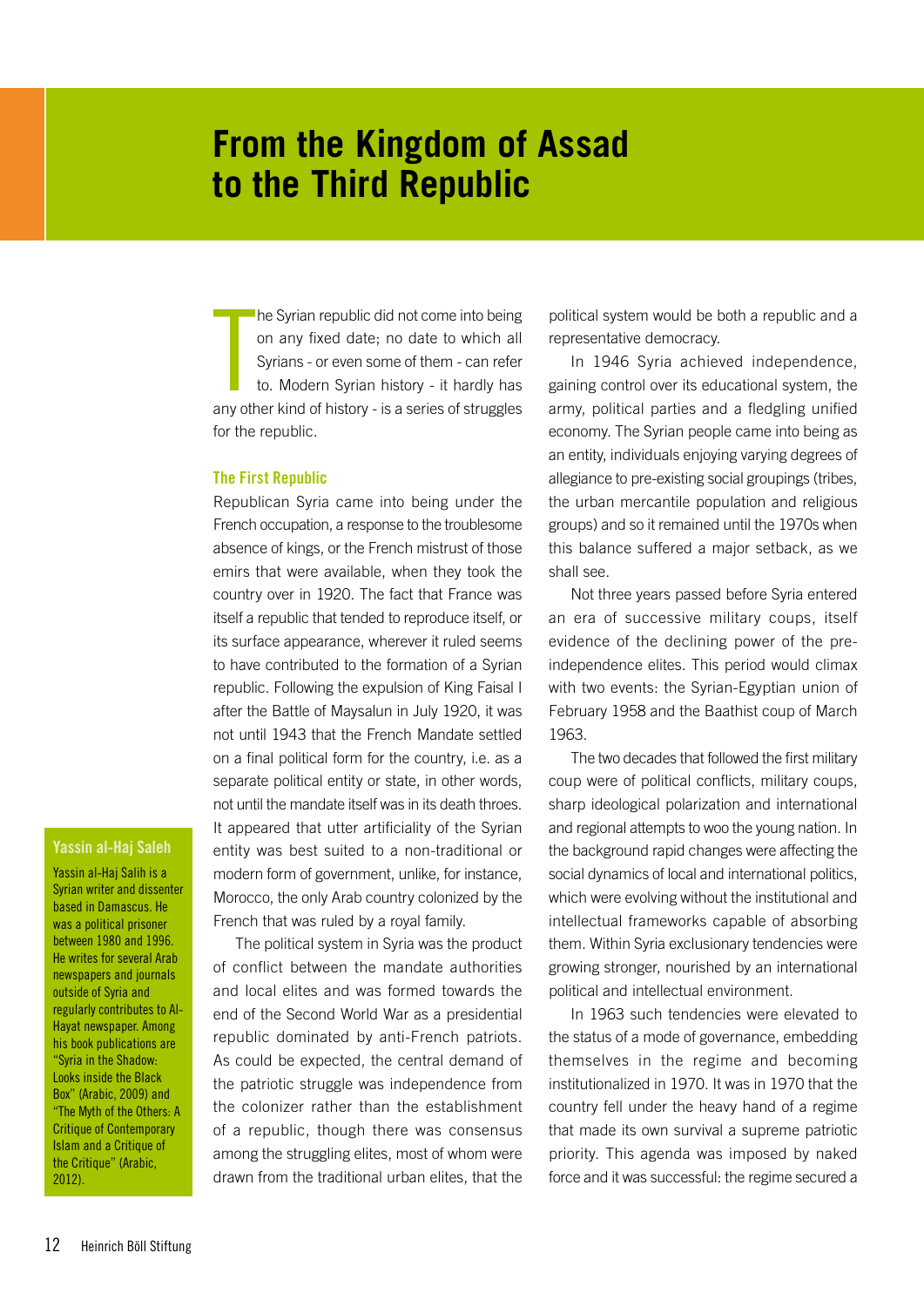survival that stifled all life in the country for more than forty years only to face today a widespread uprising that openly calls for its removal.

Because of the confused circumstances of its inception, the Syrian republic contained no republicans when it first came into being, that is to say, no intellectual or political school of thought centered around the principles of active citizenship.

If we are labeling the period from 1943 to 1970 the First Republic, then the long years between 1970 and 2011 constitute the era of the Second Republic, while the Third Republic seems an appropriate name for where Syria is being taken by the current, glorious uprising.

#### A Republic with no Republicans

Because of the confused circumstances of its inception, the Syrian republic contained no republicans when it first came into being, that is to say, no intellectual or political school of thought centered around the principles of active citizenship, the rule of the people, freedom and equality and strong opposition to inherited titles and privileges and the arbitrary exercise of power. The republic had weak intellectual foundations; it lacked self-awareness and was unable to defend itself. There is no Syrian literature dealing with the republic, either as an idea or a historical phenomenon or in terms of its values. There were no political or ideological conflicts over the principle of republicanism. If we take the official name of the country as it has been for the past fifty years or so, The Syrian Arab Republic, we find that most importance is attached to the qualifier 'Arab', followed by 'Syrian', with 'Republic' a poor third.

Until the 1970s 'republic' was seen as the antithesis of 'monarchy', with all the positive connotations of the former and the negative connotations of the latter. The three Arab

kingdoms, Jordan, Saudi Arabia, and Morocco, appeared reactionary and co-opted by their very nature, while the progressive, liberated republics were assumed to be the future of their doomed feudal counterparts. These unfortunate countries were ruled by kings and royal families, while the republics were governed by the people and their representatives, leaving aside the lack of serious debate over the mechanism by which this representation was achieved (an issue that was to become central to the intellectual and political agenda of the Arab democratic movement in the late 1970s). However this distinction between the two systems of government unraveled under pressure from infighting and manoeuvring between the Arab states, and failed to establish a distinctive school of republican political thought.

Prior to this, in the 1950s and 60s, there had been republican and populist elements affiliated with communist and Baathist thought, who gave particular emphasis to the concept of the people and their rejection of inherited privilege. The concept of equal citizenship was, however, nonexistent, as was the idea of the rule of law as a check to the exercise of political power.

Successive military coups from 1949 to 1970 and regional and international pressures only fed a culture of political expediency, which stemmed from the country's relative youth and its lack of stable political institutions and customs, not to mention to absence of a national consensus over its identity. The nation's consciousness was therefore as mutable and inconstant as its politics. More and more, Syria was starting to resemble an Arab country, not in terms of its historical identity, but its political present. The roots of this transformation reached back into the past, i.e. to the Arab nationalism that predated the French occupation and the independence movement that challenged Ottoman rule. There is evidence that the Kurdish leader of the revolution in Northern Syria, Ibrahim Hanunu, addressed Syrian crowds with the phrase, "O Arabs!" as did Sultan Pasha Atrash, leader of the great Syrian revolution of 1925-27. Shukri Qutli, the first president of an independent Syria, had said as he raised the national flag after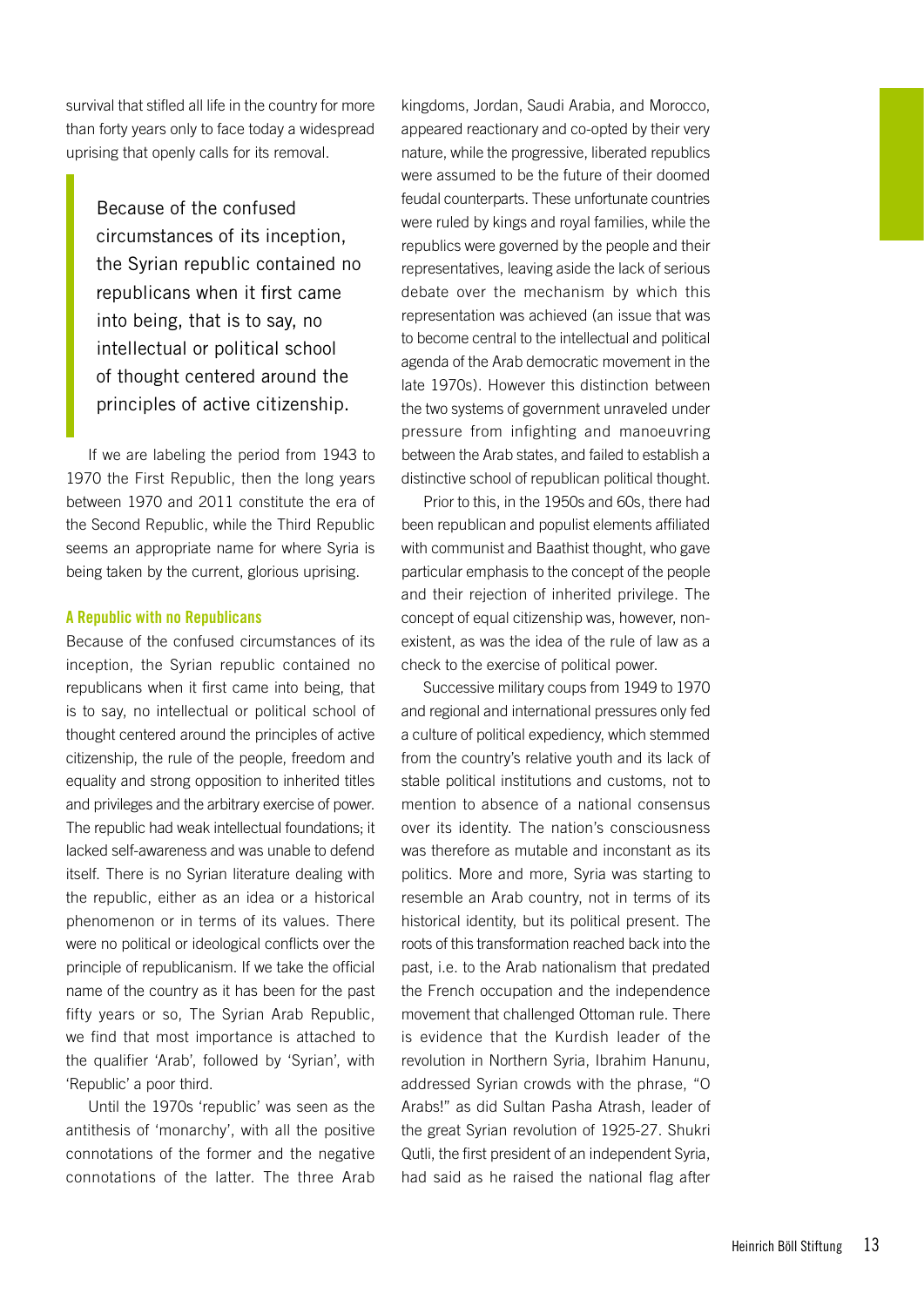independence that after this day the only flag he would raise would be the banner of Arab unity.

#### Pan-Arabism

During the 1950s, pan-Arabism became a creed that called for a single Arab nation "from the Mediterranean to the Gulf" and the liberation of Palestine and made much of the unique qualities of Arab culture, its past glories, its mission civilatrice and its essential enmity with the West. Once pan-Arabism had been normalized in this fashion, accepted even by the non-Arab population, it then underwent a further process of 'Arabization': Arabs themselves were now required to prove their allegiance to what had become an ideological creed. Pan-Arabism was politicized. It was now a party and while this meant that it could no longer enjoy a consensus among the population it still boasted a hypothetical consensus as it had become the state. After politicization came 'ideologicalization', which meant two things: first, it was converted from a generalized and widely held belief into an ideology; and secondly it was rendered complex - to deserve it, or attain it, the citizen was required to make extraordinary efforts and possess distinctive qualifications.

These twin processes rendered Arabism the preserve of an elite priesthood, a mystery inaccessible to the masses that elevated initiates over their peers.

But this was not the work of ideologues seeking to enhance their own status. This exclusive and exclusionary pan-Arabism was in fact the ideology deployed by a military elite from petty-bourgeois backgrounds in their confrontation with the traditional urban elite, who had themselves appropriated a more liberal and inclusive version of pan-Arabism to take on the French. The Arabizing of pan-Arabism allowed this middle-class group to inflict defeat on the urban elites, particularly because it could deploy socialist tropes against them. It was a short cut, a way of bypassing 'backwardness' and attaining social justice and development.

Among the first to be excluded by this Arabized Arabism were the non-Arabs, who

were regarded with nothing less than outright suspicion, but it also raised the bar for Arabs themselves who began to define themselves using terms such as 'Islamist', 'Syrian nationalist' or 'Communist': complex terms, in other words, founded on the principle of exclusivity and the need for special qualifications to gain access.

Pan-Arabism was politicized. It was now a party and while this meant that it could no longer enjoy a consensus among the population it still boasted a hypothetical consensus as it had become the state.

Since the 1950s, therefore, the Syrian republic has been diminished by comparisons with a Syrian nation or the idea of a self-aware republic, but sustained by association with pan-Arabism. After the break-up of the Egyptian-Syrian state in the autumn of 1961, this led to the country's name being amended from the Syrian Republic to the Syrian Arab Republic. This break touched on the divided soul of the Syrian elite, which has two personalities: one that is pan-Arabist and palatable, although essentially unreal, and another that can be described as Syrian realist, though this, both unacceptable and unpalatable, is an orphan. This is a source of weakness for the republican principles that champion the people, citizens and political relations and oppose ties of identity and cultural kinship. In other words, a republic refers to the actual political presence of a mass of Syrian citizens, some of them non-Arabs, and not to cultural identities or what 'should be', though of course, as these identities and hypothetical realities gather strength they weaken the republic. The republic undoubtedly draws on historical symbols and memories of a primarily Arab nature but it is defined, first and foremost, by being open to the broad mass of Syrian citizens. Its material, political and cultural needs will be great and perhaps the only benefit it brings is that it represents a real, diverse population, not a hypothetical unity or 'oneness'.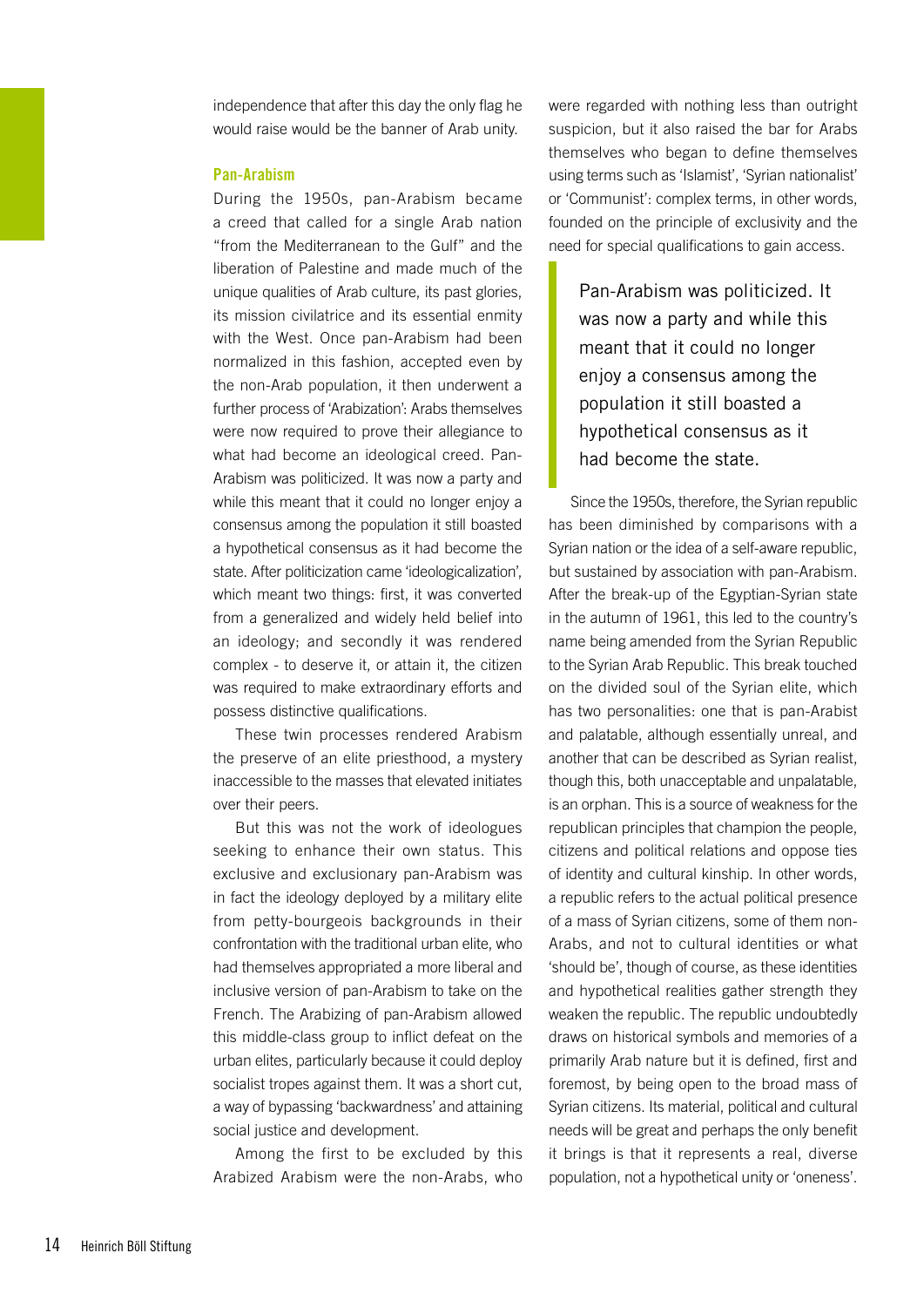Syria's divided personality was the source of an intellectual distortion and a politico-psychological disruption that afflicted the ruling elite in its entirety and prevented the accumulation of intellectual, political and institutional experience. This was further exacerbated by the disorienting effect of the 1967 defeat against Israel and facilitated the country's slide into a vicious political dictatorship.

Syria's divided personality was the source of an intellectual distortion and a politicopsychological disruption that afflicted the ruling elite in its entirety and prevented the accumulation of intellectual, political and institutional experience.

The distributional socialism favored by the country's political and cultural elites between the 1950s and 1970s was the prevailing global economic model and did much to ease the demands placed on the regime, enhancing its image as both a socially leveling and progressive force. This was the same regime, incidentally, that operated by divesting its population of political and general rights while oppressing them physically. Yet it must be added that by linking pan-Arabism with socialism it had increased its support base while providing a balance to the exclusionary, complex effects of its ideology.

#### Assad's Syria

1970 was the final nail in the coffin of the First Republic, a fate that had been foretold two decades earlier by Winston Churchill when he said, "This Syria doesn't know how to rule itself and won't let anyone else rule it."

As it happened 'This Syria' did manage to rule itself, but only by completely abolishing all political life inside the country, which of course failed to provide a solution to the problem implicit in Churchill's statement, that neither state nor

society possesses any unifying intellectual or institutional frameworks, indeed, it has frozen them. This is a problem we may encounter again when the thaw begins, an issue we will have to face very soon, in fact.

It soon became obvious that the officer who had brought the First Republic to an end, Hafez Assad, was seeking limitless political power, unfettered by principle, political compromise or terms of office. This was in complete contradiction to the idea of a republic, which is distinguished from monarchies by the legal checks it brings to the exercise of power.

No sooner had the man taken office that there were 'patriotic anthems' praising him and 'spontaneous popular marches' waving the picture of this 'devoted son of the people'. At the same time the intelligence services began to make their presence felt in public life, and with them the military and paramilitary forces responsible for the regime's security. Propaganda and security have remained cornerstones of the regime to this day. The agency responsible for propaganda is closer to being a slightly chaotic priesthood: its only religion, indeed its only skill, being the sanctification of the president and maintaining his absolute exclusivity. The security branch is made up of a number of agencies whose task is to keep control over terrorism: to build high walls of fear around, or perhaps inside, the regime's subjects.

In the three decades that followed Syria was a state centered around a single individual who ruled without any limits on his authority. It was a tyranny. Political and public life was entirely built around the person of the president who led his subjects with 'soul and blood' and whose followers evinced their willingness to kill for his sake. They made good on their word. Political competition was abolished, subsumed by the cult of worship around the president, not to mention swallowed up by the prisons and the ruling Progressive Patriotic Front let by the Baath-Party, but it did not disappear until tens of thousands had first sacrificed their lives.

From the 1980s onwards the regime achieved complete control over society, as violently and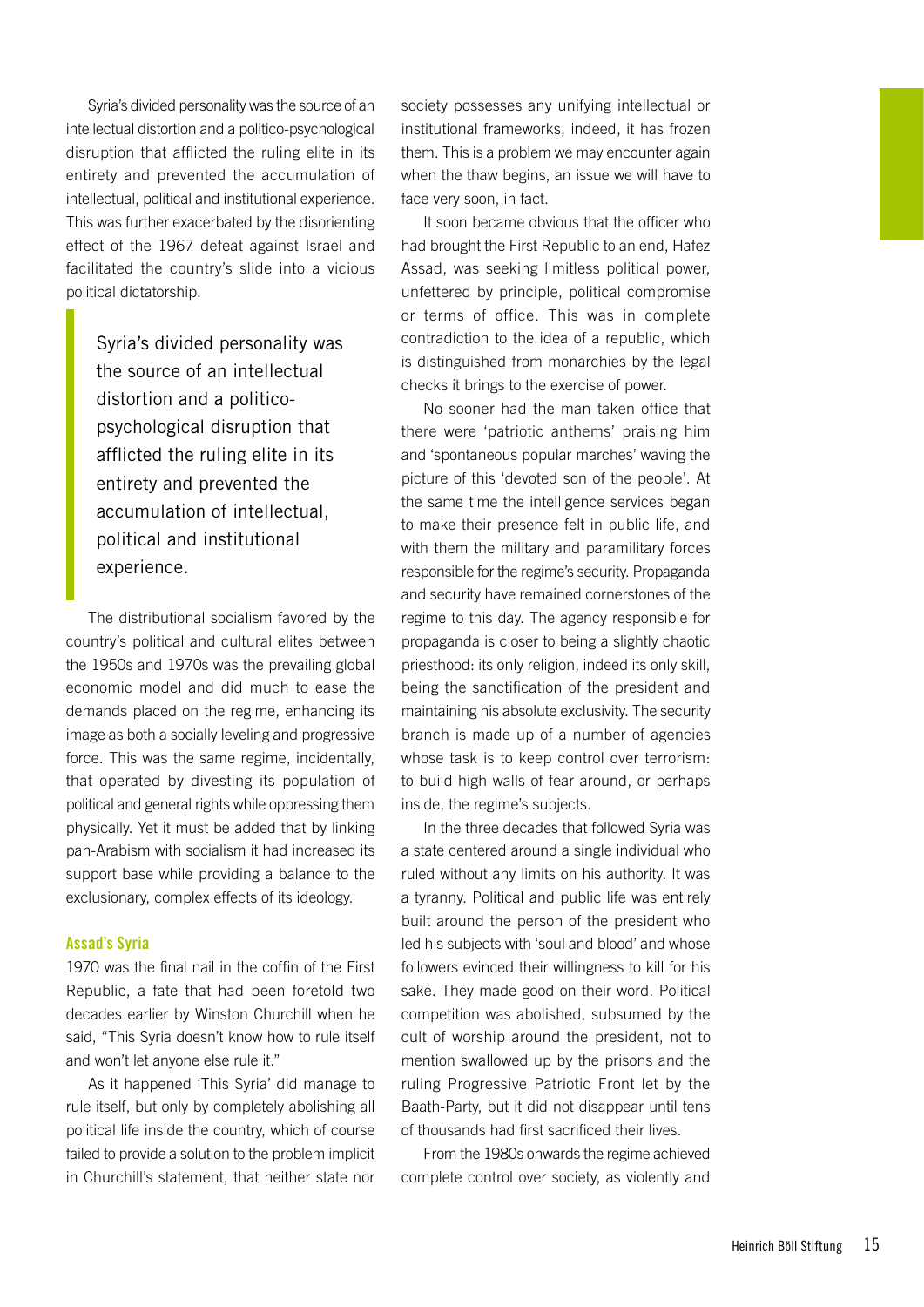effectively as it had taken power. The 'people' no longer existed except as a passive buttress of their control: chanting, singing and weeping on demand and displaying their mass submission during national and patriotic celebrations, displays that were endlessly repeated on state television.

This Second Republic had hardly any republic in it at all, still less of a 'public', and a good deal of the president who from the latter half of the 1980s was described as 'Master of the Nation'. Pan-Arabism was by now totally inverted: a tool to achieve regional hegemony and insinuate internal betrayal. Syria was a separate entity no more: it was Assad's Syria, and the president was its master.

A new system of privileges and privileged appointments began to take shape almost from the beginning of this period. Exclusive and exclusionary this network of nepotistic appointments was the preserve of the regime's men, who had begun living in the style of the former urban elites, inhabiting their own neighborhoods (Abu Rumana, Rowda and Malki in Damascus) and appropriating what remained of the country's commercial companies. Gradually, these appointments gave rise to an ideology of privilege and exceptionalism, justifying and entrenching the practice and turning it into a 'natural law' and a patriotic duty. The cornerstone of this ideology was the exceptional status of the president himself.

It was during the 1980s, too, that it first became clear that the president of the Syrian Arab Republic was intending to bequeath the country to his family. When he fell ill in 1983, his brother Rafaat saw himself as the natural candidate to succeed him. Then, during the 1990s, the president distanced himself from his unpredictable brother and seemed to be favoring his first-born son Basil. When Basil was killed in a car accident in 1994 he was immediately elevated to sainthood. The reason was plain: to sanctify the creed of the president and his family's unique status and to get Syrians used to the idea of his children succeeding to his throne. It is known that immediately after Basil's

death the 'Father Leader' summoned his son, Bashar, then studying medicine in London, and proceeded to groom him into the perfect image of a worthy successor. When the father did die he was referred to as 'The Immortal Leader' and his son as 'The Guide of the Party and the People'. In 2005, Bashar became 'Master of the Nation' like his father before him.

The existence of a 'Master of the Nation' in the form of the president abolishes the republic and with it, all equality between its inhabitants. It institutionalizes ties of personal allegiance and a culture of political appointments and privilege and divides society along sectarian lines.

It hardly needs to be said, but this succession strikes at the heart of republicanism. The essence of a republic is the equality of all its citizens, a principle utterly at odds with the 'blue blood' of kings and nobles. Everyone bleeds the same in a republic, as science tells us. The implanting of this principle of essential equality is what led to the disappearance of rule by royal succession in Europe, or at least to stripping kings of any effective executive powers. Power exercised by the people should not be inherited. When power and inheritance are combines the result is despotism and this is why there is no significant difference between the Arab republics and monarchies.

A republic's only master is the people and it is the people's sovereignty that institutionalizes equal rights and political opportunity for all members of this population. It makes them citizens, required to participate in the life of the state. The existence of a 'Master of the Nation' in the form of the president abolishes the republic in one fell swoop, and with it, all equality between its inhabitants. It institutionalizes ties of personal allegiance and a culture of political appointments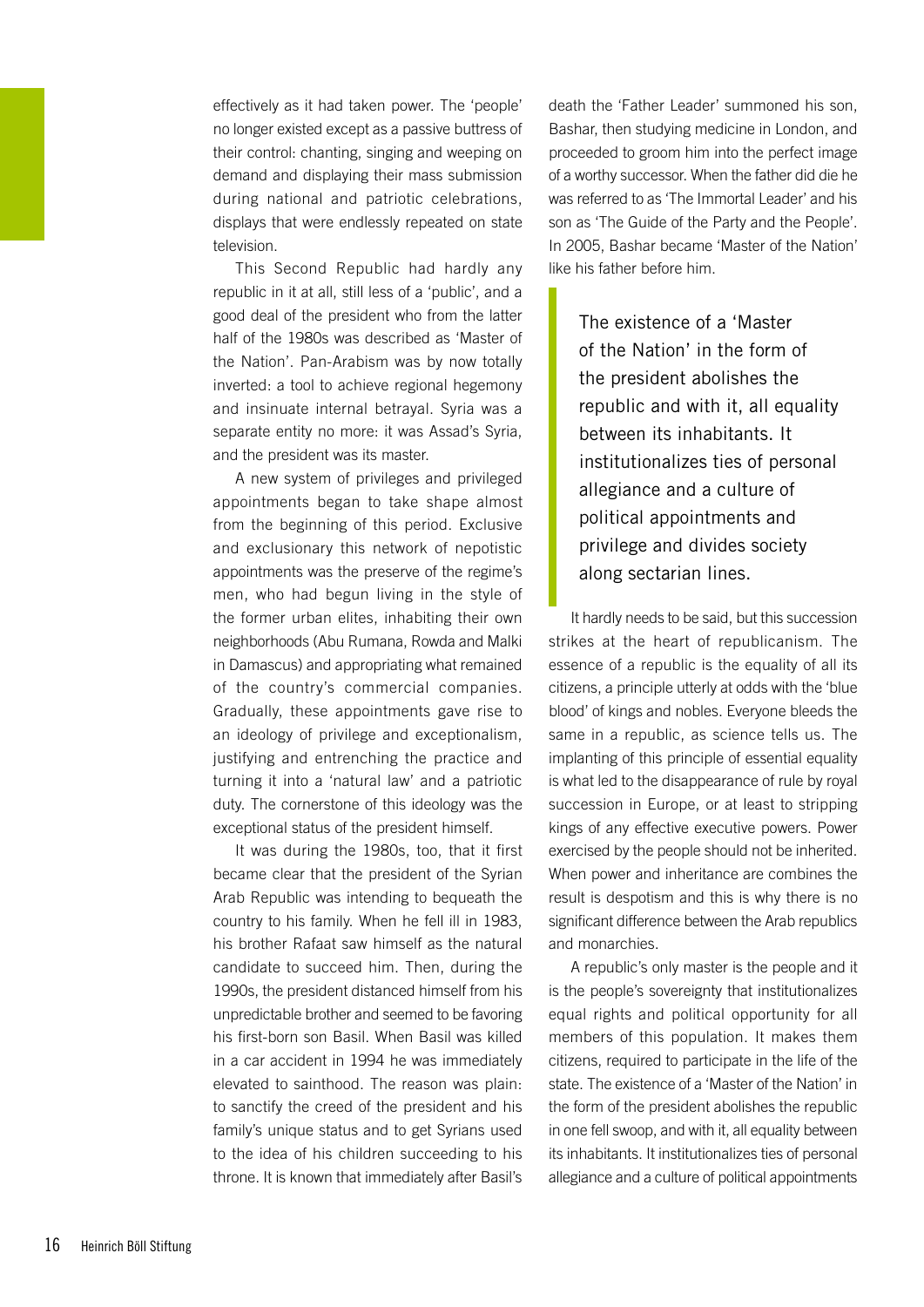and privilege and divides society along sectarian lines.

Legally speaking, Syria was ruled under emergency law, which put the country and its resources at the disposal of the regime and permitted it to apportion them according to a superficial logic based on identity and ethnic origin. The regime started to regard Syrian society as a patchwork of isolated social groups—tribes, religions, denominations and neighborhoods and not a single people. This policy was most evident in appointments for government jobs, which were made without reference to any standing laws along entirely ethnic and sectarian lines. Baathists received preferential treatment in education, employment and deployment abroad, while those related or affiliated to party members also obtained privileges, most notably appointments on diplomatic missions. In its internal policy, just as with its regional policy, the regime and its planners focused their attention on religion, ethnicity and sectarian affiliations, with scant regard for republican categories such as nationality, citizenship and community.

#### Privatization and its Ideology

President Bashar Assad's reign has witnessed several new developments such as the restructuring of the economy and the privatization of national resources, which has led to an increased value being put on private ownership and wealth. In its wake come the new feudalists, all allied with the regime, who enjoy huge privileges and absolute legal and political immunity. It is the marriage of political and economic exclusivity.

A concomitant development and equally important is the emergence of what is termed a 'modernist' ideology, heavily slanted towards the highest classes in society and absolutely inimical to the general public, democracy, socio-cultural manifestations of Islam (termed 'antique') and political Islam ('fundamentalist').

Those who partake of this ideology, a complex political-security creed, are those at the heart of the regime and the intellectuals who float in their orbit or share their tendencies. In Syria, such

ideological tendencies take overtly social and political forms, overwhelmingly classist rather than sectarian, although both sectarianism and modernism play a role in the ideological buttressing of these new economic privileges, or rather lend them a 'modernist' legitimacy. The ideologues of modernism have an essentializing view of Arab societies in which Islam is the main, if not the only, determinant of people's behavior. It is the wellspring of all backwardness, stagnation and despotism. Homo islamicus is a different breed to other men; whatever he might claim about himself, he is fanatical, violent, backward and irrational, all qualities that stem in turn from his religious beliefs. The reality is that neither 'Islam' nor 'Islamic man' exist; instead we have attempts to define Islamism carried out by both Islamist ideologues and their secularist foes, whose relationship with secularism mirrors that of Islamists to Islam: one of blind faith and fetishization.

President Bashar Assad's reign has witnessed several new developments such as the restructuring of the economy and the privatization of national resources, which has led to an increased value being put on private ownership and wealth.

'Modernism' is merely an ideology that legitimizes the new feudal regime. The classbased and political privileges bequeathed by the regime to a narrow segment of the population are now concealed behind a religious and sectarian heterodoxy that makes them defensible.

One important effect of this ideological evolution is that it undermines the epistemological credibility of concepts like 'the people', 'the citizen' and 'equality' and institutionalizes narrow, mutually antagonistic identities. In doing so, it further entrenches networks of privilege and effectively shelters them from criticism.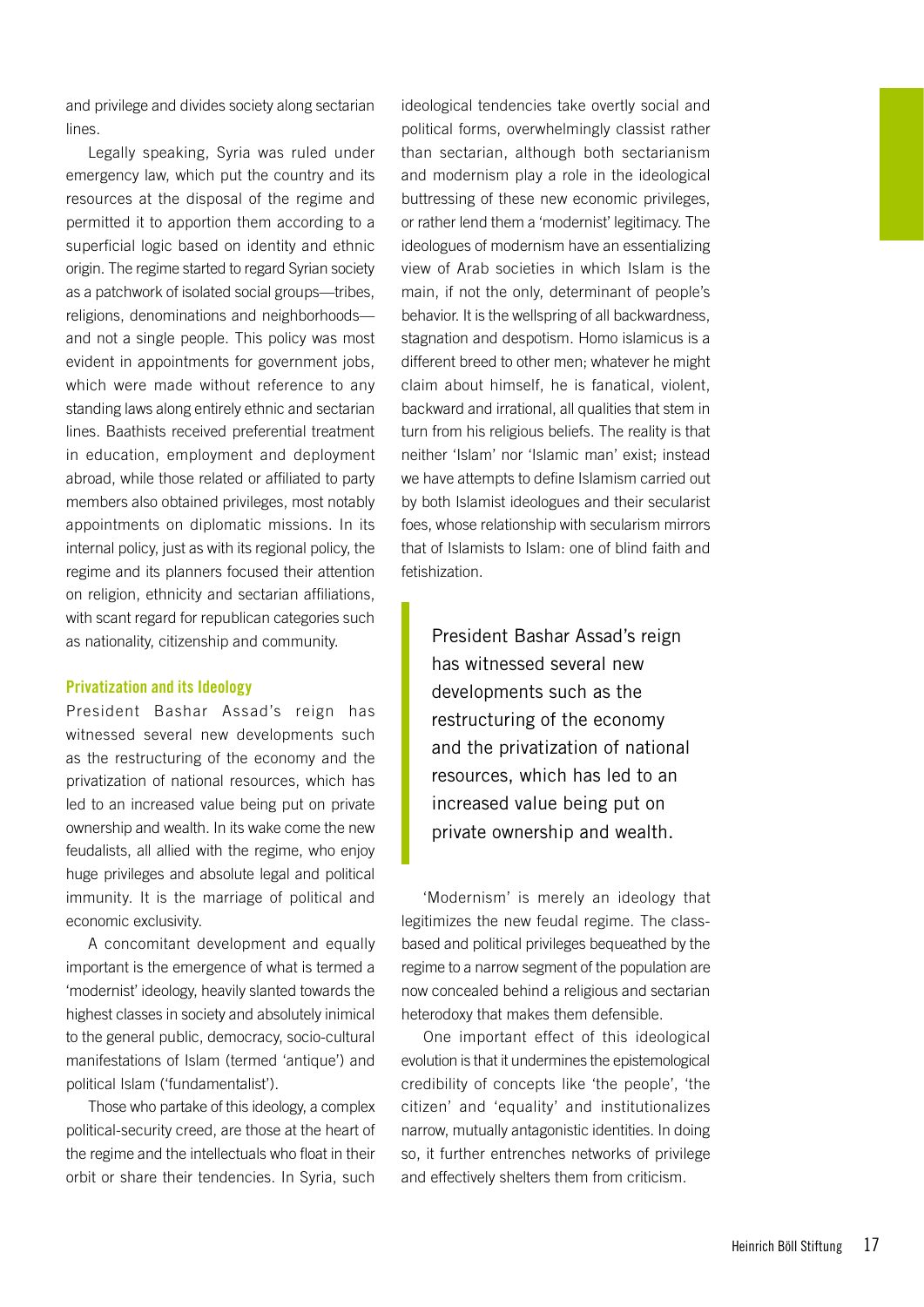#### The Third Republic

This is how the Second Republic reached its end, turning upon itself in the same way a marriage turns when the love is gone.

The First Republic was unstable and schizophrenic. The Second Republic was not even a republic, but a monarchy. Today, we are on the threshold of the Third Republic.

The First Republic was unstable and schizophrenic. The Second Republic was not even a republic, but a monarchy.

Today, we are on the threshold of the Third Republic.

What Syrians oppose today is what Tunisians, Egyptians and Libyans objected to before them: dynastic succession. They oppose the absolute arbitrariness that characterizes not only their regime, but all such dynasties, embodied in its terrorist security tentacles that treat them with such barbarity. They oppose the illegitimate, unjust and irrational privileges bestowed on select individuals and families. They oppose the privatization of their country by its rulers.

All these objections are easily accommodated by a republican worldview. It only requires a little more effort on the part of democratic and republican intellectuals to establish a clear link between the uprising and the concept of a republic: to characterize it as a republican uprising or an uprising for the sake of the republic.

From a historical perspective the Third Republic will have to respond to the need for political stability and self-rule. The First Republic lacked both. It will also have to supply what was missing from the Second Republic, Assad's Kingdom, namely public freedoms, the rule of law, equality for all citizens and the sovereignty of the people.

At the same time it will be required to restructure national identity to ensure that the country's Syrian identity eclipses its pan-Arabist and Islamic components. The term Syria is the true foundation of citizenship, freedoms and rights. Pan-Arabism can function as a cultural and strategic support while Islam provides an over-arching cultural and value system. Syria must not stand in tension with pan-Arabism and Islam; in our view the proper relationship will be one of inclusive dominance: Syria outranks them, and assimilates them.

While Islam as a political force is currently in open rebellion against the despotic regime, there can be no doubt that after the tyrant has fallen differences will emerge between republican thought and Islam, in both its social and political manifestations, especially in those circles where religion enjoys certain irrational privileges, such as the personal status laws, gender relations, issues of loyalty and the social contract and the relationship between the various religious groups. The republic must have no official religion and no support in law for the idea that its president must belong to a certain religious group.

Given the pluralistic socio-cultural makeup of Syrian society, serious consideration must be given to the idea of a parliamentary system where the people's representatives have genuine legislative power. However, the sensitivity of Syria's geo-strategic location makes a presidential system the more likely option. How to combine the benefits of both systems?

Other than opposing dynastic succession and the inevitable differences between Islamic and republic thought, the whole basis of the republican project will be meaningless unless it can remain accessible to the public: those who have the greatest interest in changing the status quo. By this we mean the great majority who occupy positions at the bottom of the social pyramid, those who are most vulnerable to marginalization and poverty, not to mention religious and sectarian manipulation. The survival of the republic, indeed any democracy, depends on it creating a broad social front. It will not be able to face down any potential sectarian problems unless it manages to politicize class conflict and the conflicts between various religious and sectarian groupings.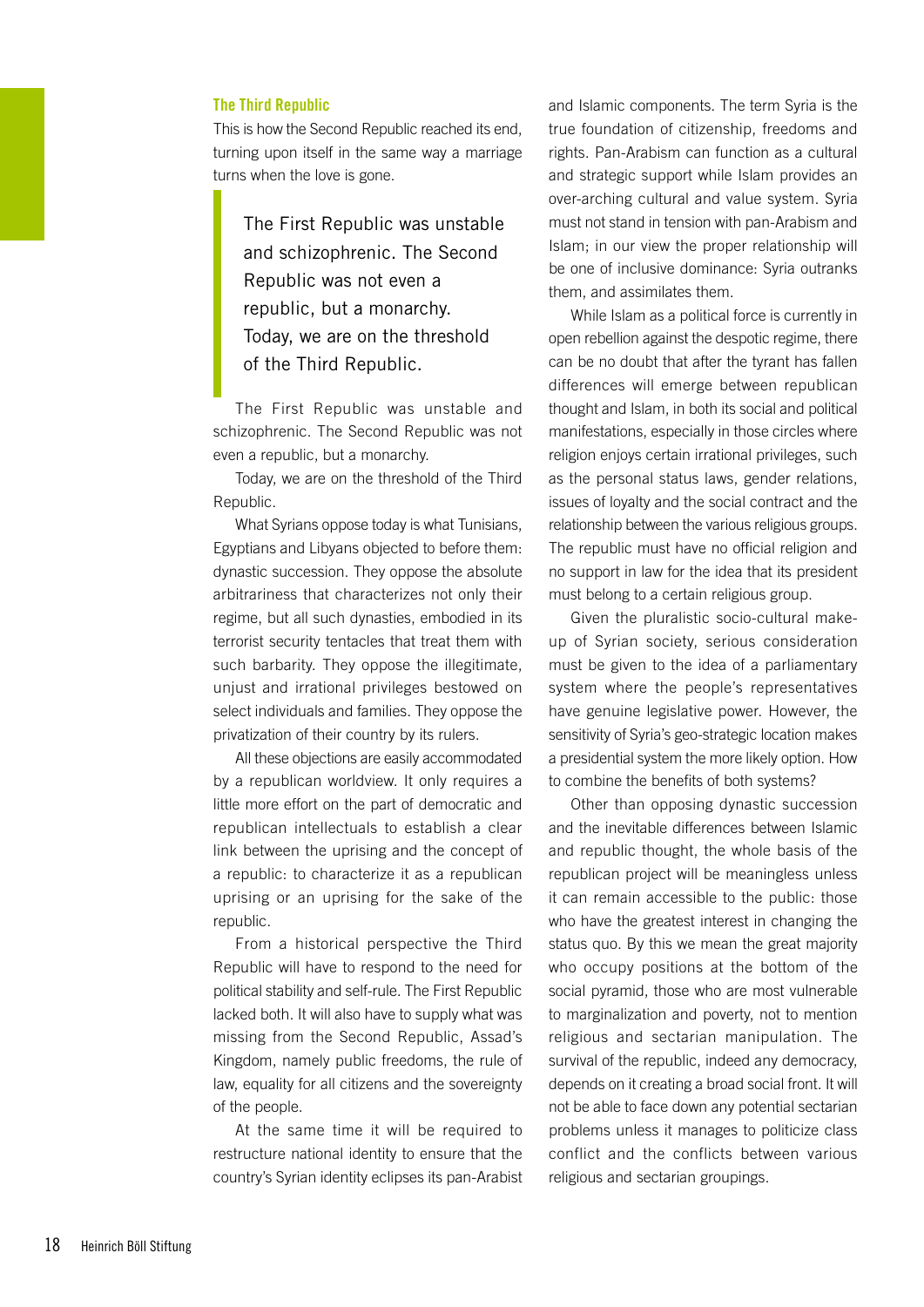The future of the republic in Syria depends on such a transformation and we must begin working towards it immediately.

The survival of the republic, indeed any democracy, depends on it creating a broad social front. It will not be able to face down any potential sectarian problems unless it manages to politicize class conflict and the conflicts between various religious and sectarian groupings.

A quick overview of Syria's political history is enough to convince one of the importance of geopolitical and geo-strategic considerations. Syria lies at the heart of the world's most 'nationalized' region: the Middle East. The official account of Syria's history is full of grave errors, mainly because it completely overlooks the dynamics of

the Syrian interior. This 'interior' - which is, after all the engine behind the uprising and its source of strength - will never reclaim its place in history unless the country can extricate itself from the Middle-Eastern system, which translates as a series of prisons for its populations.

As we hope to address this point in a separate article, we will limit ourselves to pointing out a fourth aspect of the Syrian republic to sit alongside dynastic rule, Islamic rule in all its varieties and the rule of the oligarchs for the 'new feudalists', and that is: the Middle-Eastern regime, ruled by the interests of the US-Israel axis.

While today, the great Syrian uprising is fighting the regime and its oligarch hangs on, it must not be too late to face the other issues that await it in the years to come.

Published in Kalamon, 4th issue, autumn 2011. Re-published with kind permission of the author and Kalamon.

Translation from the Arabic by Robin Moger.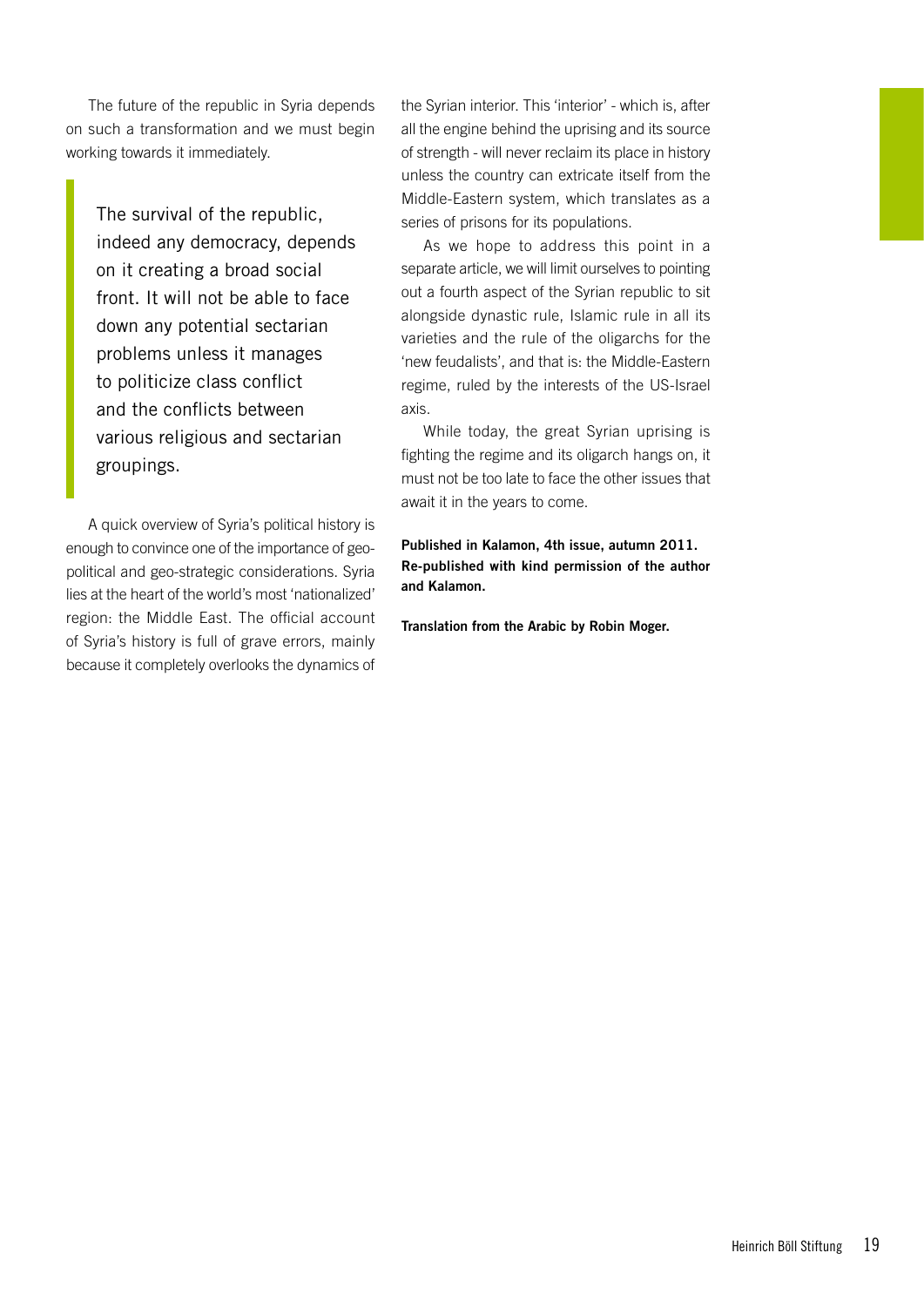# <span id="page-19-0"></span>**The Syrian Revolution is an Experiment in the Creation of a People**

<span id="page-19-1"></span>Interview with Yassin al-Haj Saleh

### Perpectives: What is your interpretation of the current state of affairs in Syria, nine months into the revolution?

SALEH: Currently, we are looking at what might be called the rise of a new political actor - the people - best defined as the actor that "wants to bring down the regime". In our country as in all Arab states, politics has been a question of elites, of struggles between elites, civil or military, secular or religious, in which victory generally goes to the best-armed side. Things are different today. Now there is a new player that has been formed by the revolution. It is isolated and byand-large unarmed. It is much weaker militarily than the regime it seeks to depose is - and is on average, younger than the country's political elites. Nevertheless, it has turned out to be far more determined, stubborn and inventive than anyone anticipated.

I view the Syrian revolution as an experiment in the creation of a people, of a new evolutionary stage in politics and governance, though one that may have to pass through many trials and horrors and we should not expect a new political dispensation to emerge fully formed after the revolution. In historical terms the revolution is the process by which and through which the "people" takes shape, though this will face the daunting challenge of placating the fears of minorities and guaranteeing the unity of Syrians and Syria itself.

# Perpectives: How do you explain the silence of large sections of the Syrian population in the face of events currently taking place in the country?

SALEH: For decades now it has been official policy to drive the majority of the population

away from politics, to dissuade them from taking an active, independent interest in public affairs, and to foster widespread political apathy. Simultaneously, any independent political or civil organizations that might attract the support of Syrians have been stamped on. All initiatives by the political and civil opposition were crushed, bequeathing a ubiquitous and profound sense of fear and inadequacy to those that came after them. My generation of political activists lost its ability to be enterprising and its self-confidence. Furthermore, the regime worked for many years to instill sectarian divisions in the population and a crisis of national identity, to the extent that Syrians became more afraid of each other than of the sinister apparatus of state.

There are sections of the Syrian middle class - in industry, trade and the professions - who enjoy a reasonable income and who privilege stability and security over anything else so long as their agreeable lifestyle continues. In my estimation it is these factors, exacerbated by a lack of confidence in the self and "the other" and a fear and mistrust of what the future will bring, that explains why people keep silent.

### Perpectives: Why do these groups remain neutral about current events?

SALEH: Their neutrality springs from the causes I have just mentioned. They want something guaranteed and it's simply not there. In today's Syria there are no guarantees. These people are worried that the regime will regain control and revenge itself on them, plus they have concerns about their interests. If the revolution is victorious they have nothing to fear but at the same time, they have nothing to win. The fact that, nine months into the revolution, the outcome remains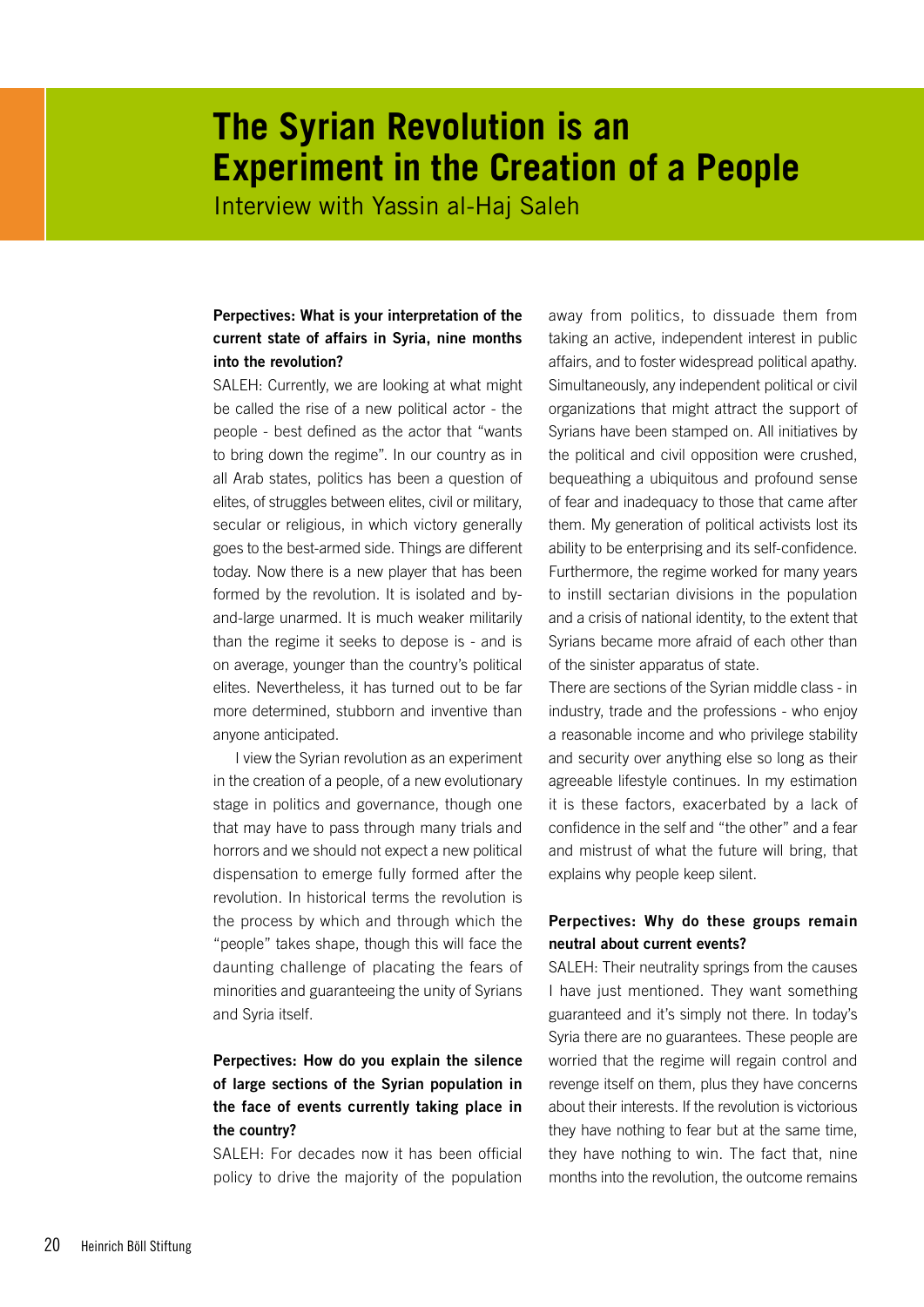unclear, means they prefer to sit on the fence. I'm sure they fear the threat of civil war, as well.

Nevertheless, their neutrality is not stable. They are tense and uncertain and some of them may side with the revolution if it becomes obvious that the regime will fall.

# Perpectives: Do you fear the possibility of sectarian conflict breaking out in the event of the regime's fall?

SALEH: I'm worried about the former employees of the regime. The current heads of the security services may very well reform themselves into a mafia-type organization after the collapse of the regime and continue to practice the violence, theft and discrimination at which they are so adept.

The longer the revolution goes on, the lower the economy sinks, the further the state unravels and the greater the possibility of outside intervention, the more likely it is that the regime will dissolve into many and diverse sectarian conflicts.

I'm also concerned about sectarian revenge attacks, but it seems highly unlikely. For three quarters of a year of revolution, Syrian society has maintained a blameless image and, despite attempts by the regime's security agencies to incite sectarian tension, it has been very limited, remarkably so. In fact the revolution has demonstrated a deep awareness of the issue and has made great efforts both to avoid it and warn against it.

At the same time, Syria is created from the same divisive clay as Lebanon and it is not immune from the threat of sectarian strife. Everything depends on how things develop from here and the manner in which the regime falls. The longer the revolution goes on, the lower the economy sinks, the further the state unravels and

the greater the possibility of outside intervention, the more likely it is that the regime will dissolve into many and diverse sectarian conflicts.

Perpectives: For some weeks now the numbers of deserting army conscripts and security troops has risen and military operations against security and secret service installations have taken place. Is this an indicator that the revolution is transforming from a peaceful movement and militarizing?

SALEH: The deserters are part of the revolution. They have refused to open fire on their fellow citizens, knowing that they will be shot themselves for disobeying orders. If the regime gets hold of them their fate will be imprisonment and an ignominious death. In my opinion, therefore, it's incorrect to talk about a supposed contradiction between their military capabilities and the undeniably peaceful nature of the popular protests. In most cases they have limited their activities to protecting the demonstrations, to providing a deterrent of sorts against the regime's repressive troops. Some of the demonstrations you see on television would not have been possible if they hadn't received a degree of protection from the Syrian Free Army.

The intention is that the Syrian Free Army's capabilities be put at the disposal of the peaceful protests as a safeguard, not that they work against them or at their expense. The revolution has clearly demonstrated its profoundly peaceful nature through the call for a general strike on December 11. The initial response was encouraging, even if it went unheeded in some quarters. The Syrian people are experimenting with a variety of resistance strategies: there's no reason to limit themselves. In my view, calling on members of the Syrian Free Army not to resist when they are attacked makes no sense. For a start, that's not humanly possible, and furthermore, it's their duty to give the demonstrations and the civilian population as much protection as they can. As for demands that they should join the peaceful demonstrations, that's either ignorance or stupidity: it was never the point.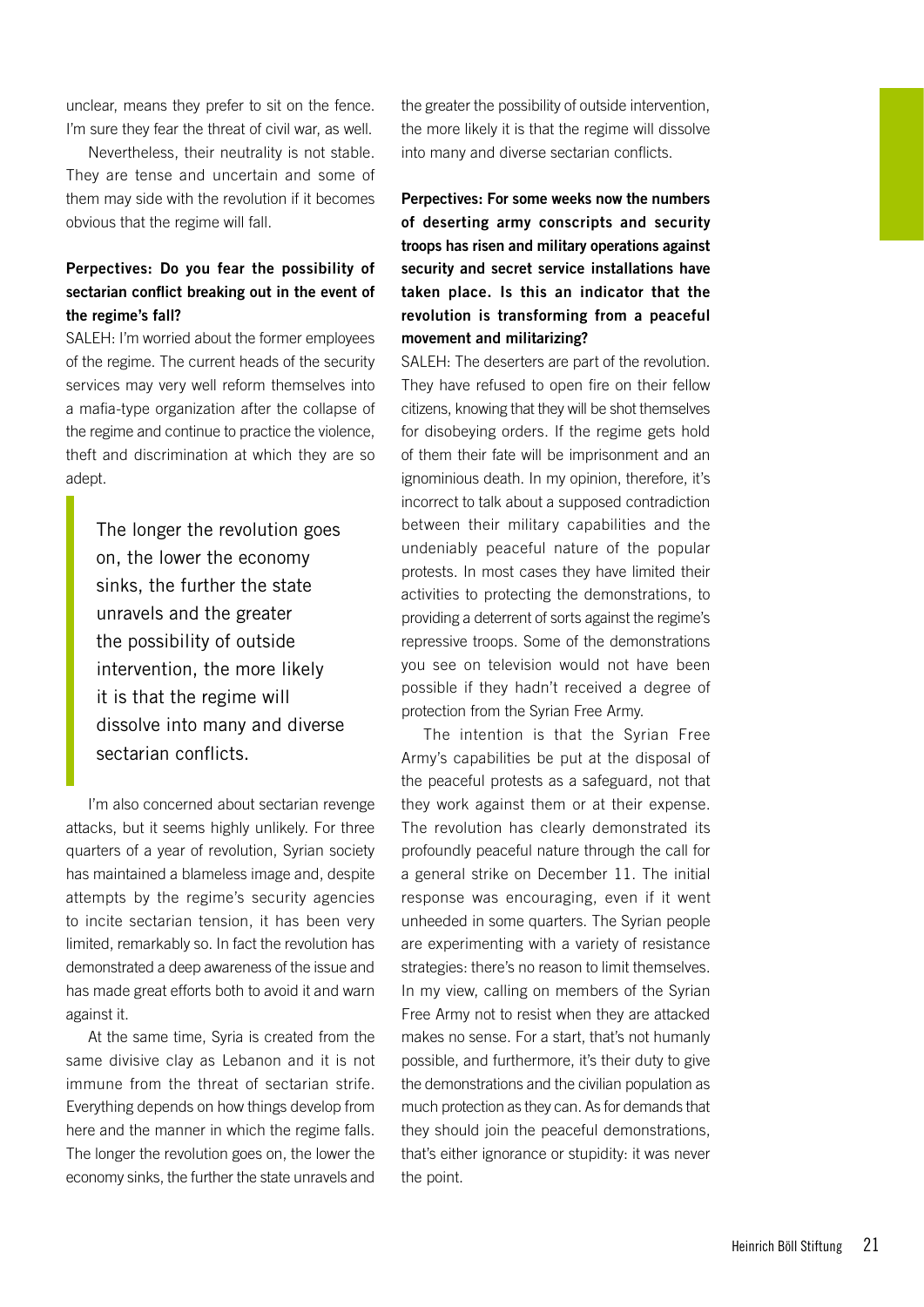# Perpectives: To date the regime has made no significant concessions despite internal, regional and international pressure being brought to bear on it. How do you interpret this?

SALEH: Pride and arrogance. I've already mentioned that the regime managed to crush all manifestations of civil and political independence in Syria. It is accustomed to having total control of executive power, total control of the media and the dissemination of information, total control of national resources and a monopoly over contacts with the outside world. Its infrastructure has calcified over the decades and it will not allow partners or political opponents, nor will it countenance negotiation. It defends its privileged position by force, which has led to a sharp decline in the political, intellectual and moral standards of governance. If it loses its monopoly over violence, information and wealth, it loses its weight. It would be irrelevant in an open public forum, in a competitive political market. Its calcified structure means that it fears any genuine concession to those it governs might bring the whole edifice crashing down.

The revolution is aimed squarely at the political regime itself, not at any specific policy or practice. This leaves the regime with no room to manoeuvre. It cannot seriously countenance effective Arab monitors or withdraw its army from the cities. If it stops the slaughter it will fall in a matter of days or weeks.

# Perpectives: **If regional and international pressure proves ineffective what is the likelihood that the opposition, in the form of the Syrian National Council, will enter into dialogue with the regime? What would its demands be in that event? What alternatives are open to the opposition?**

SALEH: I believe that the Syrian National Council as a body, and a large number of those who have participated in the revolution, have burnt their bridges. Either the regime falls or it's prison, the grave or exile. We're engaged in a revolution and when you're in a revolution you can't hold onto your hope of a way back.

Then there's the question of who you would have a dialogue with. With murderers? With individuals whose humanity, politics and patriotism is of the very lowest order? People whose hands are stained with the blood of Syrians and stolen money and who never stop lying?

The revolution is aimed squarely at the political regime itself, not at any specific policy or practice. This leaves the regime with no room to manoeuvre.

The declared position of the opposition is that they will never negotiate with the regime over a transition to a democratic Syria, nor enter into any form of dialogue. Yet it seems to me that even that position is pretty redundant, because the reasons that make dialogue impossible, also rule out negotiation over a transition.

The alternative is revolution: ensuring its survival and expansion, diversifying strategies of resistance, isolating the regime and cutting off its sources of material and media support. I think the opposition and the Syrian National Council are closer than ever before to carrying out direct acts of revolution.

The longer it takes and the greater the interest of international forces in the situation, the harder the choices. The situation in Syria is difficult and complex and the opposition has to work resolutely and tirelessly in a regional and international arena that more than ever before resembles a jungle.

Perpectives: What is your evaluation of the Arab League's role in the Syrian crisis? Have its pressures and sanctions against the regime succeeded in weakening it or hastening its end? Do you anticipate the League escalating matters and imposing a demilitarized zone?

SALEH: The Arab League is a useful tool for isolating the regime and one of the political battlefields on which it can be fought. We shouldn't rely on the League, in my view, but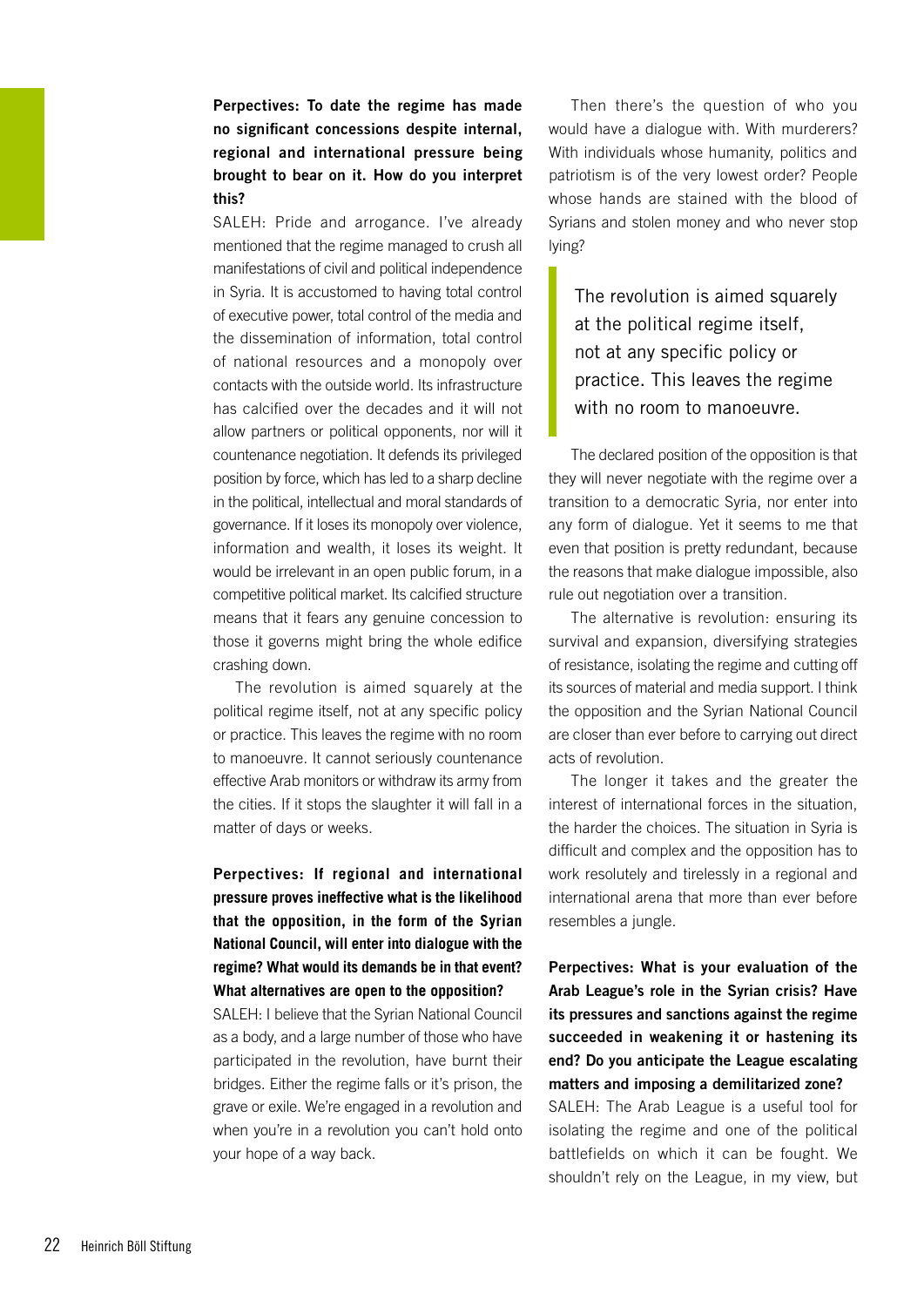at the same time we mustn't cut our links with it or actively oppose it. The same goes for the United Nations. We want to be constantly trying to influence these bodies for the benefit of the revolution and use them to isolate and weaken the regime.

I cannot predict what might happen, but I believe the Arab League is in a state of confusion, as are the major international players, even if they don't seem to be. The Arab states have no desire to see the Syrian crisis become an international issue because of the political, humanitarian and strategic consequences they will have to shoulder as a result. The wider international community, though much more effective, has no desire to intervene in what is a highly complex situation, both internally and regionally, and one which holds out few obvious benefits. For these reasons, and contrary to the prevailing mood in some revolutionary circles, I favor working on the revolution from within, avoiding issues of international protection, demilitarized zones, nofly zones and safe passages. The revolution as a whole is continuing and moving forward even though there is acute suffering here and there and impatience in those places that are most exposed to the savagery of the regime. Instead of worrying about international protection and the like, we need to focus our efforts on providing aid to these areas, developing strategies of resistance and ensuring the continuity of our struggle. At the end of the day, no Arab or international organization would care about Syria if the Syrians themselves hadn't kept the torch of revolution burning for nine long months in the face of one of the world's most brutal political regimes.

Perpectives: And what of the roles played by Syria's neighbors, Iran and Turkey in particular? SALEH: Iran is an ally of the regime. Its regime is structured similarly to the Syrian one. Its links with our country are designed to strengthen its regional and international influence and entrench its power internally, but in doing so it has won the enmity of the Syrian people. Syrians have an extremely negative view of Iran these days whereas before the revolution they were either positive about it or indifferent.

I favor working on the revolution from within, avoiding issues of international protection, demilitarized zones, no-fly zones and safe passages.

Turkey was once a friend to Syria and is now an opponent of the regime. I suspect it has realized that a black-and-white attitude towards your neighbors is the wrong approach in political environment as treacherous as the Middle East. The Turkish regime is more open and democratic but it appears to be far from certain of its course. It fears the material, political and strategic cost of getting embroiled in the issue yet it cannot ignore what is taking place in a country with which it shares extensive borders and many interests. Faced with this dilemma it favors a coordinated Arab response. Besides this, it opposes the Syrian regime with nothing more than words. The Syrian population has generally positive feelings towards Turkey.

The interview was conducted by Hussein Yaakoub on December 20, 2011.

Translated from the Arabic by Robin Moger.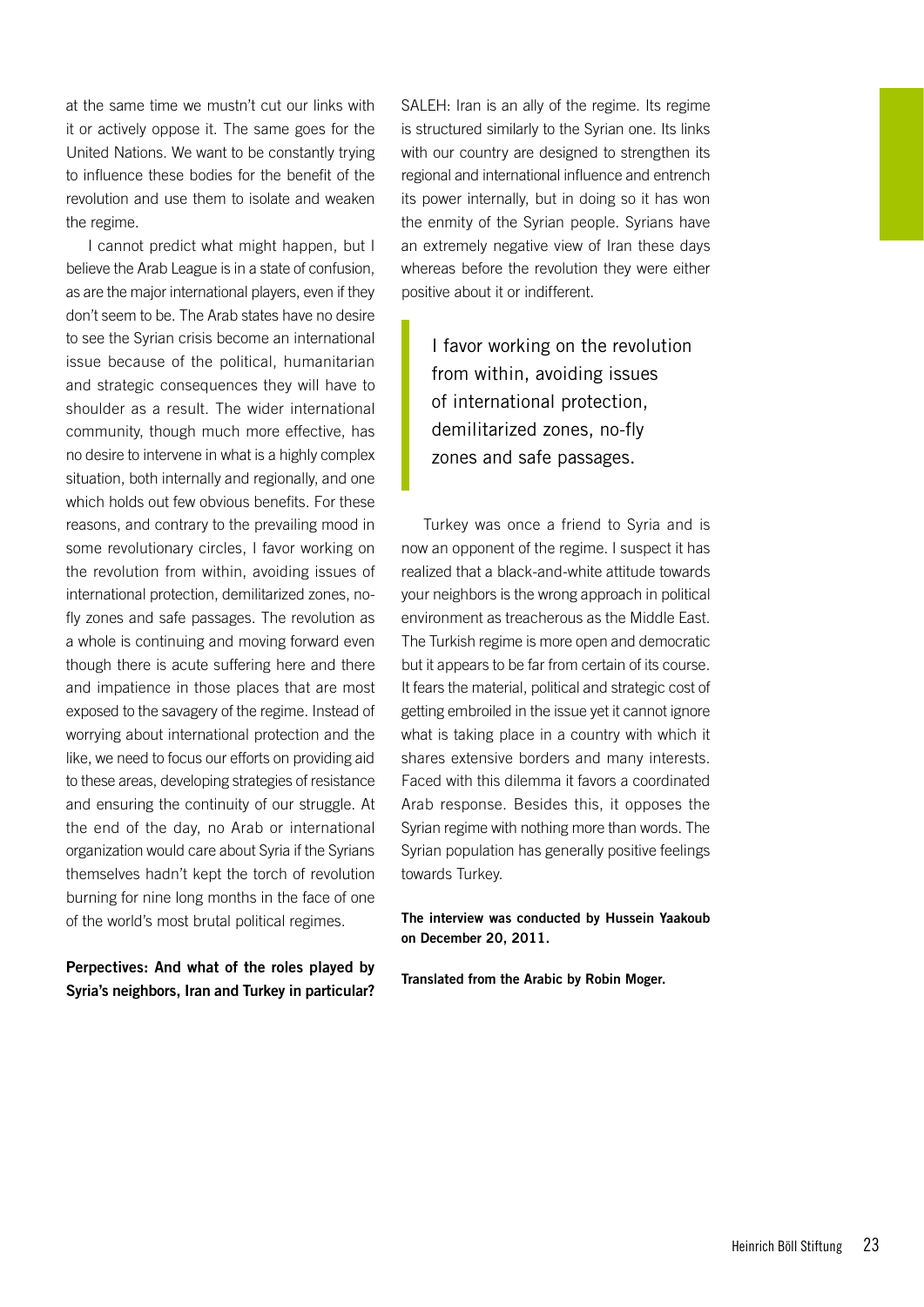# <span id="page-23-0"></span>**No End in Sight to Syria's Economic Woes**

 $\begin{bmatrix} \frac{1}{2} \\ \frac{1}{2} \end{bmatrix}$ he Syrian economy did not collapse in 2011, as many, including the Syrian president himself, had predicted, but it has suffered tremendously from the flight of investors, the reluctance of households to spend, a dismal economic policy and international sanctions.

When the protests began in mid-March in Daraa, a city at the center of a neglected agricultural plateau, and then spread to the suburbs of Damascus and to other areas that have experienced economic and social difficulties during the last three decades, the government thought it had understood the motives of the revolt and that it had a ready solution.

#### The Government's Dismal Economic Management

Within days of the protests the government announced an increase in salaries and in state subsidies on heating oil as well as the removal of several key figures associated with the liberal economic policy of the past few years. The extent of these "concessions" was substantial: the salaries of civil servants were increased by 20 to 30 percent – in a country where about a quarter of the working force is employed by the state – and the price of heating oil was decreased by 25 percent, although, only a few weeks earlier, the government had deemed its policy of subsiding energy products "unsustainable."

These announcements had very little impact on the dynamics of the protests, which continued unabated. Protesters in fact reacted angrily; while they had taken to the streets to demand an end to the impunity and corruption of state officials, the government was effectively trying to bribe them! On March 25, a day after the president's political and media advisor Bouthaina Shaaban

announced these decisions, protesters in Daraa chanted: "Oh Bouthaina Shaaban, the people are not hungry (in Arabic the word for hungry – jou'an – rhymes with Shaaban), the people want freedom."

During the next few months a string of other measures was adopted to appease the regime's various constituencies. Farmers benefitted from an increase in the procurement prices of those agricultural products they sell to the government, a rescheduling of their debt repayments and the establishment of a fund to help them cope with drought affected areas. University students were given loans and new faculties were opened in remote areas. A fund was established to finance the development of informal housing areas in Damascus and Aleppo, and import tariffs and a consumption tax on key food items were reduced. An increase in the price of fuel oil used by manufacturers was also postponed.

# The government's unfortunate economic measures created a deep distrust towards it within the business community.

While these measures helped reduce the daily hardship of large segments of the population, the disadvantage was that they increased the fiscal deficit and contradicted the long-term economic policies of previous years. As the year drew to a close, the government seemed to realize that it had gone too far and decided to reduce all overhead public expenses, except salaries, by 25 percent. However, any further measures like, for example, a complete reversal, would now be tantamount to political suicide.

#### <span id="page-23-1"></span>Jihad Yazigi

Jihad Yazigi is editor-inchief of The Syria Report, an online economic and business digest. He has written extensively on Syria's economic and business affairs and has published several sector reports on Syrian industries. He also works as a consultant for businesses and international organizations operating in Syria.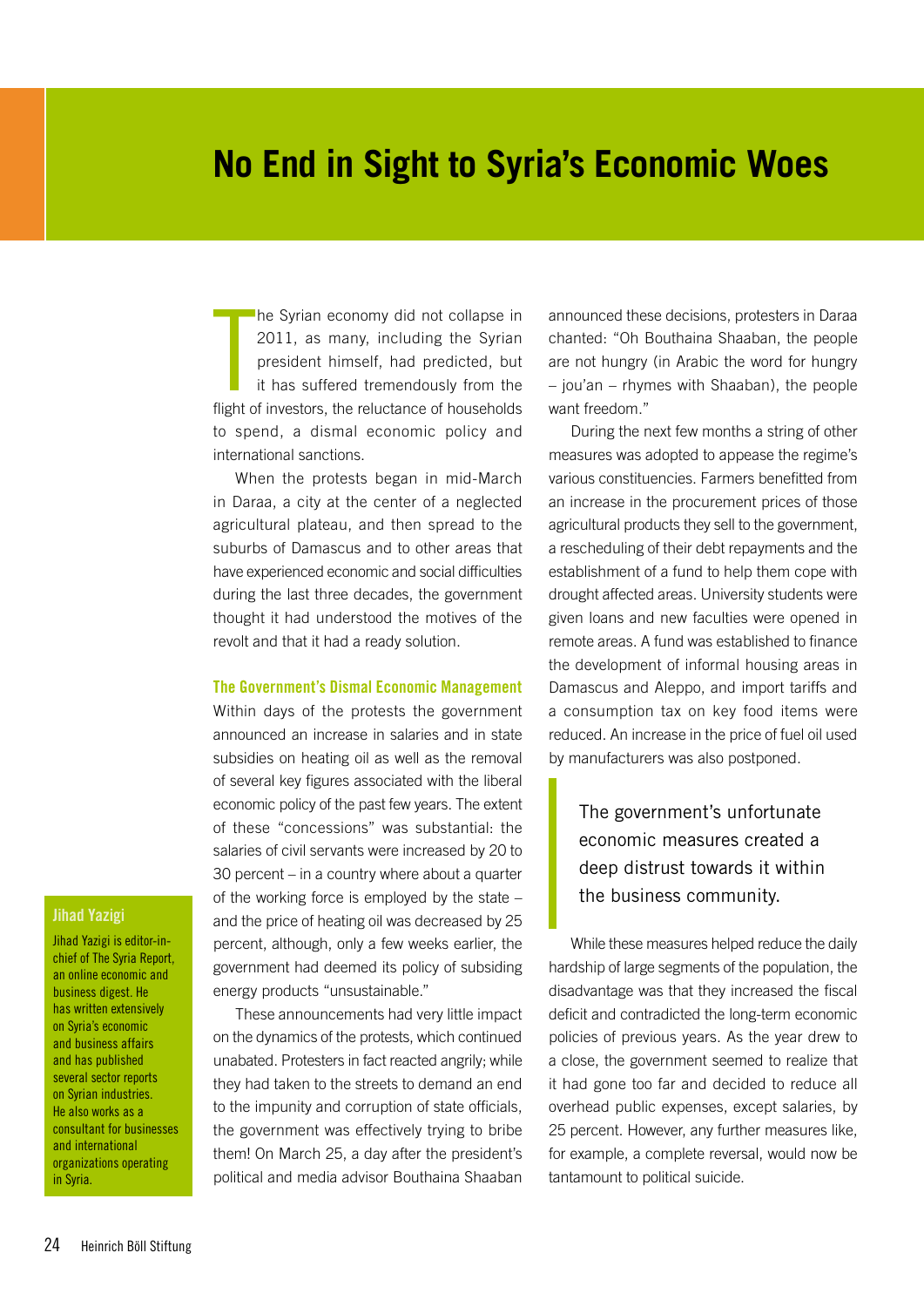By deciding to rapidly and extensively increase its financial expenditures, the government also demonstrated that its economic decisions were based on a political agenda and the result of panicked reaction, instead of a rational analysis of the economic situation.

After decades during which the Syrian economy was centrally planned, the government adopted in 2005 a "social market" development model in which the state was asked to focus its efforts on social services and infrastructure, while the private sector was to be given more leeway to operate. The debate over the role and size of the state in the economy seemed to have been finally settled, and the government appeared to have a clear road map in spite of its many shortcomings and justified criticism levelled against it.

But now things are much less clear and the government's unfortunate economic measures created a deep distrust towards it within the business community, which realized very early on that the authorities had no clear plan to fix the dire economic situation.

Thus it is not surprising that from the very beginning of the protests, investors, already afraid of the consequences of the unrest, withdrew from the market. At the end of June for instance, the Syrian Investment Agency reported a 43 percent annual decline in the number of projects it had licensed. The other few indicators available showed a similar trend, although the overall decline can be attributed more to the general economic downturn and lack of confidence in the economy than to government policies. For example, the assets of Syria's private banks fell by 15 percent on average in the first nine months of 2011, traffic at the country's two maritime ports fell by some 10 percent during the same period, while traders and retailers reported double digit declines in their turnovers.

#### International sanctions

Although sanctions adopted by a part of the international community (most importantly the Arab League, Turkey, the EU, and the USA, as well as Canada, Switzerland, Japan, and Australia) only added to Syria's woes, their overall impact on the economy and on the government's margin of manoeuvre remained limited by the end of 2011.

The import ban imposed on the oil sector by the European Union is probably the most significant of these measures. Syria's oil sector is a major contributor to the national Gross Domestic Product, to fiscal revenues and to foreign currency earnings. Thus, the closure of a market that represents 90 percent of all crude export is of serious concern to the Syrian authorities. The additional ban imposed on the transport, financing and insurance of oil exports also makes finding new markets extremely difficult.

The idea of imposing sanctions has been a controversial one for many Syrian analysts, including members of the opposition.

The ministry of oil announced in December that the country's oil output had declined from 387,000 barrels a day (b/d) of crude oil before the sanctions to 270,000 barrels. This decline by a third corresponds to most of the country's oil exports, which were estimated at some 150,000 b/d before the sanctions, which means that the country's oil exports are now down to around 30,000 b/d with no clear prospect of returning to previous levels anytime soon.

The lack of revenues from oil exports poses a serious threat to foreign currency earnings, which have already been very affected by the absence of tourists and the withdrawal of foreign investors.

In contrast to the oil sector, which the government controls entirely, the severe restrictions on US dollar transactions imposed by the United States government have had an impact on broad segments of society. The Syrian government, businessmen and individuals alike have been affected. The fact that the Euro can still be used enables many transactions to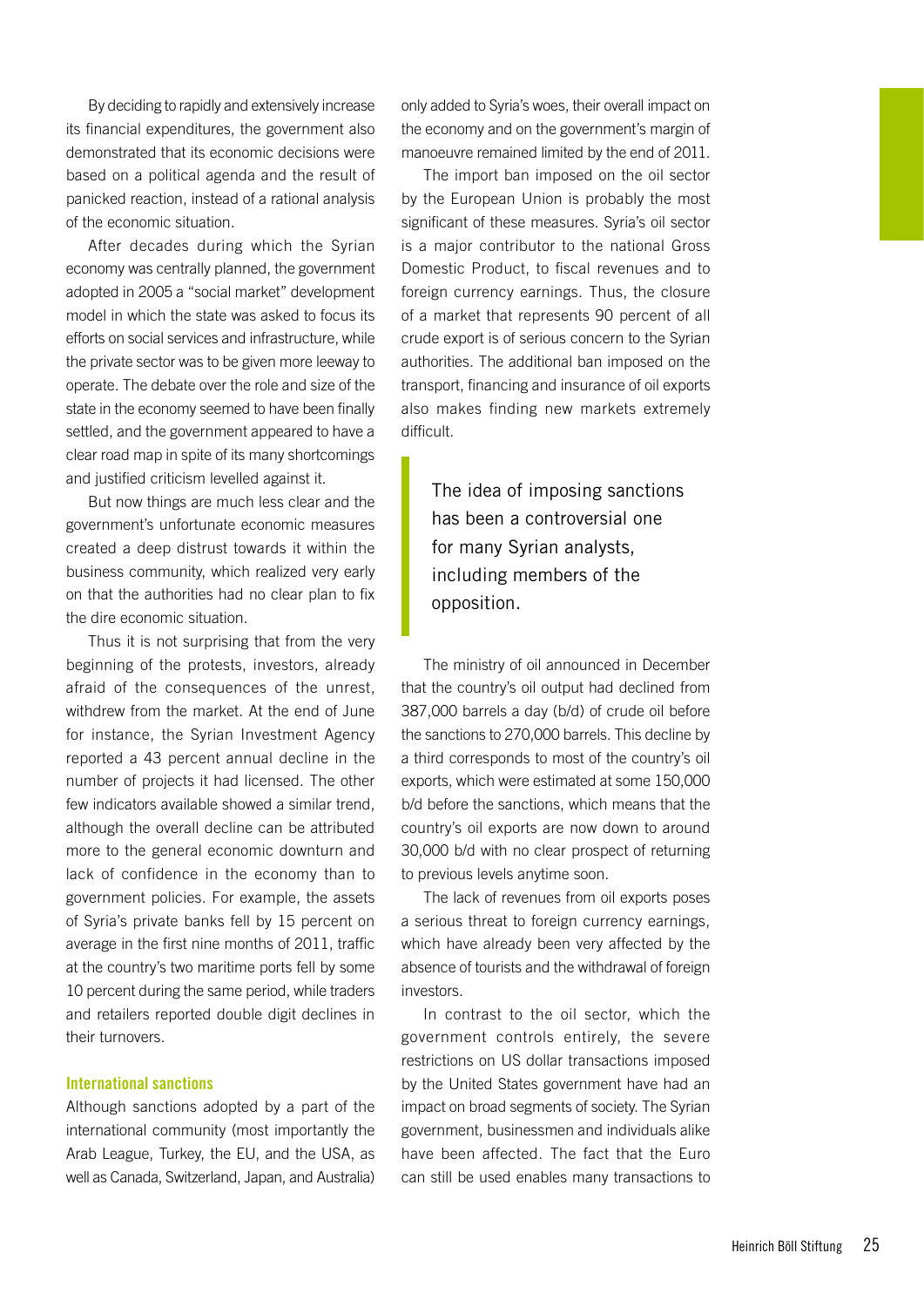continue to take place, but there is no doubt that financial relations with the outside world have been seriously disrupted.

The impact of the asset freeze on a long list of Syrian entities and individuals – on whom travel bans were also imposed – is more difficult to assess. While initially many had doubts over their efficacy as most of the listed individuals are believed to have foreign accounts held under the names of middlemen, the combined impact of these measures by most Western countries and the Arab League has created a sense of encroachment. It is not entirely a coincidence that the Arab League plan to send monitors to the country was accepted by the government after the imposition of sanctions by Arab countries and that the lifting of these sanctions was initially among the main demands of the government for it to accept the monitors.

However, the idea of imposing sanctions has been a controversial one for many Syrian analysts, including members of the opposition. While proponents of the sanctions have encouraged the export ban on crude oil "because oil export revenues directly enter the pockets of the government" as they say, one can argue that many expenses also "come out directly from the pockets of the government!" Civil servants salaries, subsidies, health care centers and schools catering to the overwhelming part of the population are covered by the government. If it were to make cuts in public sector expenses, would it prioritize the security services or social services?

If a quick end to the crisis engulfing the country was clearer, the impact of these sanctions would be limited; if not, the consequences could be dire for the people.

The plight of the Iraqi people is still in the minds of many Syrians. Hundreds of thousands of Iraqis fled to Syria in the last decade not only because of the violence in Iraq, but also because twelve years of international sanctions destroyed the Iraqi economy, physical infrastructure and social fabric.

#### Prospects for 2012

While violence and general unrest affected large parts of the country since the beginning of the protests, people began to feel the pain of the economic downturn on a large scale only towards the end of the year.

There are now daily power cuts across Syria, with up to 3 hours a day in central districts of Damascus and much longer ones in the rest of the country. Cooking gas is extremely difficult to find, while heating oil is being sold on the black market at twice the government-set price. These difficulties are caused by many factors, including lower government revenues, the disruption of supply lines following attacks on pipelines, corruption, smuggling, and international sanctions.

The lack of large protests in central Aleppo and Damascus, the country's two largest cities and economic powerhouses, has been widely attributed to the support of the business communities for the authorities. However, the picture is much more nuanced and in reality many members of the business community deserted the authorities very early on.

How these difficulties will affect the political scene and the popular revolt gripping the country is difficult to assess. Although the growing number of unemployed people may be tempted to take to the streets and join protesters, the reactions of the population remain largely shaped by the evolving political events rather than by the daily economic difficulties.

The attitude of investors is also being closely watched. The lack of large protests in the central parts of Aleppo and Damascus, the country's two largest cities and economic powerhouses, has been widely attributed to the continued support of the business community for the authorities.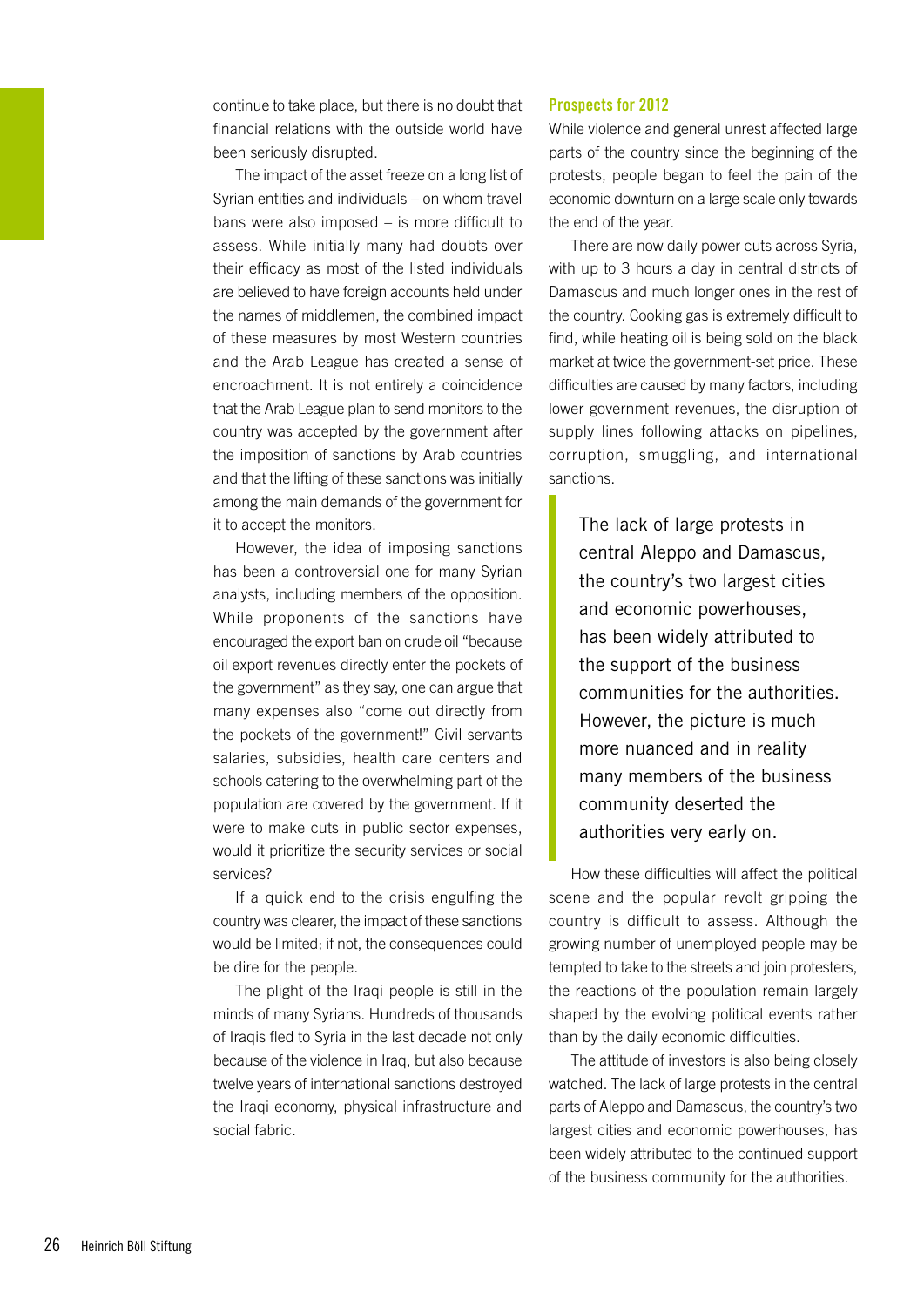However, the picture is much more nuanced and in reality many members of the business community deserted the authorities very early on. In July, for instance, the Deir-ez-Zor Chamber of Commerce and Industry, in Syria's eastern region, issued a formal statement harshly condemning the conduct of the security services in the city. Across much of the country, where the strongest protests have taken place, businessmen have generally followed calls for strikes and other forms of civil disobedience and many are also believed to be actively financing the uprising.

The coming weeks will probably be decisive with regards to the ability of the economy to sustain increasing pressures, although the total absence of official data – itself an indication that things are not going as well as the government would like us to believe – makes it extremely difficult to provide a clear forecast.

Two indicators to watch in the coming weeks and months will be the movements of the foreign value of the Syrian pound and the rate of inflation. Contrary to the expectations of many, the government had managed until the end of last year to maintain a grip over them. Retail prices for most basic commodities remained largely under control, while the Central Bank of Syria had managed to limit the loss in value of the Syrian national currency. In black market transactions the Syrian pound was trading at the end of the year at a value depreciated by 25 percent from its pre-March level compared to the US dollar – the decline was not insignificant but nowhere close to a crisis.

The reasons for the strength of these two indicators for most of last year are difficult to discern. Low inflation was probably caused by a strong reduction in spending by Syrian households who prefer to hoard their savings, good crops that have kept the price of food items low and the reduction in customs tariffs and consumption tax rates on a wide range of products.

The relative strength of the Syrian pound is more difficult to explain as there is no data from the Central Bank on the extent of its involvement in the currency market or on the size of its foreign assets. Some have argued that Iraq and Iran are funding the Syrian government and pouring billions into the Central Bank's account but there is little hard evidence so far to back these claims.

In the first month of 2012 things began to change. The pound lost another 15 percent by the end of January, leading to a spike in retail prices.

The coming weeks will probably be decisive with regards to the ability of the economy to sustain increasing pressures, although the total absence of official data – itself an indication that things are not going as well as the government would like us to believe – makes it extremely difficult to provide a clear forecast.

The major factor weighing on the country's future prospects is the lack of any serious political initiative by the Syrian authorities to solve the economic and political crisis. Until then it will be difficult to foresee an end to economic distress and the chance of a recovery.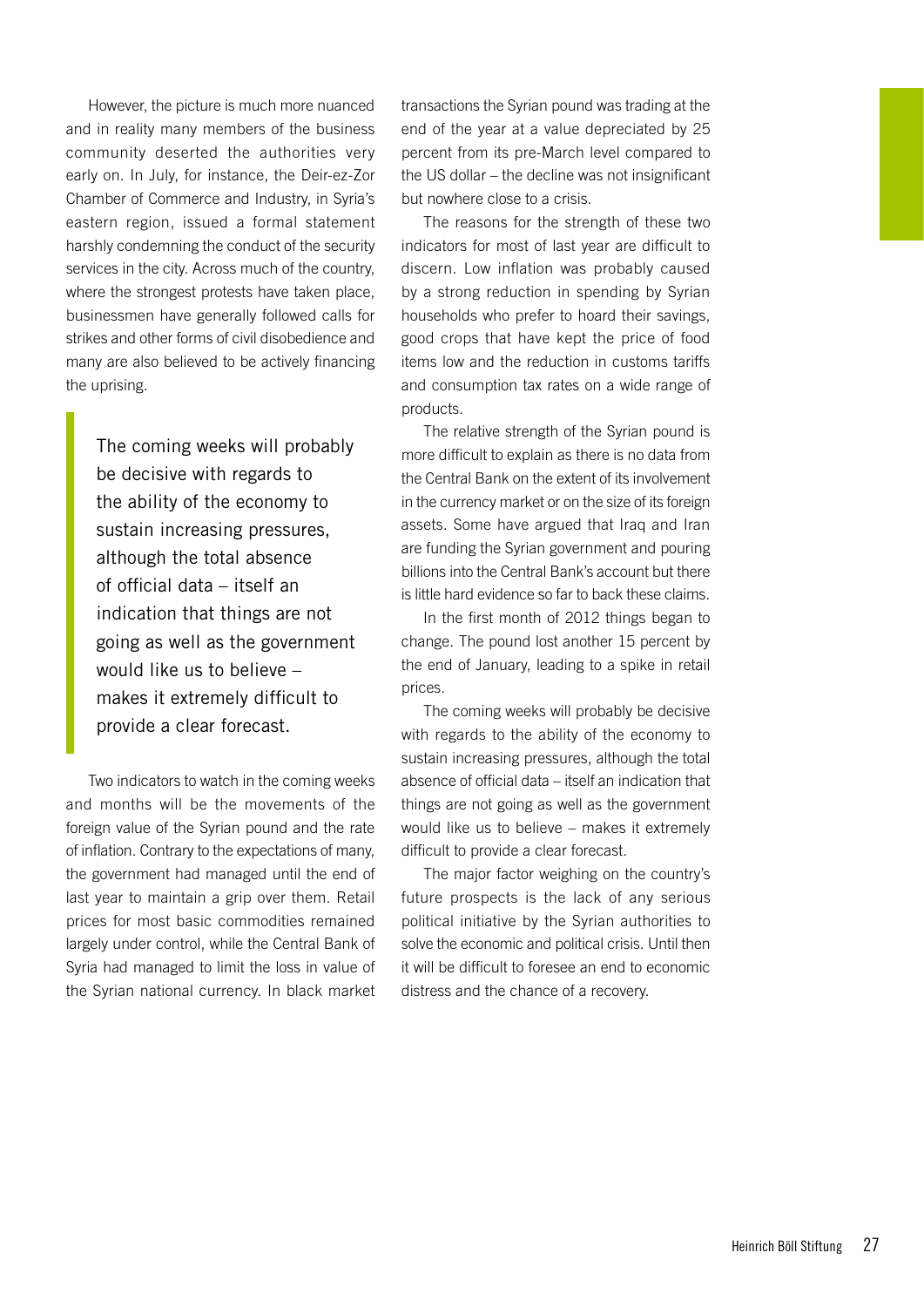# <span id="page-27-0"></span>**The Syrian Revolution and the Role of Turkey**

 $\prod_{\text{found}}$ urkey is one of the states that is most affected by the Arab revolutions of 2011. Thrown into confusion by the Libyan revolution, the Turkish government then found itself confronted by a popular uprising in Syria. First adopting the role of advisor to its neighbor, its failure to make the Syrian regime enact political reforms conducive to gradual democratic change, soon saw Turkey declare its open support for the Syrian people and their demands.

Effective Turkish support for the popular revolution was confined to hosting a number of conferences for the opposition and sheltering activists and deserters fleeing Syrian territory, as well as tens of thousands of civilian refugees currently housed in tents on the Turkish side of the border.

Events in August, which happened to coincide with Ramadan in 2011, were a watershed moment for the Assad regime. Early that month Western powers raced to declare the regime illegitimate and openly demand that it step down. At the same time, the start of the holy month witnessed an escalation in the frequency and intensity of the popular demonstrations, which were now being held daily instead of once a week. Finally, the regime itself had decided to enter the army and its tanks into the conflict, a move that saw horrendous massacres committed in Hama, Homs, Rastan, Talbeesa, Jisr alShughour and Boukamal. A key consequence of the army's involvement was a rise in the number of desertions and the creation of what came to be known as the Free Syrian Army, which became a key player in the conflict.

Taken together these developments brought an end to friendly relations between Ankara and Damascus. Multi-dimensional ties, nurtured at great cost by both sides over many years, were now broken. Following the intervention of the Syrian army, the sharp criticisms voiced by Prime Minister Recep Tayyip Erdogan and his foreign minister, Ahmet Davutoglu, in the early months of the uprising turned into outright condemnation and calls for Bashar Assad to step down.

Syrian protestors in many areas of the country, faced with the brutality of Assad's forces and the paramilitary gangs of the *shabiha*, rested their hopes on Turkey's ability to find a solution. At one point, Turkish officials spoke of the possibility of creating a demilitarized zone on the border to protect civilians and army deserters. Nothing came of it, and demonstrators vented their frustration in posters and chants. Effective Turkish support for the popular revolution was confined to hosting a number of conferences for the opposition and sheltering activists and deserters fleeing Syrian territory, as well as tens of thousands of civilian refugees currently housed in tents on the Turkish side of the border.

So what changed in the months that followed? In this article we will examine the interrelated internal and external factors behind Turkey's hesitancy over the crisis in Syria.

#### The Kurdistan Workers' Party (PKK)

According to leaked reports - mostly by the Turkish government itself - a number of direct

### <span id="page-27-1"></span>Bakr Sidki

Bakr Sidki is an independent Syrian activist and political analyst based in Aleppo. He studied economics and Turkish literature. Most of his articles are published in Al-Hayat newspaper and in several Lebanese newspapers, including Al-Adab magazine. He also works as translator from Turkish, and has translated several historical and political works, as well as novels of Orhan Pamuk, Aziz Nesin, and Tahsin Yucel.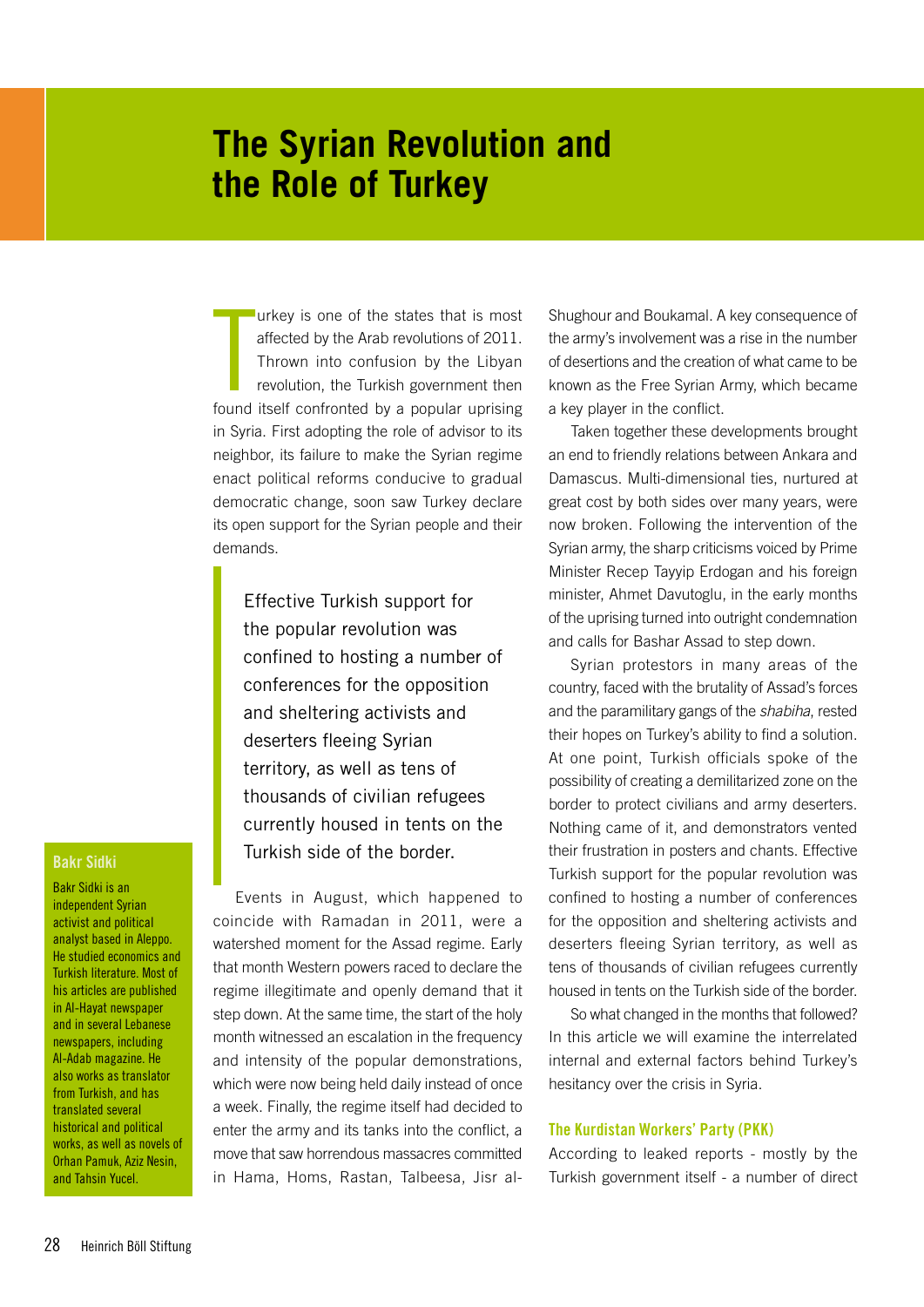meetings between leaders of the PKK and Turkish officials were held in Oslo in the first half of 2010 to explore the possibility of a peaceful solution to the Kurdish problem in Turkey. Following the last meeting in May 2010, the secret talks between the two parties came to an abrupt end and the Kurds aligned themselves with the rejectionist stance of PKK leader Abdullah Ocalan, who is held in an isolated island prison off the coast of Istanbul. The months that followed saw an escalation of military operations by the PKK against the Turkish army and an equal upswing in Turkish reprisals against Kurdish fighters, not to mention a huge wave of arrests directed against civil society organizations associated with the PKK. Lawyers and intellectuals were among those arrested and charged with abetting terrorist activities.

The military operations mounted by the PKK took a more serious turn following the start of the revolution in Syria. Kurdish fighters managed to kill a number of Turkish soldiers in a wave of well-planned assaults that whipped up ultranationalist sentiments in Turkey. The far right started to bang the drums of war.

At the same time, the Iranian branch of the PKK (or the PJAK) announced that it was suspending all military operations against Iran's armed forces.

The head of the PKK in Syria, Saleh Muslim, returned to Damascus. Long pursued by the Syrian security agencies, he had lived for years in the Qandil Mountains in the far north of Iraq. It was said that a deal had been struck between the Kurdish party and the Syrian regime, marking a resumption of relations that had been suspended for thirteen years, since Ocalan's expulsion from Damascus in the autumn of 1998, following threats of reprisal against Syria from the Turkish army. In this new deal, the Syrians would allow the Democratic Union Party (the PKK's Syrian organization) to operate freely in the Kurdish regions (Jazira, Ain al-Arab and Afrin as well as the large urban communities of Aleppo and Damascus) and to recruit new fighters for their training camps in the Qandil Mountains. In return, the PKK would dissuade Syrian Kurds from participating in the revolutionary movement that sought to bring down the regime.

The concessions granted to the PKK limited to the recruitment of new fighters. The promise of 'self rule' meant that the PKK was permitted to elect popular representative bodies in the major Kurdish cities and regions, transforming the party into a parallel regional government that took on some of the state's responsibilities in the provinces. They even opened cultural centers to teach the Kurdish language. For a Baathist regime that has always denied the existence of non-Arab citizens in Syria, refused citizenship to hundreds of thousands of Kurds and other minorities, parceled off and isolated regions with a Kurdish majority, persecuted their political parties and outlawed their language, this was certainly an astonishing precedent. The regime was being pragmatic, though. Its priority was to keep the revolution within the Sunni-Arab areas where it would be easier to contain and suppress without fear of opposition by foreign powers preoccupied with the issue of religious and sectarian minorities in Syria.

From the Turkish point of view, specifically the escalation in PKK attacks on the Turkish army, this Syria-PKK deal only further ramped up the tension. Prior to this Turkey had enjoyed two years of peace, enough to relieve military and judicial pressure on the politicians and leave Erdogan free to pursue his dream of disarming the PKK and incorporating them into political life, which was at the heart of the secret talks in Oslo. Following his economic and diplomatic achievements Erdogan was hoping to institute a new, civil constitution that would change the nature of Turkish politics. It was what he had promised voters, but now the Syrian crisis was threatening to consign such ambitions to the distant future.

From these observations we may conclude that the Syria-PKK deal works as follows: the PKK will escalate military operations against Turkish forces while ceasing hostilities against the Assad regime's most important ally, the Iranians, a clear implementation of the threatening statement made some months ago by Assad that "an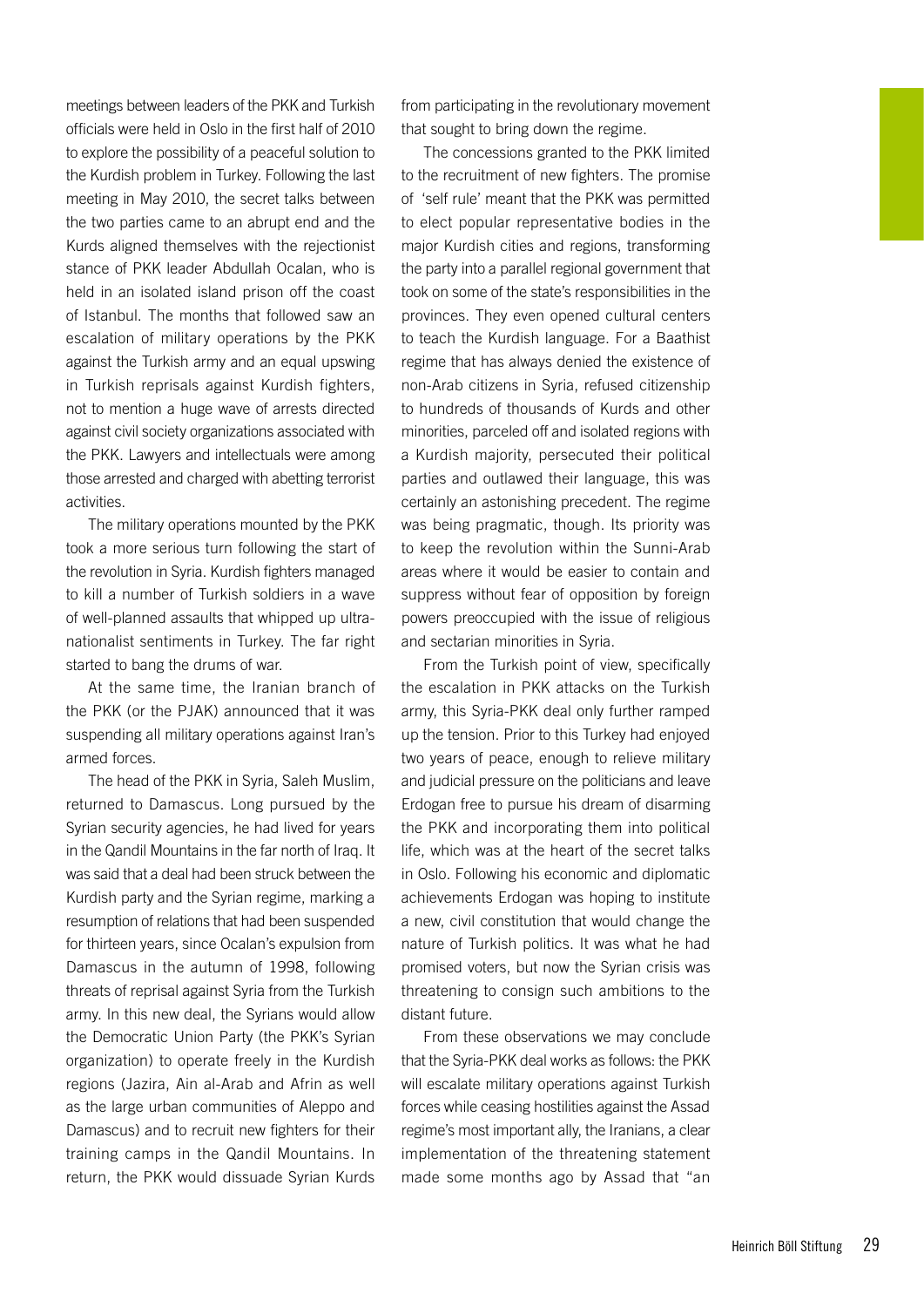earthquake will strike the region" in the event of his regime coming under attack. In return for services rendered, the PKK is allowed to resume its activities in Syria's Kurdish areas recruiting new fighters for its campaign against Turkey and undertaking a pseudo-governmental role in these areas, which includes suppressing revolutionary tendencies among young Kurds drawn to participate in the uprising against the regime.

#### The Alevis and the Left in Turkey

Turkey's internal problems were not confined to its issue with the Kurds and the long-running armed conflict with the PKK. There was also the matter of some twenty million Alevis, a community divided between Turks and Kurds.

The city of Dersim in South-East Anatolia represents a convergence of these two problems, as the majority of the population is Kurdish Alevi. The massacre perpetrated by Turkish forces in this small city back in 1925 remains a dark stain on the conscience of the Turkish state, and Erdogan's public apology in December 2011 for this horrible crime was a remarkable achievement. The apology provoked widespread debate in the country, chiefly on the grounds that it was a precedent that would force Turkey into accepting historical responsibility for other atrocities committed by the founder of modern Turkey, Kemal Ataturk, who ruled with an iron fist until his death in 1939.

In my view, it is the impact of the Syrian crisis on Turkish society that drove Erdogan to this surprising admission, which in one respect constituted a moral bribe to Turkish Alevis unhappy with their government's support of the revolution against the 'Alawite' Bashar Assad, as he is perceived in Turkey. I would venture to say - if I might be forgiven a little overgeneralization - that the Alevi population in Turkey was broadly sympathetic to the Syrian regime in its struggle with the Syrian people, while the Sunni population sided with the revolutionaries. In this light, the Syrian revolution is interpreted as a clash between an 'Alawite regime' and a popular 'Sunni revolution'.

Historically, Turkish Alevis have favored leftist regimes, including the Republican People's Party founded by Kemal Ataturk. Marxists and those of similar ideological may not regard the Republican Party as Leftist, but that is nevertheless how it sees itself and it belongs to the international socialist movement. During the Syrian crisis, Kurdish Alevi party leader Kemal Kilicdaroglu, who is from Dersim himself, criticized Erdogan's prorevolutionary stance describing it as interference in the internal affairs of a neighboring state that could cost Turkey dearly.

The Marxist Left, meanwhile was even closer to the position of the Syrian regime and some other Arab states, portraying the revolution as an 'imperial conspiracy' against a regime that supported the Palestinian and Lebanese resistance. The conspiracy, it claimed, sought to 'divide Syria into sectarian and ethnic statelets' and its impact could reach into Turkey itself.

To give the complete picture, there is also a small Islamist faction that shares the Leftists' obsessions with Western conspiracies, using a rationale best described as deranged. This faction, which finds adherents in the ranks of the Islamist Happiness and Voice of the People parties is fixated on the idea that the Ottoman Empire was broken up at the start of the twentieth century by a Western conspiracy that is still bent on dividing modern Turkey. The ultra-nationalist right enjoy a comparable conspiracy complex, bolstered by their traditional enmity with the Islamists.

Having thus reviewed the contemporary political scene in Turkey, we find that support for active Turkish intervention in Syria is fairly limited, and furthermore, is faced by a broad opposition front made up of both the genuinely principled and opportunist alike. So what about external factors?

#### Turkey and Iran

Tension between the two countries peaked over their opposing attitudes to events in Syria, a tension embodied in the recent warnings issued to Turkey by one of Iran's leading military figures, despite the fact that in the spring of 2011,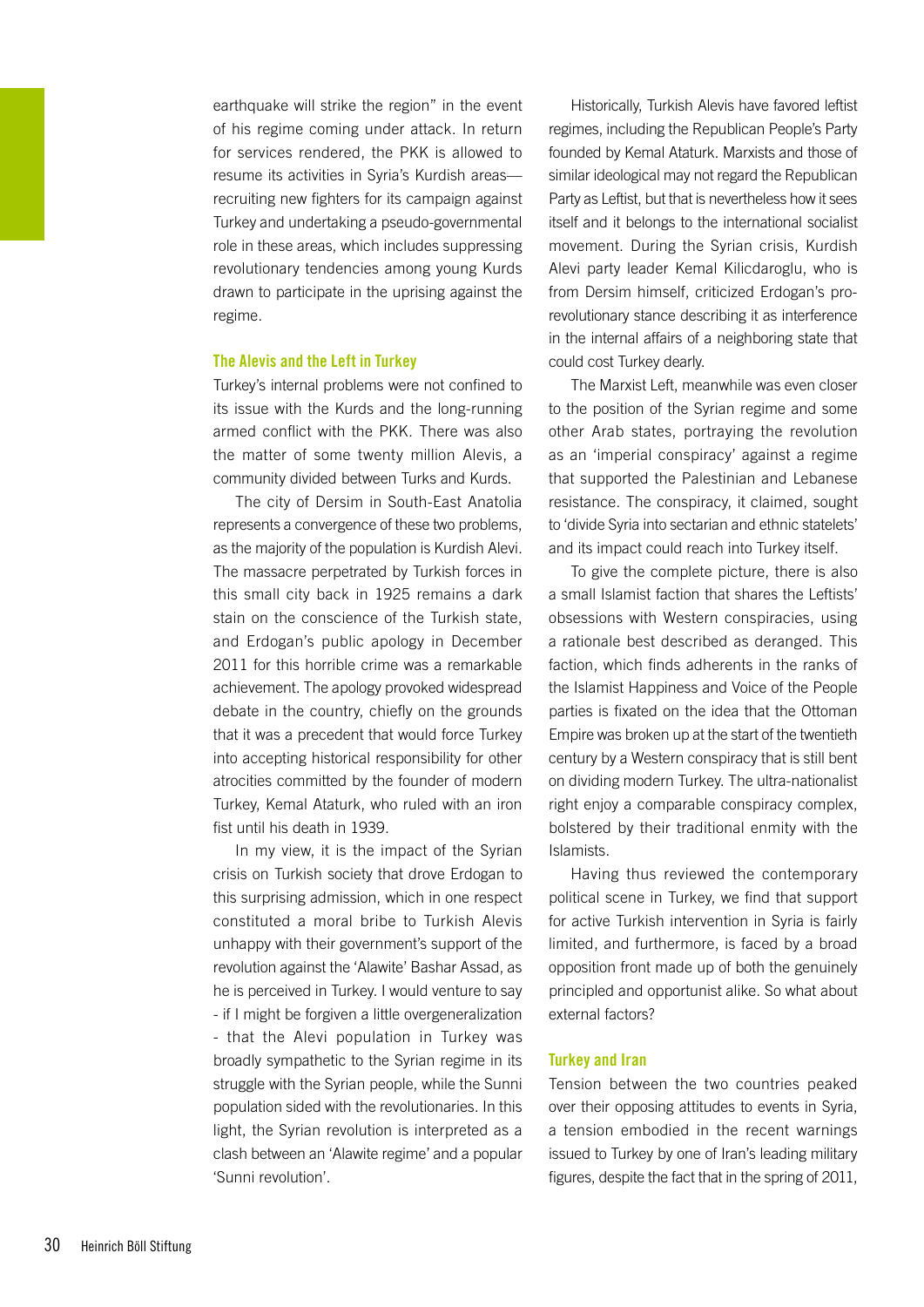Turkey voted against a Security Council resolution designed to further isolate the regime in Tehran.

Let us look at the nature of relations between the two sides over the last ten years.

While Iran has been a potent force in the regional politics of the Arab East since the revolution of 1979, Turkey's own influence in the region only started to surge after the Justice and Development Party rose to power as part of an Islamist coalition in 2002. The Baathist regime in Damascus is both one of Iran's most important allies and Turkey's gateway to the Arab world, so it is hardly surprising that the Syrian revolution should be so decisive when it comes to relations between the two states.

The Baathist regime in Damascus is both one of Iran's most important allies and Turkey's gateway to the Arab world, so it is hardly surprising that the Syrian revolution should be so decisive when it comes to relations between the two states.

There is a common perception, based on an essentially Orientalist worldview, that relations between Iran and Turkey are determined by a sectarian Shia-Sunni power struggle with roots in the sixteenth century conflict between the Ottoman and Safavid empires. But I believe, giving due weight to the sectarian dimension, that the roots of their relationship lie elsewhere.

On the one hand, it seems clear that its Shiism is as much a burden to Iran as a help when it comes to forging ties with its Arab neighbors. The Iranian revolution, which unleashed a strident rhetoric against the 'arrogance' of Western imperialism, sought to take up the mantle of leader in an Arab world which had lost Gamal Abdel Nasser and seen Anwar Sadat make peace with Israel.

The sectarian issue may have lain in abeyance during the Cold War, but it shot back to prominence in the 1990s, dividing Arab communities in Lebanon, Iraq and throughout the Arab Gulf. This divisive sectarianism reached its peak in the wake of al-Qaeda's operations in New York and Washington in 2001. The strategy adopted by the US in its 'War on Terror' further fed Arab fears about Shiite Iran, with the Gulf states in particular opting to engage the Persian enemy in an arms race. The occupation of Iraq in 2003 increased Iran's involvement in the region through Iraq, Lebanon and Palestine and led to the formation of a 'moderate Arab front' to hold back the threat of greater inroads.

Turkey, meanwhile, reentered the region by means of vigorous economic, cultural and diplomatic policies, reasserting its presence for the first time since the First World War. The extremist secular nationalism with which Kemal Ataturk built modern Turkey on the ruins of the Ottoman Empire had caused Turkey to turn to the West and cut its historical ties with the Arab and Islamic worlds.

Indeed, Turkey had to wait until the dawn of the new millennium to find a way back in, after its Cold War role had become redundant. The country's Islamists, long persecuted and oppressed by the Kemalist regime, undertook a root and branch revision of their ideological position in the same decade and were swept to power in 2002 on the back of overwhelming public support. Thus began the Justice and Development Party's long and arduous journey to consign the Kemalist regime to history and begin a new chapter in the history of modern Turkey. Their project involved revisiting the country's Ottoman past via a reappraisal of Islam and international politics and instituting a plural democratic regime based on free market economics.

Davutoglu's strategy towards Turkey's neighbors, based on a "zero problems" foreign policy, was in essence a political response to economic necessity. The liberalizing policies instituted by former prime minister and president Turgut Ozal at the beginning of the 1980s had begun to take effect by the end of the millennium, but strained relations with its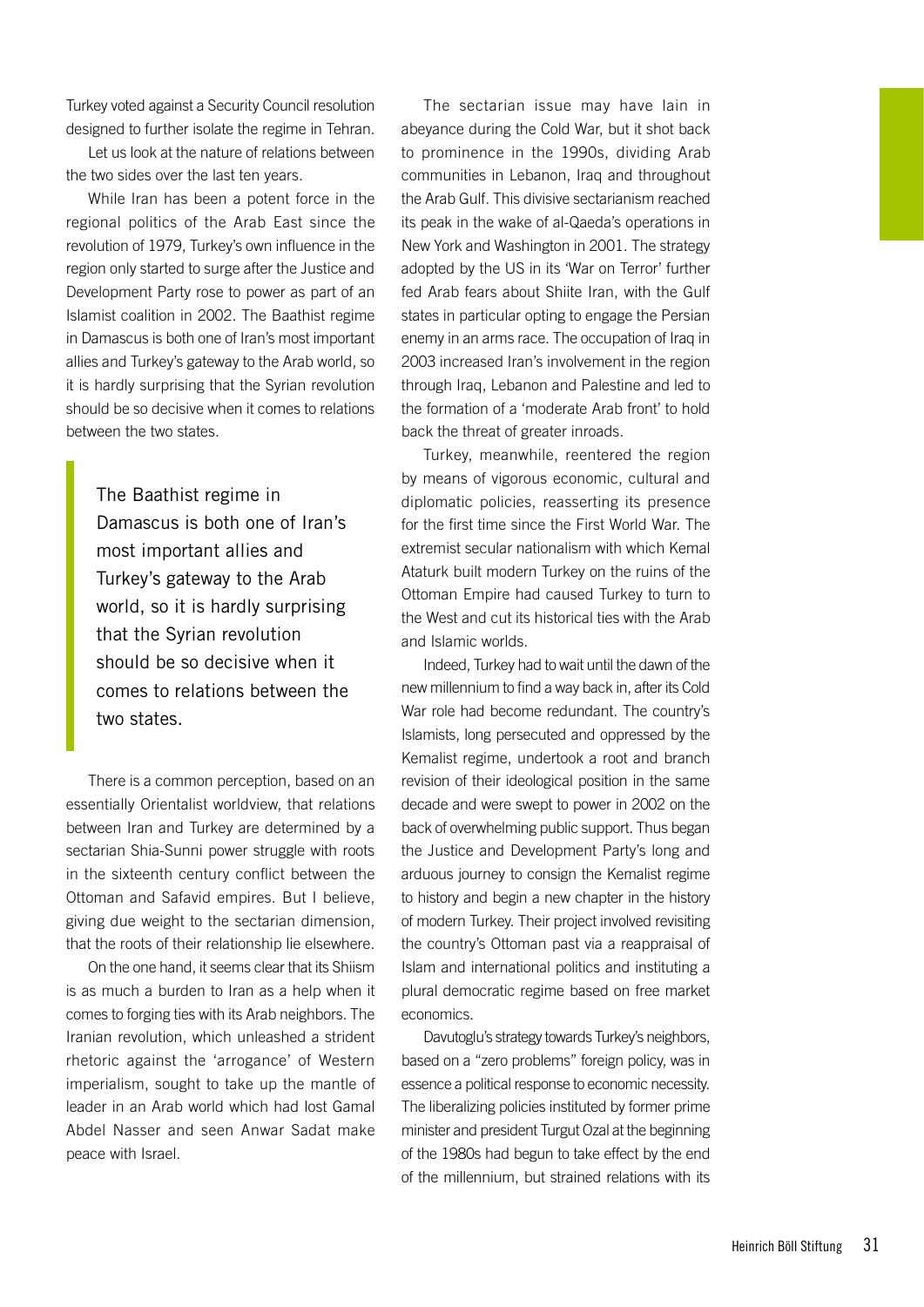neighbors stood in the way of Turkey's ambitions for economic expansion. Turkish diplomats worked tirelessly on all fronts, making good progress in Syria, Iraq, Iran, various formerly Soviet states and the Balkans, but coming up short in Armenia and Greece.

It was a policy aimed at stability: at maintaining the status quo. When the Arab revolutions broke out, Turkey was faced a choice: either to side with the revolutionaries, or maintain its relations with the various despotic regimes fighting to stay in power. Just weeks after the Syrian uprising began, the old policy fell by the wayside. The Turkish government failed to persuade the Syrians to adopt a moderate solution based on concessions that would usher in profound democratic change in Syria and alter the face of Bashar Assad's regime. Relations between the sides grew strained, then snapped.

The differences between the respective roles played by Turkey and Iran in the Arab East stem from the vastly different nature of the two regimes. Since its revolution more than thirty years ago and the high price of its war with Iraq and Western economic sanctions, Iran has never once enjoyed stability. It is motivated by a desire for international recognition of its status as a regional power, befitting its glorious past and manifest potential. The war that Saddam Hussein launched against Iran for the first eight years of the Islamic republic's existence acts as a primal trauma, an experience that has colored all its subsequent actions with a profound fear of conflict and isolation. It is this very fear that pushes Iran to strengthen itself, both by extending its influence in a number of Arab countries and seeking out a deterrent nuclear capability. The Iranian model has lost its initial glamour. Iran's role in the region is now a source of tension and crisis in the Middle East.

By contrast, the new 'Turkish model' promises stability, peace and trade, not to mention the vision of secularism and democracy in harmony with Islam. In the last few years Erdogan has won himself a large public following on the Arab street, for his escalated demagogical anti-Israeli rhetoric and his advocacy for the Palestinian

cause. By showing clear support for the Arab peoples against their dictatorial regimes, Turkey has made itself a player in the conflict and brought the curtain firmly down on its policy of preserving the status quo. Iran, meanwhile, has gone the other way, supporting Assad's brutal repression of his people and supplying him with funds, weapons and - it is claimed - expertise, as well.

#### Conclusion

It is impossible for 'reformist Turkey' to play an openly revolutionary role in the struggle for power currently playing out in Syria. Turkey has achieved its democratic transition in its own particular fashion: a measured progression over more than two decades of conflict and uncertainty. It is for this reason that the new, reformist Turkey is not interventionist. Unlike revolutionary Iran, which has worked hard to disseminate its 'revolutionary principles' throughout the Arab world, Turkey does not seek to export its reform. It is equally impossible for Turkey, as a member of NATO, to militarily intervene in Syria without its Western allies. All it can do is what it has done: offer a home to the Syrian opposition and issue statements condemning Assad's regime. In addition to all the internal and external factors mentioned above, we might add the fear of failure that haunts the Turkish army. This complex stems both from its failed assault on Cyprus in 1974 and its fruitless military operations against PKK bases in northern Iraq. Whenever it has mounted operations, the modern Turkish army has experienced failure and committed fatal errors, reflected in the diminishing respect it is accorded by public opinion in the country. This has enabled Erdogan to remove it from political life and, more recently, to bring a number of senior retired military leaders to trial, such as Ilker Basbug and Kenan Evren.

The Syrian people are on their own to continue their revolution without support, seeking to topple the regime and build a new, democratic and civil republic.

Translated from the Arabic by Robin Moger.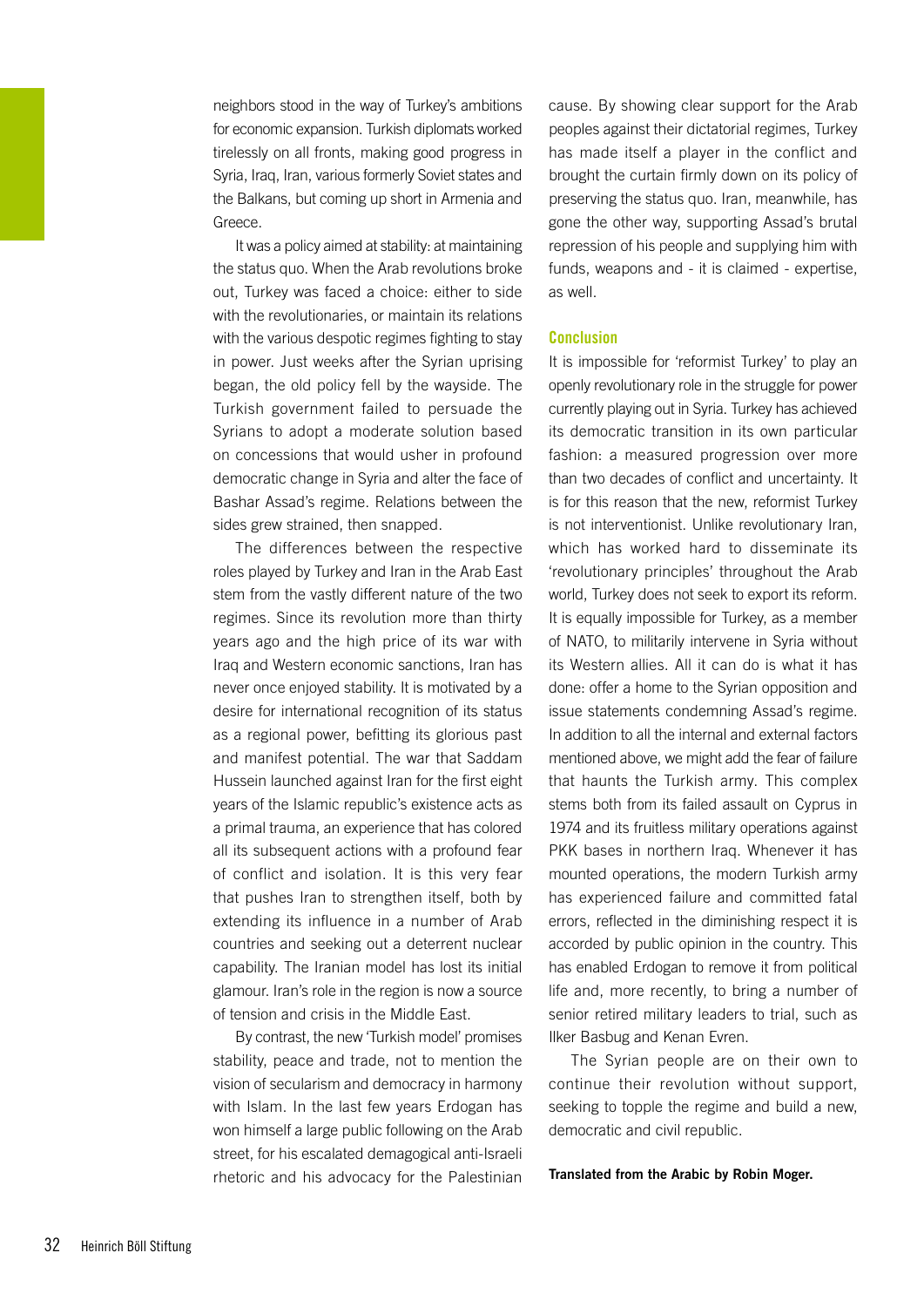# <span id="page-32-0"></span>**The Crisis of the Politics of Mumana'ah**

here are ever multiplying attempts to<br>draw a distinction between the policies of<br>"mumana'ah' (a middle ground between<br>"steadfastness and 'forbiddance') followed<br>by the Syrian regime, and the country's internal here are ever multiplying attempts to draw a distinction between the policies of 'mumana'ah' (a middle ground between 'steadfastness and 'forbiddance') followed crisis that led to the current popular uprising. Perhaps the time has now come to look more closely at the role played by these policies in the crisis facing the regime, given that the regime uses its international role and regional clout as one of the principle tools to impose its control within Syria. Such a task requires us to define 'mumana'ah' to analyze its policies and to ask what they have succeeded in changing or achieving, and to what extent events have overtaken them, leading to their failure or adjustment.

Bashar Assad inherited the concept of 'mumana'ah' from his father, Hafez Assad who adopted it as a response to the unilateral policies of Anwar Sadat that led to the Camp David Agreement.

Bashar Assad inherited the concept of 'mumana'ah' from his father, Hafez Assad who adopted it as a response to the unilateral policies of Anwar Sadat that led to the Camp David Agreement. Assad formulated a strategy suitable for both outright opposition to the peace process and for negotiation, a strategy that required him to gain control over two countries - or rather, two countries and three populations: Syria, Lebanon and the Palestinians (having lost

Jordan after a brief honeymoon in 1975-76). It was with this aim in mind that Syria intervened in the Lebanese conflict from 1976 onwards. When the Palestinians, or rather the official Palestinian faction led by Yasser Arafat managed to resist Syrian control and the attempts to replace him at the head of the PLO, the Syrian regime resorted to forming the 'rejectionist front' of some ten Palestinian organizations. Similarly, when Lebanon fell under Israeli control in 1982, Syria reasserted its influence by counter-attacking. This counter-attack began with the so-called War of the Mountain of 1983, waged by Walid Jumblatt's troops with Syrian support against the control of the Lebanese Forces over the Shuf region. It was followed by the support for the leftist Lebanese resistance against Israeli occupation, before finally adopting the Islamic Front led by Hizbullah, and reached its apogee when Syrian forces were invited to enter Beirut in 1987 to separate the warring factions. The Syrian mandate over Lebanon was renewed with US and international approval—plus, limited Saudi support—then formally ratified by the Taif Agreement, which tasked the Syrian armed forces with disarming the militias and preserving "civil peace".

But these are the roots of the 'resistance' policy. It was first overtly practiced at the time of the US occupation of Iraq as a response to Secretary of State Colin Powell's demands that,

- 1. Syria end its alliance with Iran.
- 2. It stop sending jihadist fighters to Iraq and sheltering Iraq's Baathist leadership on Syrian soil.
- 3. It sever ties with both Hamas in Palestine and Hizbullah in Lebanon.

#### <span id="page-32-1"></span>Fawwaz Traboulsi

Fawwaz Traboulsi is Associate Professor of History and Politics at the Lebanese American University, Beirut. He has written on Arab history, politics, social movements and popular culture. He has published extensively and translated several books into Arabic, including works by Edward Said, Karl Marx, John Reed, Antonio Gramsci, Isaac Deutscher, John Berger, Etel Adnan and Saidi Yusuf. His book publications include "A History of Modern Lebanon" (2007).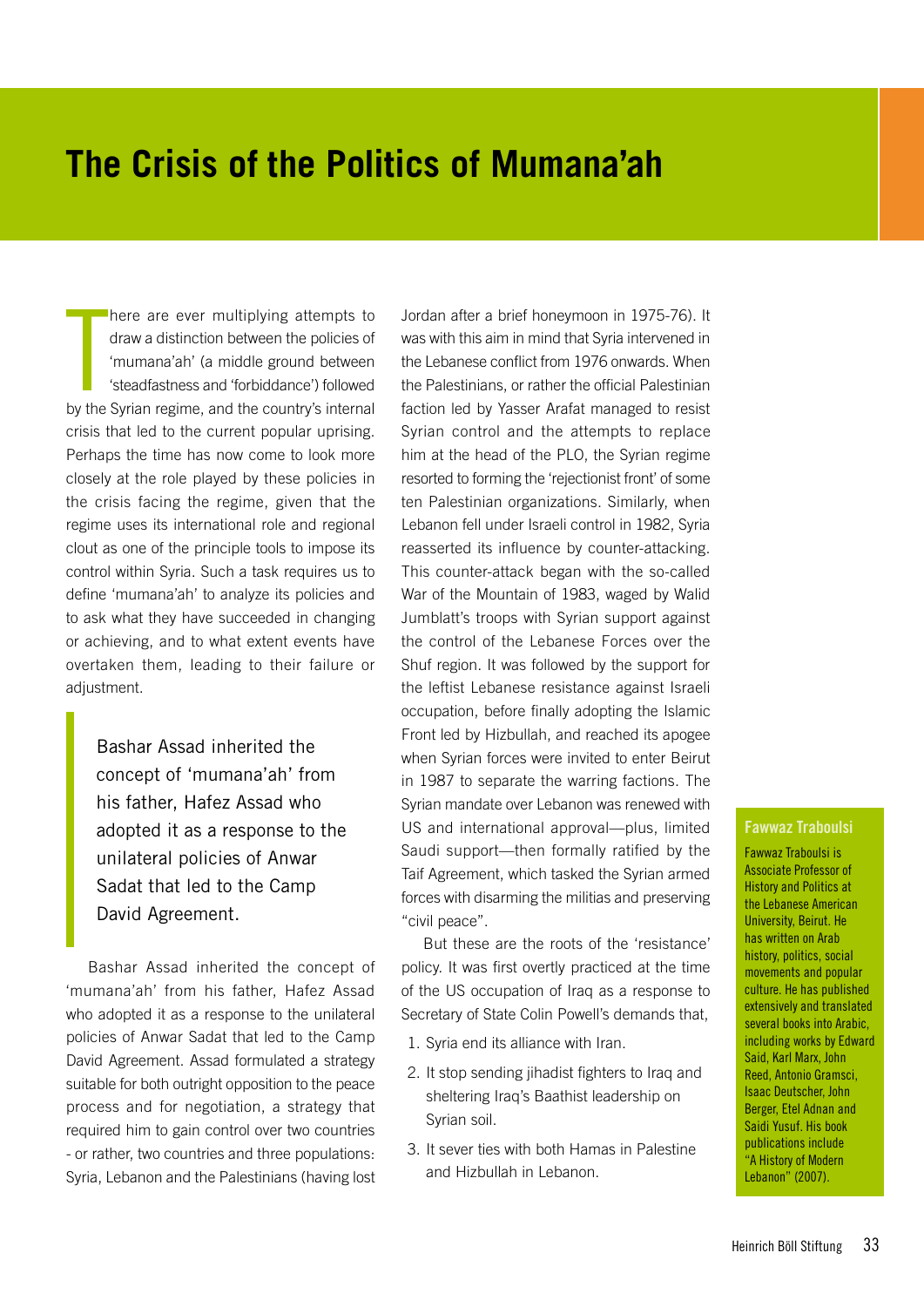Syria's response to these demands was predicated on the fact that the entire regime was blacklisted. The fact that it counterattacked across all fronts, especially its support of armed operations in Iraq and the security regime in Lebanon, was only to be expected.

But where does the policy of 'mumana'ah stand now?

First and foremost, the withdrawal of American military forces from Iraq has brought an end to Syria's armed presence in that country, to be replaced with political, economic and diplomatic strategies. The Syrian regime has stood by and let the US pull out and the Iraqi parliamentary and presidential elections run their course, in the hope that Damascus will be able to achieve a rapprochement between the various Iraqi factions and control a large slice of the Sunni bloc in the post-withdrawal political dispensation. To this end, it worked with Turkey and Saudi Arabia to support Iyad Alawi's bid to become president of the new Iraqi government. Iran, however, favored the Shia and Kurdish parties under the control of Nuri al-Maliki, and entered into a closed deal with the Americans to achieve this end. It could be claimed, therefore, that Syria exercised a policy of 'resistance' in Iraq that successfully saw off US threats of hostile action and kept the regime safe, while failing to secure its influence over the country's politics. But the reverberations of the Iraqi adventure have led to internal problems for Syria, not least the returning jihadists who are fighting against the security forces in the current uprising.

Secondly, Syria responded to American pressures to break their strategic alliance with Iran by forming close ties with Turkey and Saudi Arabia. The Syrian-Saudi relationship enjoyed a honeymoon period, during which the two countries found a solution for the Lebanese crisis, following the events of April 2008 the Doha Conference and the Lebanese parliamentary and presidential elections, but the cooperation soon collapsed following the fall of the Hariri government and the growth of an unspoken, largely mysterious, but palpable enmity between Damascus and Riyadh.

The multi-faceted political and business ties between Syria and Turkey, that saw Ankara facilitate indirect talks between Israel and the Syrian regime, were dealt a serious blow by the Israeli assault on the Freedom Flotilla. Furthermore, relations between Turkey and Syria themselves received a setback following harsh Turkish criticism of the Syrian regime for breaking its promises. This seems to be connected with Syria's use of Turkey as a middleman in talks with the Euro-American axis to resolve the current crisis.

Following the fall of Hosni Mubarak, an internal Palestinian truce, and on the eve of UN recognition of Palestinian statehood, Syria has lost its 'resistance' role on the Palestinian front and its influence over Hamas.

Thirdly, the Syrian response to demands to sever links with Hamas and Hizbullah was to invite the two resistance organizations to engage in peace talks. But following the fall of Hosni Mubarak, an internal Palestinian truce, and on the eve of UN recognition of Palestinian statehood, Syria has lost its 'resistance' role on the Palestinian front and its influence over Hamas. Khaled Meshal, head of the movement's political council and a noted hawk, has turned into one of the "give peace with Israel a chance" brigade. This transformation in attitudes can be clearly seen in last July's declaration by Syria that it now officially recognizes a Palestinian state within the 1967 borders, with East Jerusalem as its capital.

Fourth, another slice of Syrian 'resistance' policy was consigned to history when Israel pulled out of South Lebanon in 2000 (with the exception of the Shebaa Farms and the Kafr Shuba Hills). Ironically the liberation of occupied South Lebanon deprived Syria of its sole means to apply military pressure on Israel to withdraw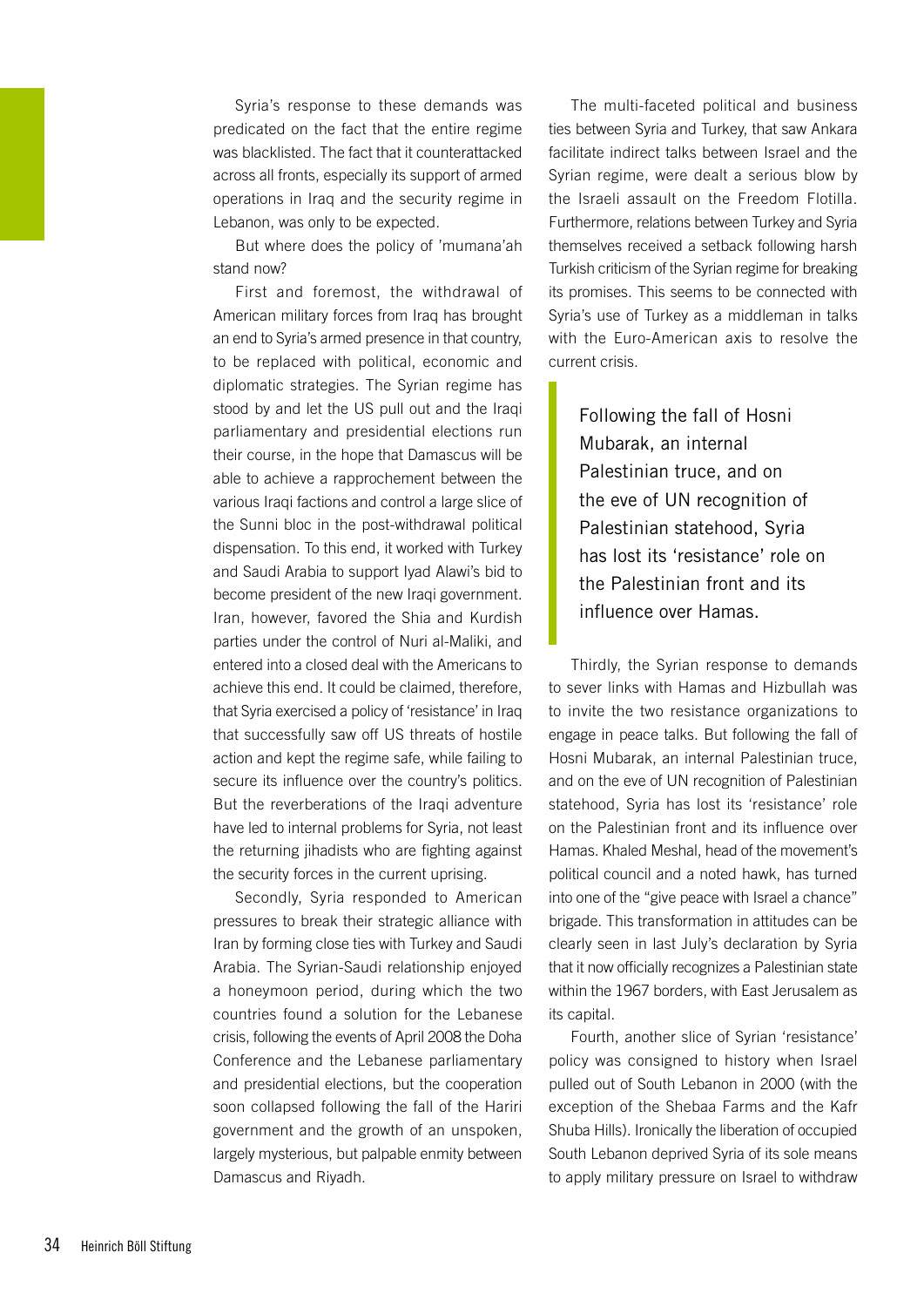from the Golan Heights. There can be no denying the importance of Syria's support to the Lebanese resistance, which would never have survived without the intelligence and logistical support provided by Damascus, not to mention the regional and international links it put at the disposal of the resistance, such as access to Iranian weaponry and supplies. For its part, this arrangement benefitted Syria by dispensing with the need to mobilize the Golan front and the heavy military, human and economic price consequent on such action. Thus, the policy otherwise known as "the unity of Syrian and Lebanese interests" made Syria ultimately responsible for the stability and security of the northern front of occupied Palestine. Having recognized the Shebaa Farms as Lebanese, Syria took on the additional responsibility of leading Beirut to the negotiating table with the Israelis when the proper time arrived.

Henry Kissinger coined the slogan, "No peace without Syria", bestowing a unique regional and international importance on the country, not to mention legitimizing the regime itself.

The victory of the Lebanese resistance over the Israeli aggression in 2006 was also a triumph for Syrian policy and a frustration both of American policy to uproot Hizbullah and the Israeli attempt to carry this policy out. Furthermore, this victory was a vindication of a regional strategy of missile-based defense, whereby Israeli air superiority was negated by striking at civilian and military targets in the heart of occupied Palestine. Indeed, Hizbullah's success in this regard was a unique achievement in the military and strategic history of the Arab-Israeli conflict. In turn this strategic advance

transformed the military wing of Hizbullah from a resistance militia formed to liberate occupied Lebanese territory into a fully fledged national defense force, bolstered by the Syrian-Iranian regional 'resistance' strategy.

On the anniversary of the 1973 October War, Henry Kissinger coined the slogan, "No peace without Syria", bestowing a unique regional and international importance on the country, not to mention legitimizing the regime itself. But that assumed the existence of a genuine process for peace in the region. Now that the battle for international recognition of the Palestinian state has been won, and Israel under Netanyahu and Lieberman is not only seeking to wreck Israeli-Palestinian talks, but the very foundations of the Oslo Accords while Tel Aviv is dominated by those who reject any concessions over the Golan Heights. If Syria - and Lebanon was able to extract itself from the Israeli-Arab conflict through a peace agreement, what would then remain of its policy of 'resistance', which requires it to pursue bilateral solutions within the bounds set by King Malik Abdallah's Arab peace initiative, based on the principle: "All the territory in exchange for total peace"?

All possibilities remain open. The truly appalling thing in all this is that a regime so contemptuous of its people resists admitting to the crisis in its policy of 'resistance', just as it resists admitting that its great people (and they are great) supported it against the pressures it faced from abroad during the crises in Iraq and Lebanon and only started demanding its most basic rights once these storms had passed.

It is this resistance, in truth an obstinacy, that weakens Syria as a state and a society and renders it vulnerable to foreign interventions and conspiracies at the expense of its national interests and the desires of its people.

An earlier Arabic version was published in Safir, July 27, 2011.

Translation from the Arabic by Robin Moger.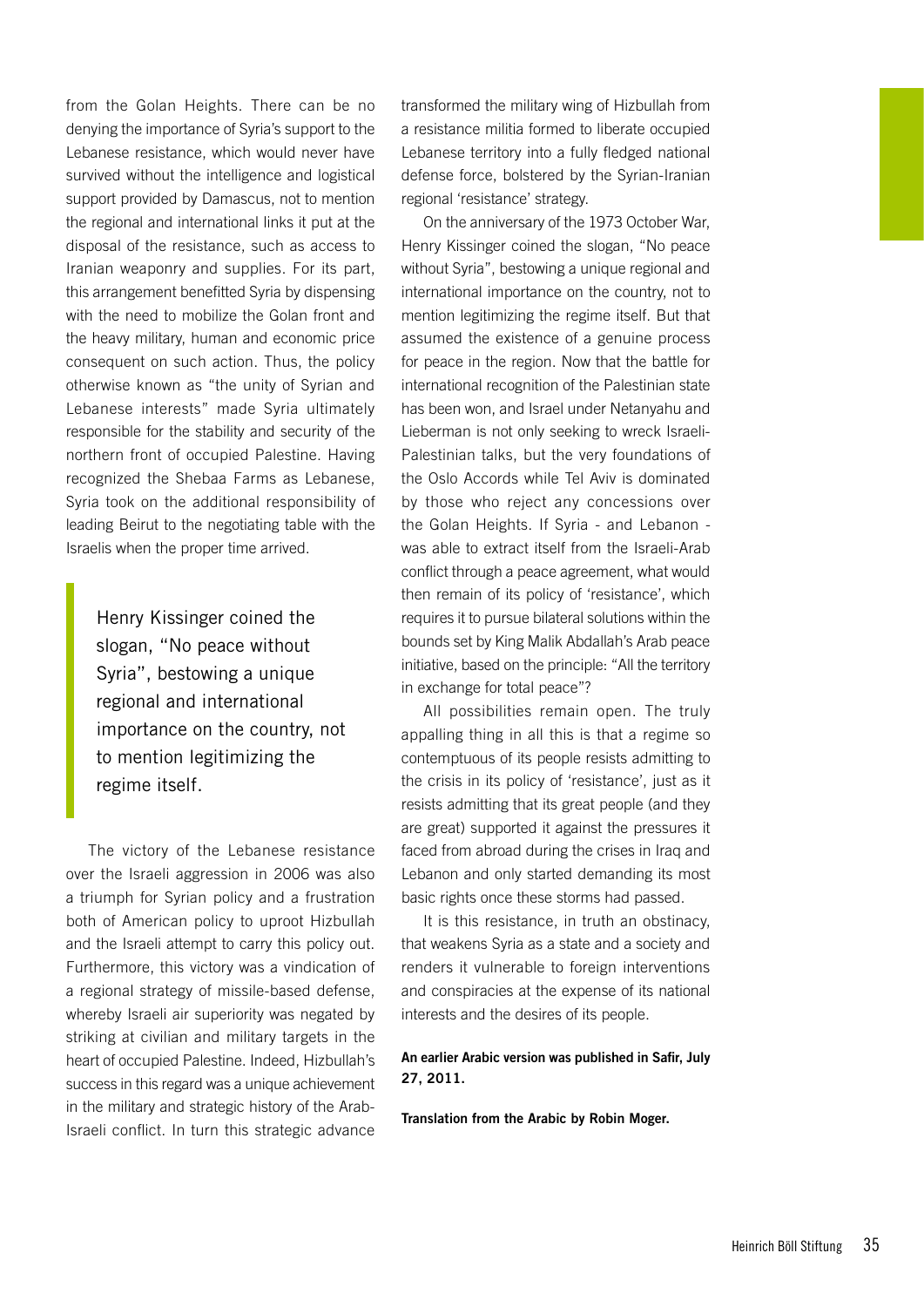# <span id="page-35-0"></span>**Dictatorship, Military Intervention, and False Binaries in Syria**

A fter almost five decades, when the time came to publicly oppose authoritarian rule in Syria, one would have thought that it was the rational and decent thing to do. And it is. More than that, it is incumbent on anyone who cares about Syrians (let us leave "Syria" alone for a moment) to struggle for the establishment of a political system that is free(r) of all forms of oppression. So, what is the problem?

#### Why Fighting Dictatorship is Intuitive

It is easy, rational and just to adopt unequivocal opposition to the Syrian regime's authoritarian rule. It is equally easy, rational and just to condemn the regime's crushing of protests. Regime supporters and some in the anti-imperialist camp retort that some of these protesters are agents of external forces or armed gangs.

While there may be a grain of truth in this argument, it is empty. It is, in fact an insult to the intelligence of any Syria observer. It overlooks the regime's brutality in the last ten months of uprising. It erases the decades of oppression, detention, silencing, and torture that the regime has dealt to the mere hint of opposition. That regime which turns fifty next year.

Indeed, it is only Saddam Hussein's relentless authoritarianism in Iraq that has surpassed the legacy of the Syrian regime's repression. It is true despite Syria's relative stability until March 2011. Its institutions were poor but sufficiently functional. Its cities were relatively safe. And after the late 1980s, its urban centers boasted an increasingly bustling life. The regime peddled these characteristics as a model of "social peace." The threat of heavy reprisal along with the formation and state

cooptation of an exceptionally corrupt business class were among the painful threads that held this brittle "social peace" together. Important too in this regard was the fact that the Syrian welfare state was able to provide the minimum needs for most Syrian citizens until the 1990s, though it largely neglected the countryside. It is precisely the relationship between the state and top business echelons after the mid-1980s that gradually exacerbated Syria's social and regional polarization. After the 2000 succession of Bashar Assad and his team of "liberalizers," the Syrian Baath (out of all places) introduced what they called the 'social market economy' in 2005. Within the still constitutionally socialist republic, the new announcement was intended as a near-formal blow to the remaining vestiges of a state-centered economy.

Prisoners came in all shades and indeed comported with the Syrian regime's official rhetoric. They included those who dedicated their lives to defend the Palestinian cause and to oppose the United States' duplicitous policies in the region.

A resulting series of camouflaged neoliberal policies and bad fortune exacerbated existing structural disparities and social discontent among the less privileged. The increasing withdrawal of state subsidies and welfare, the gradual introduction of weak market institutions to replace the corrupt but functioning

#### <span id="page-35-1"></span>Bassam Haddad

Bassam Haddad is Director of the Middle East Studies Program at George Mason University, Visiting Professor at Georgetown University, and Visiting Scholar at Stanford's Program for Good Governance and Political Reform in the Arab World. Haddad serves on the editorial committee of Middle East Report and is co-founder of Jadaliyya. com. He has co-produced several documentary films, including the award-winning "About Baghdad". He is the author of Business Networks in Syria: The Political Economy of Authoritarian Resilience (2011).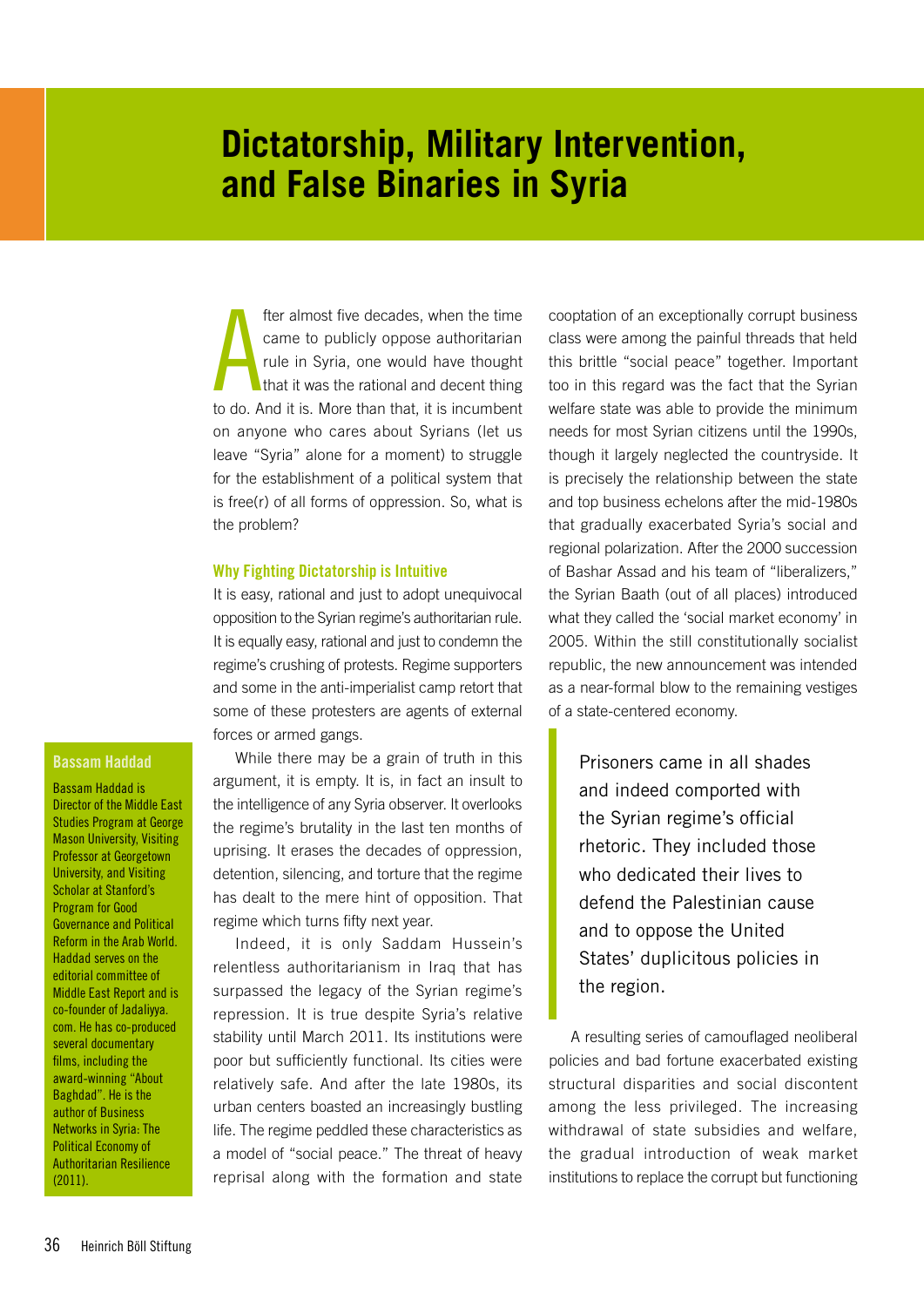institutions of the state, combined with notorious mismanagement of the economy, became a recipe for social unrest. The scant rainfall during the past decade caused massive migration and loss of jobs in the country side, adding fuel, as well as location, to the fire of social protest potential after 2010. All it took was a spark. Bouazizi provided it. Syria's social peace was exposed and decimated.

But it didn't all start in March 2011. Beneath the serene streets of Damascus and Aleppo lie thousands of political prisoners. Stuffing Syria's jails and solitary confinement units, even prior to the uprising, were Islamists and atheists, liberals and communists, and everything in between. Prisoners came in all shades and indeed comported with the Syrian regime's official rhetoric. They included those who dedicated their lives to defend the Palestinian cause and to oppose the United States' duplicitous policies in the region, its support of dictatorship, and its launching of wars on false counts. The prisoners' fault was not that they were conspirators. It was that they opposed the regime. Their detention highlighted the fact that anti-imperialism has never been nor will it ever be the regime's priority. Clearly, the Syrian National Council (SNC) will not be any better when it comes to related matters of autonomy from external actors.

The tragedy is that the rise of such a problematic body, the SNC is testament to the regime's deep bankruptcy. Some may argue that the regime's holstering of various legitimate regional causes, or the "cause," as a subterfuge for its horrendous domestic repression created resentment even among the "causes'" proponents. Many Syrians are fed up with this duplicity that has come at their expense. They may even appear uninterested in regional issues. Many in the pro-"resistance" camp read this deprioritization of anti-imperialism, or even the domestic call for external intervention, only as a betrayal. They fail to see the exasperation, desperation, vulnerability, and ultimately the motive force of self-preservation. It is none other than the regime that has given birth to this imperative of self-preservation.

### Imperialism is not the Issue for the Syrian Regime or the Protesters at all Times

It is one thing for analysts living outside Syria to oppose and condemn foreign intervention (which this author does unequivocally). It is another to assume that all those calling for it in Syria under the current conditions are part of a conspiracy.

Again, it is the Syrian regime's brutality since March 2011 and before that has created the conditions for the street's increasing support for foreign intervention to stop the killing. Certainly, some may have had ulterior motives and supported intervention all along. But the majority of those calling for intervention have been brutalized into doing so. They are not thinking in terms of supporting or opposing imperialism at this time.

Any type of anti-imperialism must necessarily include a rejection of authoritarianism. Supporting resistance to imperialism at the expense of an entire community's most inalienable rights can only spell defeat.

The "resistance" camp seems to want or expect hunted and gunned down individuals and families on Syrian streets to prioritize the regime's anti-imperialist rhetoric over the instinct of self-preservation and their fight for freedom from authoritarianism. Again, the fact that some inside Syria are abusing this dynamic to call for the kind of external intervention that the regime's regional and international enemies have long dreamed of does not negate that fight. If die-hards among the pro-resistance camp feel indignant or distraught by these calls, they should recount the modern history of Syria. Indeed, it is the anti-imperialist, pro-resistance camp that has some accounting to do at this stage. Any type of anti-imperialism must necessarily include a rejection of authoritarianism. Supporting resistance to imperialism at the expense of an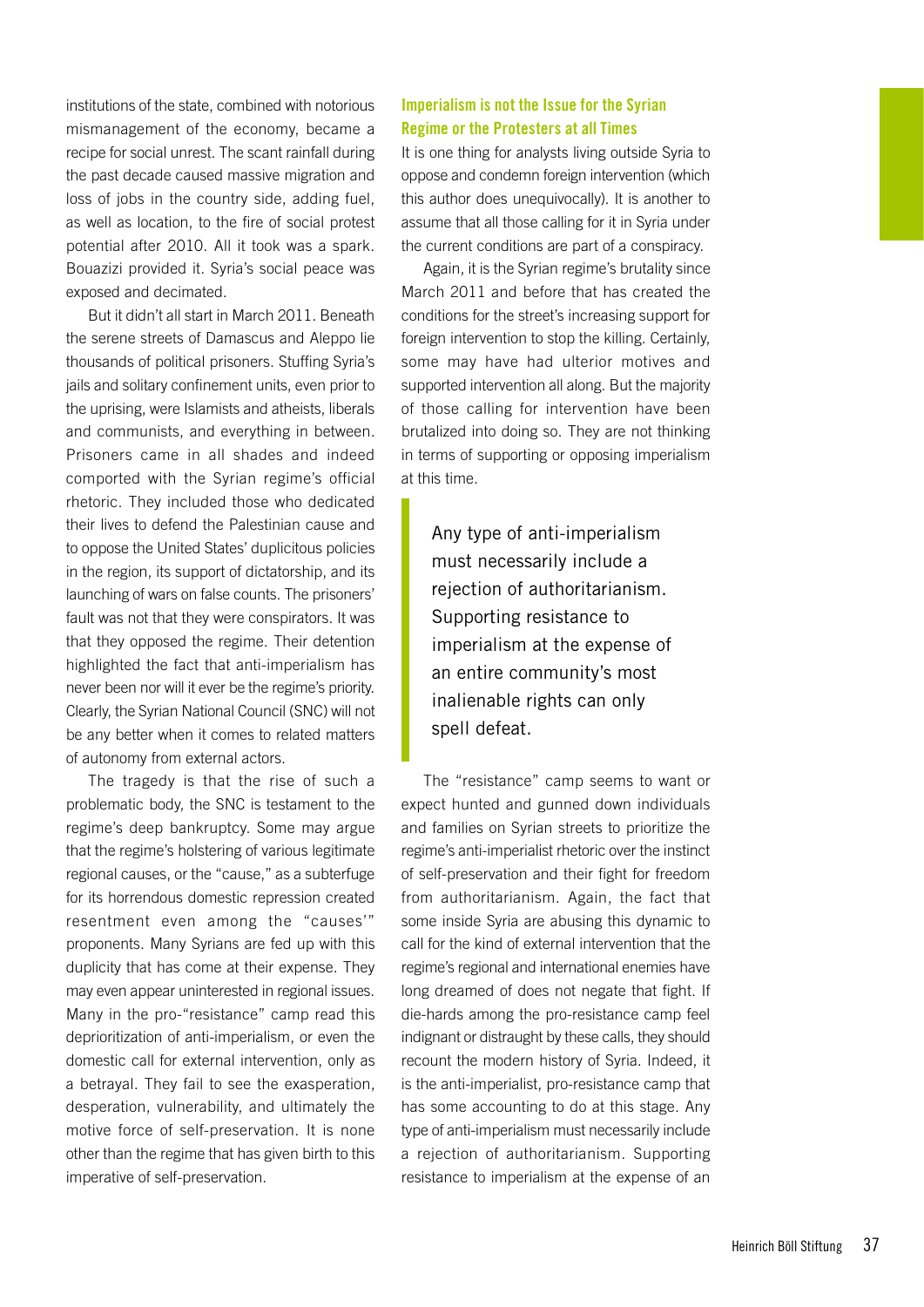entire community's most inalienable rights can only spell defeat.

> One must start with the simple assertion that the Syrian situation is more than just the Syrian situation. This should not come, however, at the expense of Syrian lives.

Finally, the regime's priority above all else has been and continues to be its own preservation. If it engages in or enables resistance to imperialism, that's all the better. If not, well, staying alive is good enough, even if it required siding with the United States or reactionary Arab regimes at times. This is similar to the self-image that the United States maintains of supporting democracy: If it can engage in promoting democracy, that's all the better. If not, promoting dictatorship to serve its interests (as is the case in the Arab world) will do just fine. This is because the objective was never to create democratic regimes, but compliant ones.

#### Why Foreign Intervention is Loathed

Protecting and defending authoritarianism on the political grounds that it serves resistance has become desperately short sighted. By the same token, to not understand the implications and consequences of foreign intervention in Syria at this moment is patently short sighted. This moment of regional turmoil and unsavory political alignments linking the worst in the foreign policies of "east" and "west," dating several decades now (longer than the Syrian regime's record of oppressing its own citizens), is cause for caution. In other words, Syria is being used by various powers, including the United States and Saudi Arabia and their chorus, as an occasion to accomplish their own objectives in the region - reactionary ones, to be sure, in terms of the interests of most people in the region as the decades behind us attest, and as the current uprisings against the "fruits" of such

objectives make even clearer. That does not mean that we should withdraw our opposition and halt the struggle against dictatorship in Syria. It only serves to remind us how not to do it.

One must start with the simple assertion that the Syrian situation is more than just the Syrian situation. This should not come, however, at the expense of Syrian lives. Since the mid-twentieth century, when mainly European designs for dominating and influencing the countries or politics of the region through schemas such as the Baghdad Pact, Syria was an important regional prize, but mostly in a passive manner. After Hafez Assad took power in what is called the "Corrective Movement" in 1970-1971, Syria became a more fortified regional actor that not only determined its own internal politics, but also those of other countries at times.

Syria became a leading member in what was called the rejectionist front. That front sought to confront Israel without succumbing to bi-lateral peace plans that did not aim at a comprehensive and just settlement of the Palestine-Israel conflict. Save for a brief stint of confrontation between Syria and Israel in 1982 - when Israel downed several Syrian jet-fighters - the story goes that the Syrian-Israeli border was the safest place on earth, despite the occupation of the Golan Heights. However, by proxy, and mostly via non-state actors such as Hizbullah and Hamas, Syria remained the last and only state in confrontation with Israel. Regionally, the Syrian regime acquired a reputation of bravado. This was not because it actively fought Israel. It was because all the other Arab states became non-confrontational.

In 1993, Syria's stance as lone confronter state was further fortified. This was due on the one hand to Iraq's military irrelevance and defeat. On the other hand "peace" with Israel proliferated on multiple fronts: The Oslo accords the Jordanian-Israeli peace treaty, and deeper flirtations between various Arab countries and Israel, notably Qatar and Morocco. It was also the time when Qaddafi paid off the UK and the US for being a bad boy and promptly joined the community of lawful nations.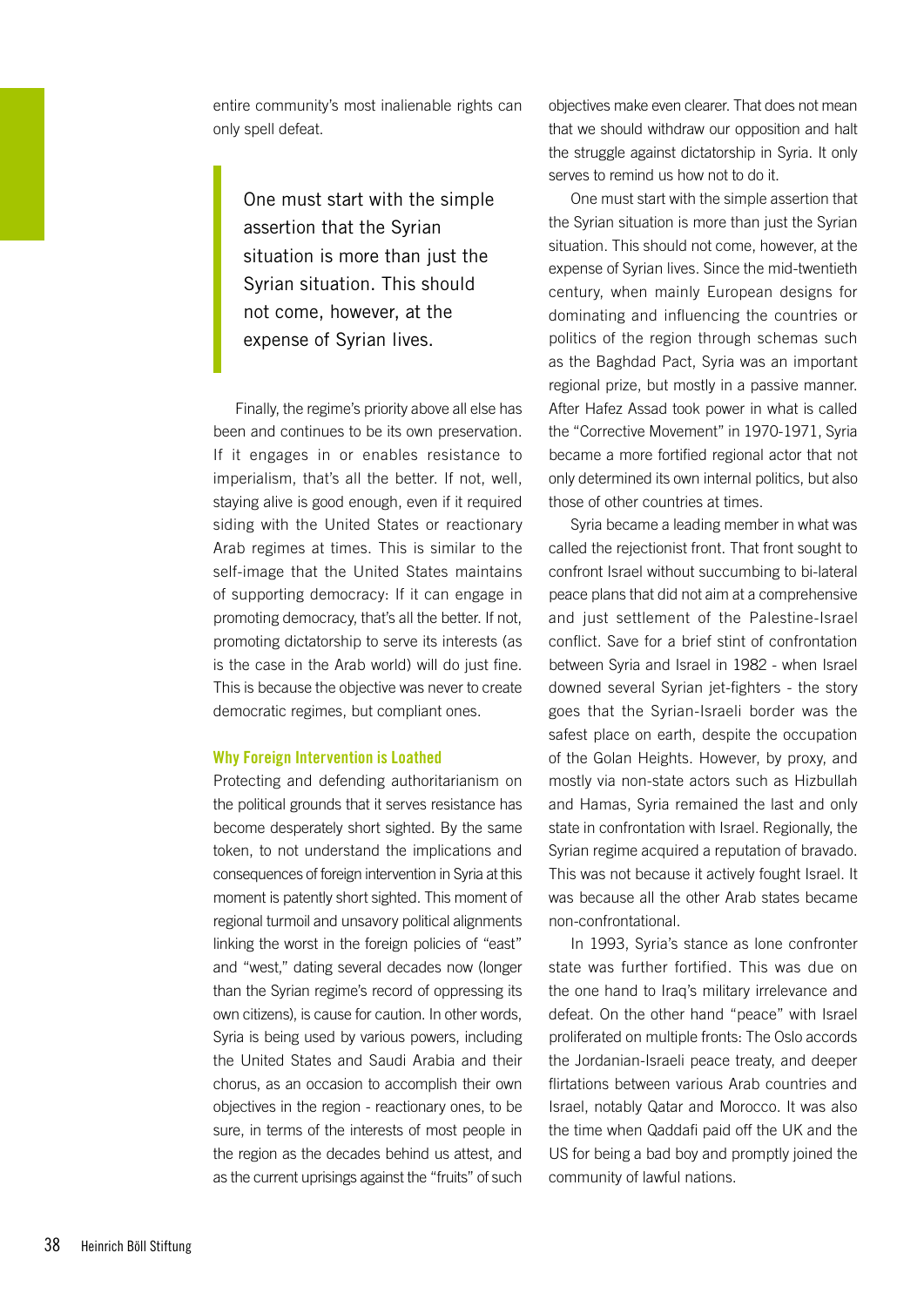The Syrian regime continued to support Hizbullah as well as Hamas and Islamic Jihad (both of which had offices in Damascus). It opposed the invasion of Iraq in a manner that no Arab country did. It continued to be the only well-endowed secular and explicitly, if only rhetorically, anti-imperialist state in the region.

But for the United States, Israel, some European countries, Saudi Arabia and its mignons in Lebanon and the Gulf, it is the Syria-Hizbullah-Iran axis that constitutes the most formidable challenge. Taking out Syria as it stands would weaken Hizbullah and isolate Iran. With Syria out of the way, Hizbullah would be starved of its safe arms transport corridor and less able to meet a strike against Iran with reprisal.

One can be moved by the urgency of saving Syrian lives today, but if this is the ultimate purpose, and if Syrians' selfdetermination is the desired outcome, one can easily see the perils of military intervention.

An Iran-strike would also confront Turkey with a dilemma. Quite aside, from its twofaced posturing on the Syrian authoritarianism at the same time that it oppresses Kurdish resistance, Turkey would have to balance two conflicting desires. On the one hand, the Turkish government hopes to nourish its vision of regional hegemony through the consent and admiration of the Arab street. But it is that very street that rejects the United States-Saudi Arabia alliance that Turkey is implicitly supporting in its drive to isolate the Syrian regime.

In any case, precluding Turkey, the actors that are amassed to benefit from the fall of the Syrian regime are in the final analysis no less problematic than the Syrian regime. In sum, these actors are certainly more violent, discriminatory, and anti-democratic, in reality and in terms of their collective or individual

long-term vision for the region. Whether one supports the Syrian regime or not, the fall of the Syrian regime is more than the fall of the Syrian regime. That does not mean that it should not be opposed or overthrown by domestic means. Syria's past or potential regional role should not be an excuse for supporting its sustenance. Conversely, supporting the demise of the Syrian regime by any means, including external military intervention, is extremely reckless if the objective is to save Syrian lives or set the stage for a postregime path of self-determination.

Any external military intervention supported by the above array will devastate Syria, because of a host of intended and unintended consequences. It will exponentially increase the death toll of Syrians without achieving any discernable conclusive outcome. Moreover, the external factor will reignite another local and regional struggle rather than simply end domestic authoritarian rule and pave the way for democratic development.

One can be moved by the urgency of saving Syrian lives today, but if this is the ultimate purpose, and if Syrians' self-determination is the desired outcome, one can easily see the perils of military intervention. Ideological considerations aside, the magnitude of the complexity and mayhem can be discerned simply by anticipating a conflict that will involve Iran, Hizbullah, and a substantial chunk of the Syrian population. Internal and regional opposition to external military intervention in Syria will swell the more an attack is imminent. Unless the regime brutality reaches even higher proportions prior to the intervention (apologies for the coldness of the calculation here), it will be counter-productive to say the least. As for the question of no-fly-zones, as opposed to full scale military intervention, it is safe to say that a no-fly zone is a code of sorts for more active military intervention in practice, as the case of Libya makes clear.

#### The Residual Problem with this Article

It is crucial to point to a flaw, or lack, within this article, and to introduce an anti-climactic caveat. First, I must admit that the tenor of the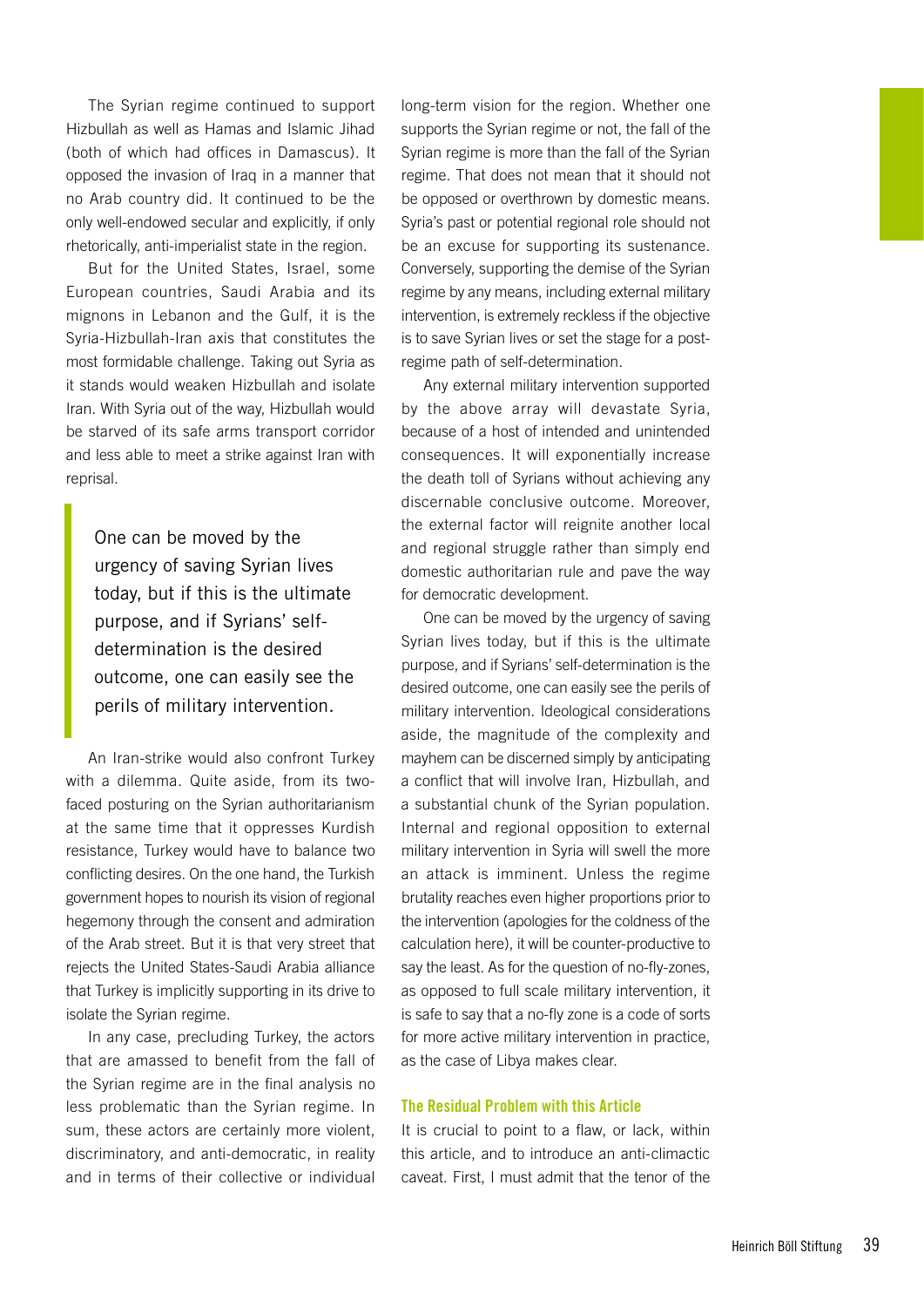position elaborated in the lines above lacks a clear agency (e.g., institution/party/movement) that might convert it to an actionable path. The Syrian National Council is certainly not it. But that has never been the object of debate. This article is a very modest and insufficient attempt at engendering a discussion about locating or catalyzing such a collective. According to independent protesters on the ground in Syria, there is room for the growth and effectiveness of a truly democratist opposition that is not always in line with the SNC. True, both parties may be benefitting from each other for their own purposes today, but there is growing concern among many activists about where the SNC is headed and how it is run, now and in the longer term. This tension, which is also evident between the SNC and other smaller opposition groups outside Syria, has not become explicit yet. Perhaps the most bright ray of light are the reports that the larger part of the Syrian opposition inside Syria does not take its cues from anyone outside Syria, and for good reason, despite some appearances to the contrary. It may only be this indigenous force that can solve the problem of leadership.

The anti-climactic caveat is that no one outside the SNC and part of the domestic opposition is calling for external intervention in an inexorable manner. That is not for lack of want or desire. Besides the arguments suggested above from a general standpoint, the lack of readiness for external intervention is manifold and not always intuitive. Largely, it's because of the low pay-offs, and a bit of cynicism, among

the anti-Syrian (regime, geostrategic importance, and people) camp. First, Syria is not Iraq or Libya. It does not have ample natural resources to be used as mortgage for future reimbursement for the West's "noble" deed to liberate people. Second, unrest in Syria may potentially spill over to the new champions of democracy in and around the Arabian Peninsula, not to mention Lebanon and the thorny derivatives of further instability in that godforsaken country. Third, the current Syrian regime protected its borders with Israel (actually, itself, considering the occupied Golan) for decades.

Finally, as the venerable Kissinger used to say in the 1980s (I'm paraphrasing), let the Iranians and Iraqis kill each other, for it facilitates things for the United States thereafter. Thus, some would like the Syrians to continue killing each other for a while longer. They would be happy to see Syria weakening even further its institutions and infrastructure while exacerbating social/ political divisions and undercutting possibilities of collective action for a long time to come. Syria's long-term trajectory after the Baath had fallen is an unknown quantity regarding the question of anti-imperialism and the struggle for restoring the Golan. So, from their perspective, why not wait for Syria and Syrians to disempower themselves further instead of having a swift conclusion?

For the moment, external military intervention is not seriously on the table yet. But the discursive conflicts on this question continue unabated and merit a discursive treatment.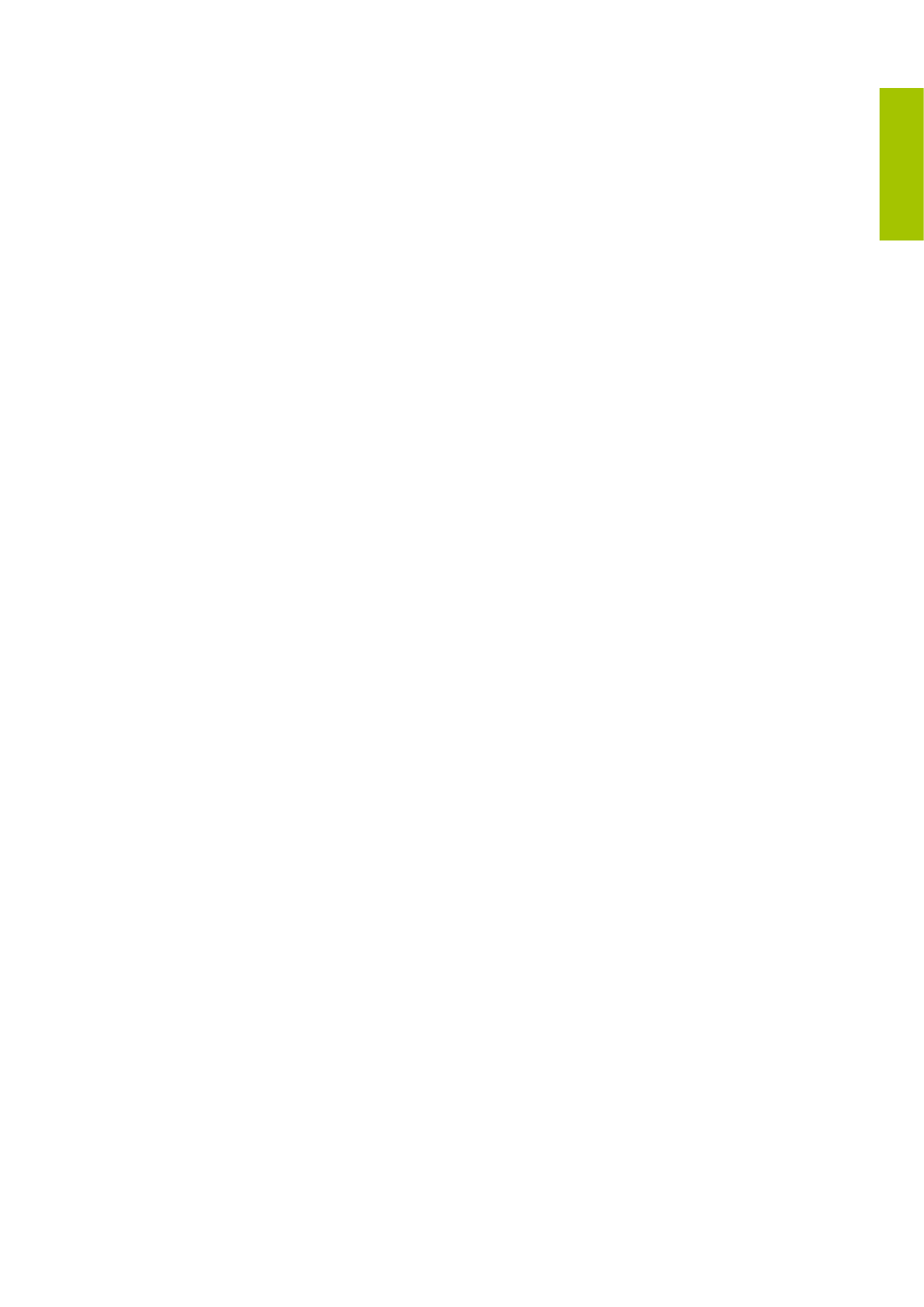# <span id="page-41-0"></span>**The Syrian Revolution and the New Constitutional Values**

 $\begin{bmatrix} \frac{1}{2} \\ \frac{1}{2} \\ \frac{1}{2} \end{bmatrix}$ he youth of the Syrian revolution rose up against the condition of wretchedness and despair that generations of Syrians have been captured in, for fifty years. By taking to the streets daily, the youth of the revolution express a profound consciousness that their wretched life is not a fate; that such condition is a product of a massive mishandling of public affairs; that their leaved hardship at the local level is connected to arbitrary policymaking at the national level; that impulsive national policy-making is the result of the lack of participation, transparency, accountability, and an independent judiciary; and that the lack of any possibilities to hold government to account is caused by the absence of power rotation. All this was legitimated by the successive Syrian constitutions in the past fifty years, which all brought the legislative, executive and judicial powers to coalesce, so that government becomes a tool to contain and silence discontent, and to produce fear, instead of guaranteeing human dignity. The youth of the revolution broke the wall of fear, and said everything in simple words. They broke up with their loathsome reality and its political roots, and, with their dreams, they are now laying the grounds for a different future.

<span id="page-41-1"></span>Abdulhay Sayed

Abdulhay Sayed is a practicing lawyer and a lecturer in law in Damascus. He graduated in law from the University of Damascus and Harvard University and holds a DES and Ph.D. from Geneva University. He has authored numerous scholarly writings on international law in English and French, as well as law and society studies on Syria. His latest published article is "The State of Exception and its Resistance: A Socio-Legal Perspective in Syrian Society" in the edited volume "The State of Exception and its Resistance in the Arab World" (2010).

The successive Syrian constitutions in the past fifty years all brought the legislative, executive and judicial powers to coalesce.

In this article, I attempt to accompany the revolution as it rises up against the prevailing political values, and as it creates and discovers the values that will be constitutive of the new Syria. I write about the values that are constituted by the Syrian revolution, as the revolution faces existential challenges. The peaceful revolution is entering the tunnel of regime frenzy and the game of nations. The whine of bullets and the stench of death penetrate to settle in the place. Yet the youth continues to take to the streets. They devise yet more creative forms of mobilization. And they continue to peacefully call for freedom and dignity in Syria. I wish to listen carefully to the sounds and actions of the young people, to get a sense of some of the values that they imagine as constitutive for the new Syria.

As I attempt to identify some of the values that are dreamt up by the youth of the revolution, I shall be selective, in hunting the best of what their voices utter, their pens write and their hands perform. I do so deliberately. From the reality of the revolution I wish to speak about the ideal representations of its youth, not the horror that surrounds it. I wish to talk about aspirations, not delusions; about dreams not nightmares; about moments that offer a glimmer of hope, note actions that lead to despair; about what the young people want Syria to leave up to, not what they fear that it may sink down in. I want to walk in step with the youths of the revolution as they break up with their present leaved political reality and imagine a new social contract. They are doing this every day, everywhere and in every means of expression.

I make no claim that what I write corresponds to the reality of the Syrian revolution. Indeed the reality is far richer, more complex and often less bright. I shall not put words in the mouths of the youth. But I shall aim to highlight the values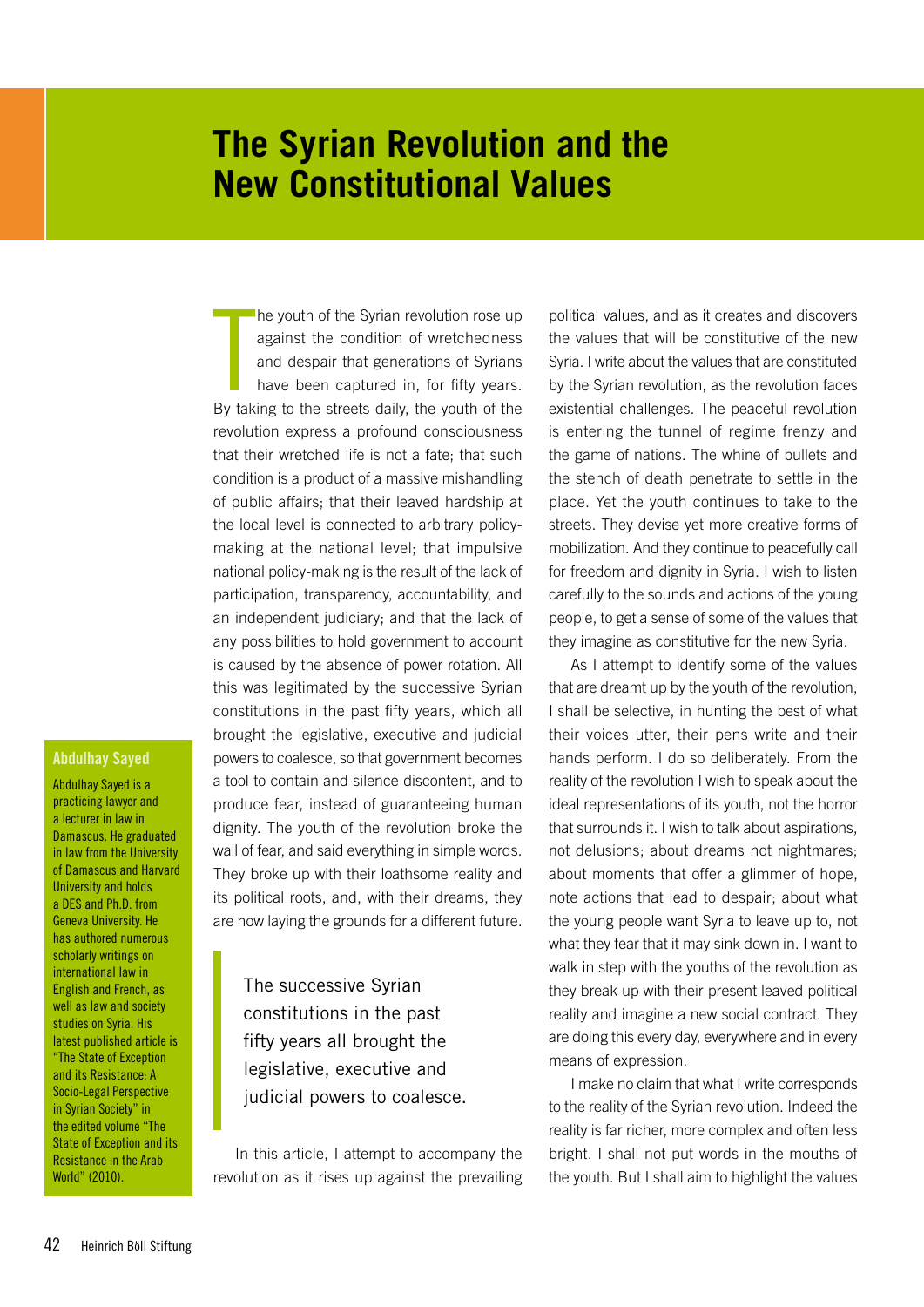that are most characteristic and distinctive of their movement and the most entitled to last. As I try to discern the values dreamt up and forged by the youth in its movement, I admit that this comes through my own personal impressions, which have a clear bias in favor of any movement that liberates the minds and brings hearts together, as opposed to movement that drives to seclusion, closure and division.

#### Human Dignity

The spark that lit the uprising was a slap, bestowed by a policeman on the face of a young man in the Hariqa commercial district in the heart of Damascus in February 2011. Hundreds took to the streets immediately afterwards, chanting 'The Syrian people will not be humiliated!' At more or less the same time, the town of Deraa was in uproar over the continuing detention and torture of a group of students after they wrote 'The people want the fall of the regime!' on a wall at their school. The authorities tried to humiliate their families as they demanded to know the fate of their children. The people of Deraa took to the streets, chanting, 'Death before humiliation!' The first bullet was fired, the first martyr fell and tens of demonstrators were detained and mistreated.

The revolution's Local Coordination Committees proclaimed that the "Syrian is honorable."

The demonstrations spread and death went with them. Individuals and whole cities were brutalized and abused. The sheer scale of the killing and torture exposed the authorities' contempt for human dignity. The more the regime apparatus treated people like animals that deserved to be put down, the more Syrians realized that their own dignity would have to be the starting principle for any new social contract. A consciousness of human dignity and the dignity of a human consciousness were the values hymned by the youth of the revolution in word and deed. The revolution's Local

Coordination Committees proclaimed that the "Syrian is honorable." For the Syrian revolting youth dignity is the starting principle for freedom. There is no true freedom without human dignity. Dignity is not a value posited by the constitution or the law. It is not created by positive law, but is a moral principle; a pre-constitutional major premise, which finds its evidence in the natural right of the human being to exist on this earth. Human dignity precedes the social contract. The constitution comes to proclaim human dignity not to create it. Then the other rights flow. In the Syrian revolution, the consciousness of human dignity is radical, decisive and nonnegotiable. The more the regime violates it, the more determined the youth of the revolution become, in making it a fundamental postulate in the constitution of the new Syria. Further values are derived from human dignity: the dignity of birth, the dignity of the body, the dignity of the self, the dignity of life, the dignity of death. A number of rights flow from human dignity and must be protected in the new Syrian constitution, without any exception. These include the right to childhood; the right to the inviolability of the body and self from violence, torture, sexual assault and other inhuman treatment; the right to receive dignified medical treatment; the right to pursue an honorable leaving; the right to a dignified death, burial and funeral. Syrians have never permitted and will never permit the most basic of these rights to be tampered with. Their revolution is thus irreversible and irrevocable.

#### Freedom

From the very first day of the revolution the youth were calling for freedom, raising their hands in public squares and chanting 'Freedom! Freedom!' They scrawled the word on walls and banners; they uttered it in every language, including Kurdish, they sung and sketched the word "Freedom," freely. Scarcely a demonstration went by without songs, signs and drawings calling for freedom.

Until the writing of these lines, the youth of the revolution have not yet obtained the desired freedom. They have nevertheless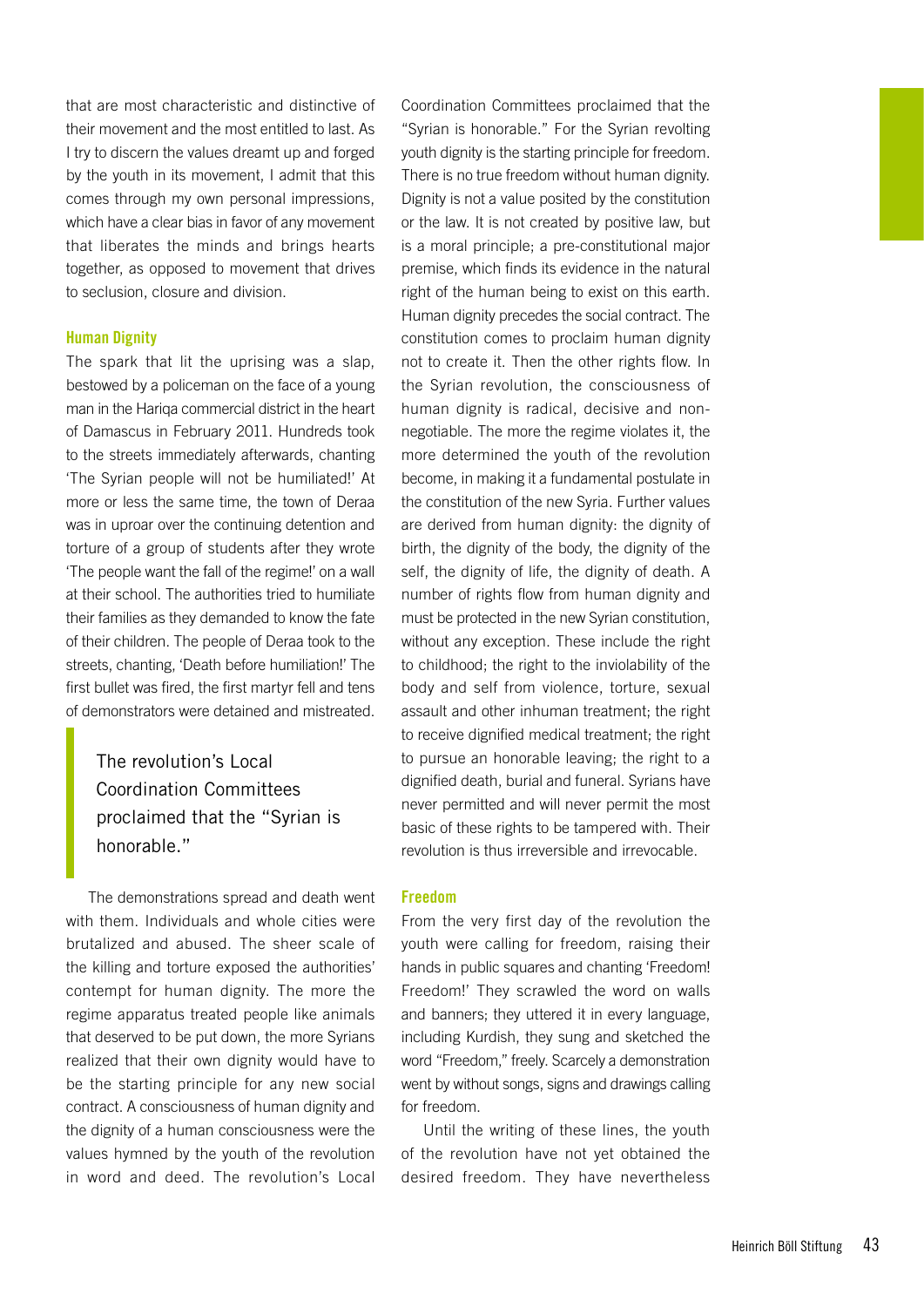created atmospheres in which they are able to assert every day their freedom of opinion, and expression in all forms. In the time of the revolution, electronic magazines, websites, blogs and pages on social networking sites flourished after a system of selective licensing and an impossibly restrictive regulation have long prevented Syrians from freely publishing any printed material. Such publications write on the revolution and for it. They debate options concerning the fate of the revolution, and open discussions over the major social and political issues. They shunt aside all the arbitrary and constantly shifting lattice of taboos and red lines laid down by the regime over decades. All who work in such publications are guilty in the eyes of the regime. Nevertheless, every week, new magazines pop up, new pens bristle, which are all printed and distributed ever more widely.

# The Syrian revolution proves that opinion in its best form is artistic expression.

The Syrian revolution proves that opinion in its best form is artistic expression. In the squares were demonstration are held, the chants for freedom quickly became songs for freedom. Indeed the most prevalent and longest lasting revolutionary act in Syria today is singing and satiric art. The youth of the revolution smuggle paintbrushes and ink, cardboards and colors. They stitch together sheets and cut up boxes, they bring loudspeakers and lamps, select vantage points to film from, and mount cameras. They work to secure the squares where they gather, young and old coordinating their efforts, and women even more than men. All this is collectively carried out, where singing is mingled with painting, to produce incessantly epic scenes of demonstrations. The revolution has been drawing its protests, and has blended drawing with music and theatre.

With their obstinate determination to publish and to express themselves, the youth of the revolution entrench the principle of freedom of opinion and expression, in its best form, as a constitutive value for the new Syria. They will accept nothing less than this principle becoming the bedrock of any legal system in the new Syria. Having tasted it, having extracted it with their blood, they will not accept less than the principle of freedom of opinion and expression becoming incapable of being subject to the restriction of the law. The law must simply guarantee the full exercise of such right. They will not allow that the publication of magazines and periodicals, the formation of groups and associations, and the emergence of initiatives and works of art and literature be dependent on the prior consent or permission of the authorities. They will not allow that publications and works could be subject to any censorship or subsequent control.

The constitution and the law must guarantee the freedom of opinion and expression, including the freedom to deride politics and politicians. This requires that the law must intervene to ensure that one citizen's exercise of his or such freedoms do not interfere in the free expression or personal rights of another. An independent, transparent, just and legitimate judiciary will play a vital role in restraining abuses of these rights and in countering infringement on the personal freedoms of others.

For the youth, the revolution started, as they asserted their freedom to access information and disseminate it without censorship. The young man or woman of the revolution was once an ordinary person, who struggled with his and her wretched life in silence. With the revolution this young man or woman became a revolutionary, longing for free and dignified citizenship, and a journalist. Revolutionary-citizen, citizenjournalist, journalist-revolutionary: these are the identities in the time of the revolution. This citizen-revolutionary-journalist has perforated despotism, and broken through the barriers of discipline and censorship to publish information and news. He or she proclaimed that no authority shall have any power to prevent the free flow of information, no matter how brutal it becomes.

Journalism has merged with its subject until the two have become inseparable. The citizen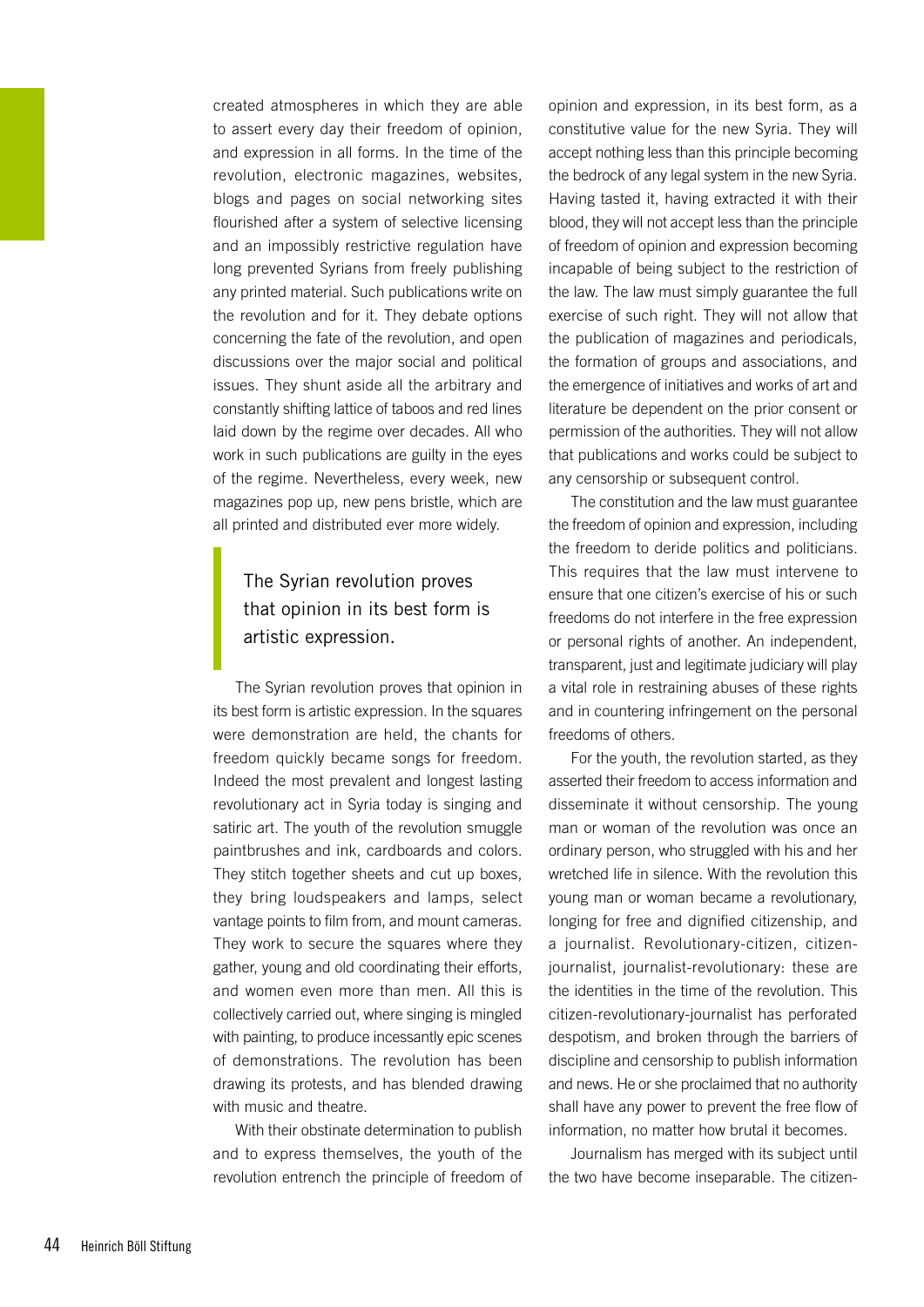journalist-revolutionary suffers and reports on his suffering at the same time. His house is shelled, his family killed; awash with pain he tucks his camera under his arm and goes out to record what is happening for the rest of the world to see. The images, reports and information put out by the revolution outnumber those broadcasted by the traditional media outlets. The footage they produce does not show ordinary life taking place in ordinary cities, but momentous events in the Syrian history. In every image there is a scene, with profound symbolism. Regardless of the source or the brutality of what they contain, these images say something important. They bear witness to the reality of the revolution. They are also historical documents. Every hour, hundreds of images and reports from Syria's towns are uploaded to the Internet. Every town has its own channel on YouTube, its own archive of pictures, its own network of revolutionary correspondents. This vast stock of reportage has broken the state's monopoly on information, as well as that of the global news network. The news networks created by the revolution became sources of information with a reasonable degree of credibility.

Revolutionary-citizen, citizen-journalist, journalistrevolutionary: these are the identities in the time of the revolution.

In all they do the youth of the revolution are laying the ground for a Syrian society in which information and the access to it is free from censorship or state interference. They will not allow the constitution to state that access to information and its dissemination shall be free, subject to the restrictions of the law. They will not allow such formulation, because whatever the constitution will give in its text, it will be immediately taken away by the law's procedural labyrinth. They will accept no less than a constitution that openly guarantees the unrestricted free access to information and its

dissemination. The youth of the revolution will not permit less than the law guaranteeing the exercise of this freedom, without restriction. The formation of news networks and journalistic bodies will no longer be conditional on the consent of the authorities. There will be no Ministry of Information in the new Syria. Who informs who? Everyone knows his or her news; everyone has access to information, and has the right to disseminate it without censorship. There is no information-as-propaganda in the new Syria, but only journalism that is exercised freely. The law would intervene to prevent restrictions on the freedom to have access to and disseminate information, and to prevent any infringement upon the other personal rights and freedoms guaranteed by the constitution. The authorities do not have the right to discipline or control the exercise of such freedom.

#### **Citizenship**

From the start of the revolution the consciousness of a common fate among Syrian cities was paramount. The demonstrations of Deraa could have remained confined to Hauran (which is the Deraa wider region). Yet hundreds of Syrian cities, towns and neighborhoods quickly revolted in solidarity with Deraa. Scenes of demonstration reaffirming the sense of a shared destiny that bound the Syrian cities and towns in the face of the regime's killing machine, repeat themselves incessantly. Hardly a single demonstration took place without the gathered protestors singing in support of other cities towns and neighborhoods, near or far. Cities remember one another, assuage their shared grief and tirelessly pledge their solidarity.

From the start of the revolution, the youth chanted 'One, one, one! The Syrian people is one!' In response, the regime shrieked about civil discord. Not a day went by that wasn't packed with moments of pure symbolism, affirming the unity of the Syria people in its sectarian, communitarian and ethnic diversity. Hands were raised to the sky and the people shouted: 'One hand! One hand!' Scenes have repeated of youth from different cities, towns and neighborhoods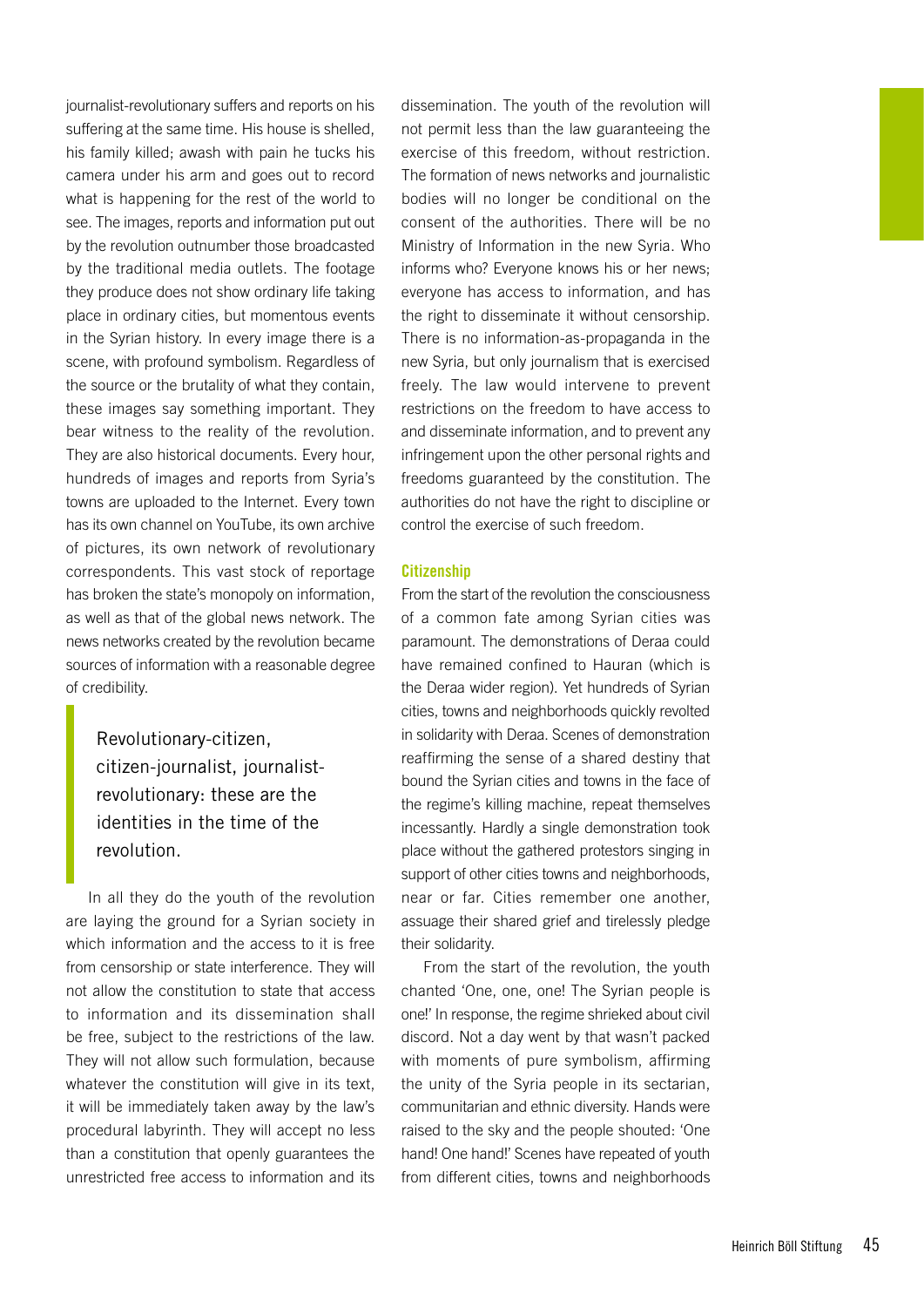making visits to other towns to demonstrate their solidarity; and hosts sheering in welcome to show the shared feeling of the common fate among the various components of Syrian society. The youth came to the squares to affirm their diversity, and to insist that their demands for freedom and dignity are shared by all. The aesthetic worldview of the Syrian revolution is constructed by the pens, ideas and initiatives of tens of Syrian writers, artists and intellectuals who are descendants of the diverse communities of Syria. The sap of the spoken, sketched, sung, written and dreamed revolution gushes from the diverse limbs of Syrian society, to create a unique fragrance of meaning.

Not a day went by that wasn't packed with moments of pure symbolism, affirming the unity of the Syria people in its sectarian, communitarian and ethnic diversity.

The Syrian revolution is shaped by the assertion of diversity and the consciousness of the common that permeates such diversity. Through its movement, the Syrian revolution draws the lineaments of a citizenship that is rich in its plurality, and unshakeable in its unity. It is a citizenship that does not conceal diversity, but does not let it become predominant in public life. It is a citizenship that seeks to know diversity, but does not allow diversity to become a source of political factionalism. It recognizes dissimilarity but does not allow privilege and preference. It recognizes difference but is not tired of communication. It embraces diversity and does not marginalize. It feeds on tolerance, and does not incite rancor. It encourages reconciliation, and does not provoke discord. It is a citizenship that is contemporary and creative. It is asked for and dreamed of by the young people of the revolution, despite the many attempts to submerge them in 'fatal identities.' It is a citizenship that is rich by a plurality that feeds legislation with the best content, without bias,

imposition or dismissal. It is a citizenship that gives every citizen, regardless of his religious, sectarian or ethnic affiliation, an equal chance to be elected to public office, and even to the office of the President of the Republic. This citizenship is no fantasy. It is flaunted every day by the young men and women of the revolution and it deserves to be the central component of public life in new Syria.

#### The Public Place

The demands of the youth for freedom, dignity and citizenship cannot be understood without the context in which all these is shaped namely, the implacable will to persevere with peaceful protests, and the costly pursuit to reclaim the public place.

The revolution began - and continues - as demonstrations and rallies. The more the regime tried to hem in and silence these demonstrations, the more deep-seated they became and the wider they spread. The youth of the revolution will not surrender their right to free and peaceful assembly and demonstration, a right for which they have paid with their lives. The most glorious gift a new Syrian constitution could give would be to honor the memories of the thousands of martyrs who have fallen in the public squares of Syria by enshrining the citizen's inalienable right to freely and peacefully assemble and demonstrate without the need of any permission from the authorities. The right to demonstrate is one of the basic rights of citizenship. It ought to be exercised as part of the citizen's right to exercise direct oversight over government.

As these lines are written, however, the youth of the revolution is yet to occupy Syria's major public squares of the big cities. Nevertheless the youth flock in their modest neighborhoods and create their squares in the backstreets. They gather in coordinate movements, and they sing their determination to reach the major public squares.

Public squares in major cities were and still are used as places to pack crowds and produce scenes of the cult of the personality. In the time of the revolution, the meaning of the public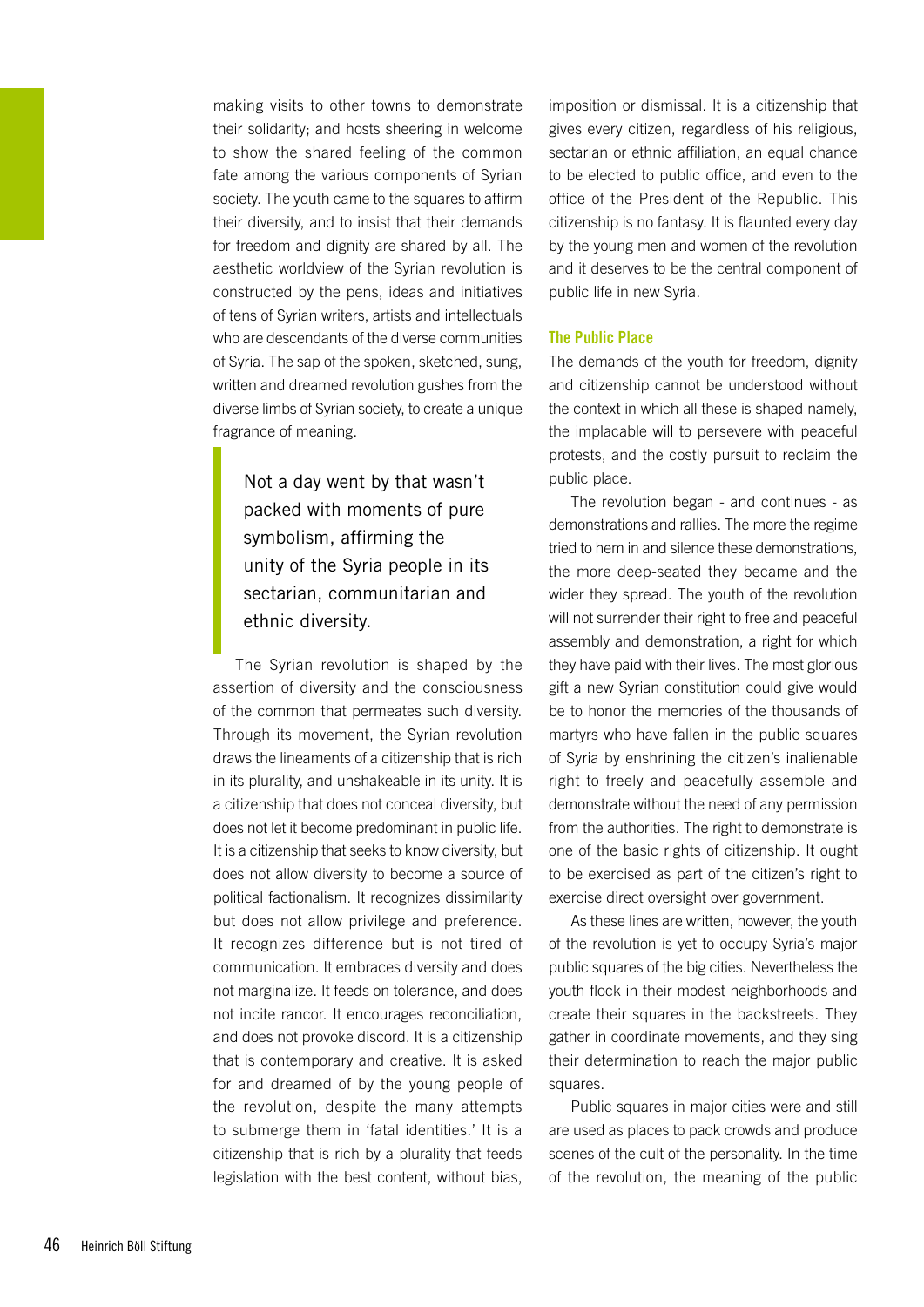squares is felt differently. They are seen as places where the authorities must be summoned into the presence of the citizen, after the citizen has long been dragged there to display allegiance to the authorities.

The public place allows the coming together of all components of society. It gives society an opportunity to know its own plurality.

The public place allows the coming together of all components of society. It gives society an opportunity to know its own plurality. It is an opportunity for individuals to express their opinions freely, and to debate and discuss peacefully. It is the place where opinion exists and acquires a meaning. No opinion is meaningful without a sphere in which it is expressed. The public place is more than a physical site. It is for the youth of the revolution a state of mind that now structures their mobilization, and a new form of thinking that they have come to train themselves to adopt. The youth of the revolution assert that they are entitled to care about, and express their views on, public affairs. They understand this can only happen where the diversity of opinion is fully recognized. They create initiatives to call on the silent citizens to join without fear debates, discussions and deliberations about politics and public affairs,

in a manner that does away with the stagnation that marked Syrian public life for decades. The revolution has imposed on Syrians the reality of the public sphere, in the wider sense. It has challenged them to fearlessly voice their views on major issues after living for so long in the "kingdom of silence."

With its movement, the Syrian youth of the revolution has demonstrated its attachment to the values of freedom, dignity and citizenship, which all become meaningful in the public sphere. The revolution has given young people the opportunity to discover the meaning of these rights, to shape them with their mobilization and make of them an intellectual and moral frame of reference, through which they have been able to criticize their reality and imagine a new future. With every day that passes, tens are killed or imprisoned, whole cities are assaulted, just because these young men and women gather together to call for these rights. Each day, more and more Syrians become conscious of these rights and their desire for them grows stronger. These rights are no longer distant dreams or empty words. They have been taken up by the youth of the revolution. They have drunk deep of their essential meaning and given them life in their movement. Every youth who demonstrates today is an embodiment of freedom, dignity and citizenship. He carries within him a burning desire to implant these values in the constitution and the public life of the new Syria.

Translated from the Arabic by Robin Moger.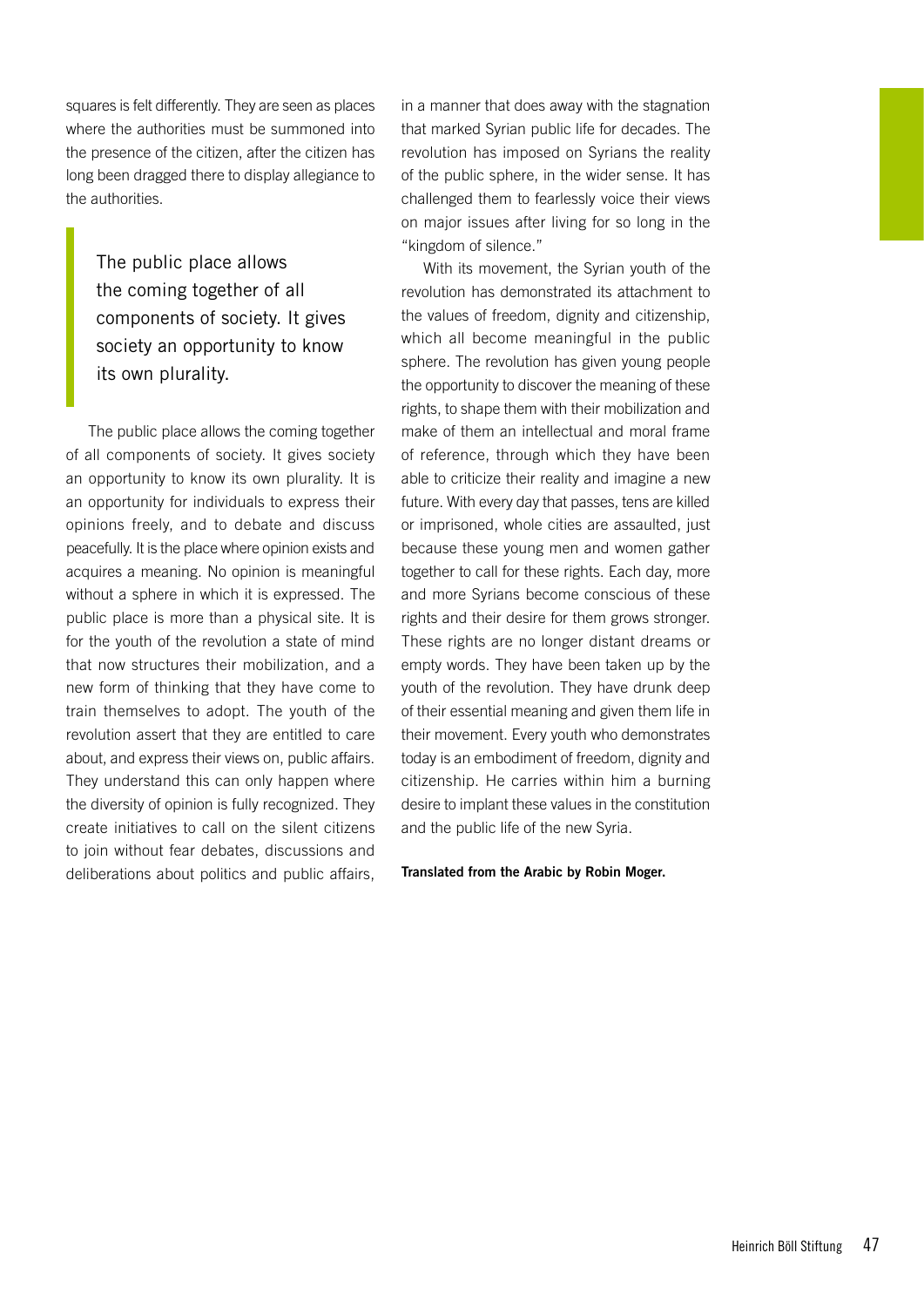# <span id="page-47-0"></span>**Is it Winter or Spring for Christians in Syria?**

S<br>hasturr ince the Arab uprisings began, the Western media, in particular the conservative Christian press, has questioned whether the Arab Spring has turned into a 'Christian winter', following the tragic outcome of the Maspero demonstrations in Cairo on October 9, 2011. Lebanese Maronite Christian Patriarch Bechara Rai started to stoke fears over Syrian Christians with controversial remarks on the future of Christians in the region during an official trip to Paris in early September 2011. Rai focused on the Syrian uprising, warning that the downfall of the Assad regime would either lead to sectarian civil war, disintegration of Syria into sectarian mini-states or a fundamentalist Sunni regime.<sup>1</sup> The Maspero tragedy, as well as the apparent Islamization of the Arab Spring, with the resurgence of the Muslim Brotherhood in Egypt and the strong showing by the Islamist Nahda Party in the Tunisian elections, seemed to confirm his fears.

#### <span id="page-47-1"></span>Doreen Khoury

Doreen Khoury is a program manager at the Heinrich Böll Stiftung's office in Beirut. Prior to that, she worked as researcher and elections specialist at the Lebanese Centre for Policy Studies (LCPS) and served as executive director of the Lebanese Association for Democratic Elections. She specializes in elections, governance, and social media issues. Since 2009 she has coordinated Arab Bloggers Meeting for HBS.

The killings of Iraqi Christians and their forced displacement definitely haunts their coreligionists in Syria, especially because of the influx of Iraqi refugees into Syria.

These concerns are certainly legitimate, especially since it is natural for minorities to feel insecure during times of upheaval when outcomes are unclear and the nature of future political systems is still unknown. There is always a sense within Christian minority groups that mainstream Muslim cultural and religious norms

will be imposed on them. The events leading up to the Maspero tragedy certainly embody this fear: Coptic Christians were protesting against the destruction of a church in Aswan by Salafists, and were attacked, with up to 27 protesters killed by the Egyptian army.

The Maspero incident focused attention on Christians elsewhere in the Middle East, especially the Christian sects in Syria who roughly make up about ten percent of the total population. The killings of Iraqi Christians and their forced displacement definitely haunts their co-religionists in Syria, especially because of the influx of Iraqi refugees into Syria.

#### Where do Syrian Christians Stand?

But understanding where Syrian Christians stand vis-á-vis the regime and the uprising is complex. The regime's ban on foreign journalists entering the country makes it difficult to gauge to what extent Christians genuinely support the regime. Fear of persecution as a minority in a post-Assad Syria has pushed Syrian Christians, particularly some Christian religious leaders, into either actively supporting the regime (because of direct business or power links) or staying at home to wait for the outcome of the revolution. For this reason, Christian areas in Syria have not witnessed protests.

Syrian Catholic archbishop Elias Tabeh for example, in Der Spiegel, called Assad a "very cultured man" and dismissed "demonstrators as terrorists." But Patriarch Hazim of the Greek Orthodox Church (which represents the biggest Syrian Christian community), whose initial statements indicated support for the regime, has recently been more nuanced in his views on the revolution. Because of his base in Damascus,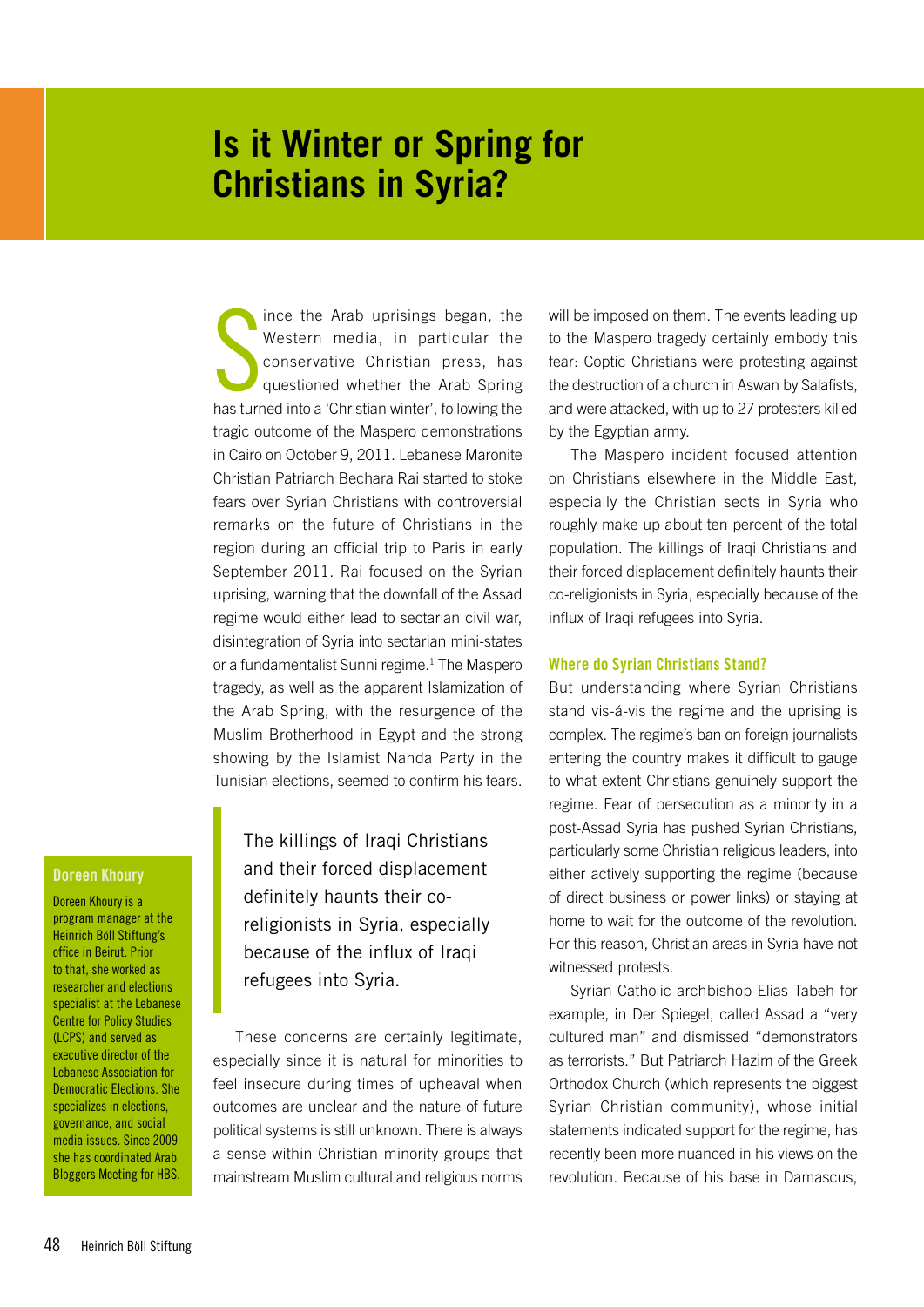Hazim's political statements are usually ambiguous and open to interpretation, but two statements are noteworthy. On October 21 during a radio interview, he said that although he shared Patriarch Rai's fears of fundamentalists taking power in Syria, he also refuted the argument that minorities supported dictatorships, criticizing the notion that "Christians defend their existence at the expense of freedom and human rights."<sup>2</sup> Following the Orthodox Antioch Conclave on October 27 he said that "the Church cannot stand helplessly by amid oppression and discrimination from which the peoples and groups are suffering."<sup>3</sup>

# Syrian Christian activists have refused to link the fate of Christians to the Assad regime.

Syrian Christian activists have refused to link the fate of Christians to the Assad regime. Intellectual and dissident Michel Kilo criticized the Maronite Patriarch for his statements, calling for the use of calm language, despite legitimate fears over the current situation. On September 17 a statement by Syrian Christian activists and intellectuals condemned Rai's interference in internal Syrian affairs, and "stirring up sensitivities between citizens of all sects". Affirming that Christians are an integral part of the Syrian nation and do not need protection, they also rejected the Assad regime's ploy in branding itself as the protector of Christians, as the Syrian crisis is political and not sectarian, and the protests are a popular civil revolution.<sup>4</sup> Supporting the popular uprising or not is also a generational issue. While the older generation seems to be wary of the protests, the Local Coordination Committees (grassroots organizations of the uprising) contain many young Christian activists who are frustrated with the conservative stance of church leaders.<sup>5</sup> A Facebook page called 'Syrian Christians in Support of the Revolution'<sup>6</sup> which has over 37,000 'Likes', says in its description: "They accuse the Syrian revolution of being Islamist,

and this page proves that all sects, including Christians, are at the heart of the revolution."

#### Has the Arab Spring been Islamized?

Claims that the Arab Spring has been Islamized and that democratic gains have been reversed have to be put in perspective. First of all, the Muslim Brotherhood is by no means the biggest component of the Syrian opposition, and as its leadership has been outside Syria for 30 years it is difficult to assess its popularity on the ground. There is also no information on the actual number of Salafists in Syria, other than the regime's claims, which are aimed at scaremongering.

Because demonstrations are coming out of mosques on Friday, many are automatically characterizing the uprising as Islamist. First of all, 'Muslim' and 'Islamist' are being used concurrently, as if all Muslims are Islamists. The two are separate distinct identities. Moreover, it is perfectly natural for demonstrations to come out of mosques, as they are often the only safe places where people can gather.

Secondly, the uprisings are overturning not only political systems but also old mindsets and imposed ideologies. While many Syrian Muslims may be religiously devout, it does not necessarily mean that they will accept ideological repression, especially as the Arab revolutions opened the public sphere to free expression and mobilization.

The Assad regime, like most Arab dictatorships, quashed any religious or cultural identities, primarily to establish tight control over society. So it is not surprising that when repression is lifted, these identities seek to openly express themselves, culturally and politically. These manifestations include Islamism.<sup>7</sup> Burhan Ghalyoun, leader of the Syrian National Council, has noted that Muslims are essentially Syrian citizens and have the right to be fully represented; "the new Syria cannot be 'new' if it discriminates between Muslims and non-Muslim and in any case, during elections the Syrian people will decide who rules them."8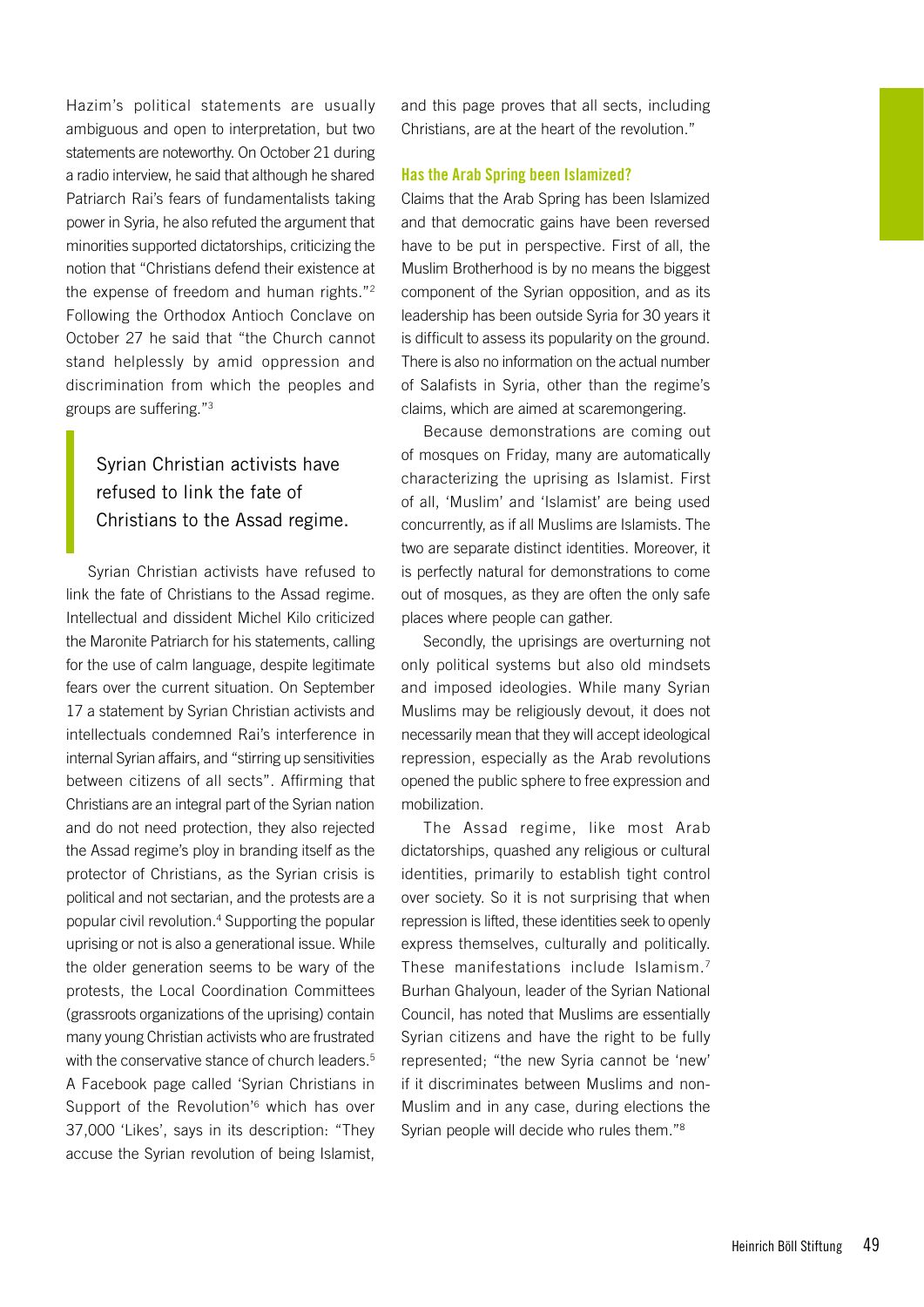### Has the Assad Regime Protected Christians from Sectarianism?

The pan-Arab ideology of the Baath regime was historically attractive to minorities as it allowed them to transcend sectarian identities, and advance socially and politically in a region where the Sunni Arab identity dominates. But the Assad regime, in order to entrench itself in Syrian society, has succeeded in convincing some Syrians, especially minorities, that it is the only alternative to chaos, by highlighting the risk of civil war and stressing society's fundamentalist and sectarian elements. This rhetoric has worked with three groups who fear Islamist rule: minorities, the business class and the urban middle-class.

The pan-Arab ideology of the Baath regime was historically attractive to minorities as it allowed them to transcend sectarian identities, and advance socially and politically in a region where the Sunni Arab identity dominates.

The Baath regime constructed a top-down ordering of society, creating divisions by fostering direct bilateral ties of loyalty with these groups and convincing them that their survival is dependent on it. As Damascus-based Syrian cultural researcher Hassan Abbas writes, the regime manufactured these social groups "as a support base and an intermediary through which to protect the regime."<sup>9</sup> Because of the continued support of these groups, the regime has been able to claim that it has not lost legitimacy. The regime has heavily relied on the *shabiha*<sup>10</sup> and the state media to portray the uprising as dominated by two feared entities: foreign conspiracy and Salafists. This not only intimidates people, but isolates these social groups from mainstream Syrian society. Thus when religious leaders like Elias Tabe or Bechara Rai fear the 'end of Christianity' this is a sectarian position against Muslims, mostly fed by the regime.

Nir Rosen's two-part feature on the Alawites for the Al-Jazeera English website shows how the Assad regime by aggressively promoting the interests of the Alawite sect and pushing them mostly into the state security, also entraped them and isolated them. "Assadism" became the Allawite religion and their identity. "Assadism filled the gap left by the negation of traditional Alawite identity."<sup>11</sup>

Moreover, the regime's main line of defense, that it installed a secular state which protects minorities and does not distinguish between sects, is also open to scrutiny. According to Syria's 'secular' constitution, the president has to be Muslim, and the basis of jurisprudence is Islamic Shari'a Law. Syrian civil activist Maan Abdul Salam says that the regime organized annual conferences on 'brotherhood' between Muslims and Christians. By propagating the idea that the two sects should tolerate each other it deliberately enhanced sectarianism. If the regime was genuinely concerned with eliminating sectarianism, it could have instead passed a civil personal status law<sup>12</sup> which would link citizenship and belonging to the state and not to sect or religion.<sup>13</sup>

Thus even as the Assad regime presented itself as a protector of the Christians, it also succeeded in instilling a sense of their isolation from mainstream society. The argument propagated by the Assad regime, and supported by some Christian leaders, that the regime should be maintained because it guarantees social cohesion must be seen clearly for what it is: Blackmailing religious minorities into supporting the regime.

Christians are fully integrated in Syria society, and participate in all of walks of life, so why link this to the benevolence of the regime, and not to the fact that Syrian society is tolerant in general? Despite the dozens of articles that have appeared on the 'plight' of Syrian Christians, there are no credible reports since the start of the revolution of sectarian attacks against Christian villages, property or churches. Most articles contain interviews with Christians who express their fear, but do not report on any sectarian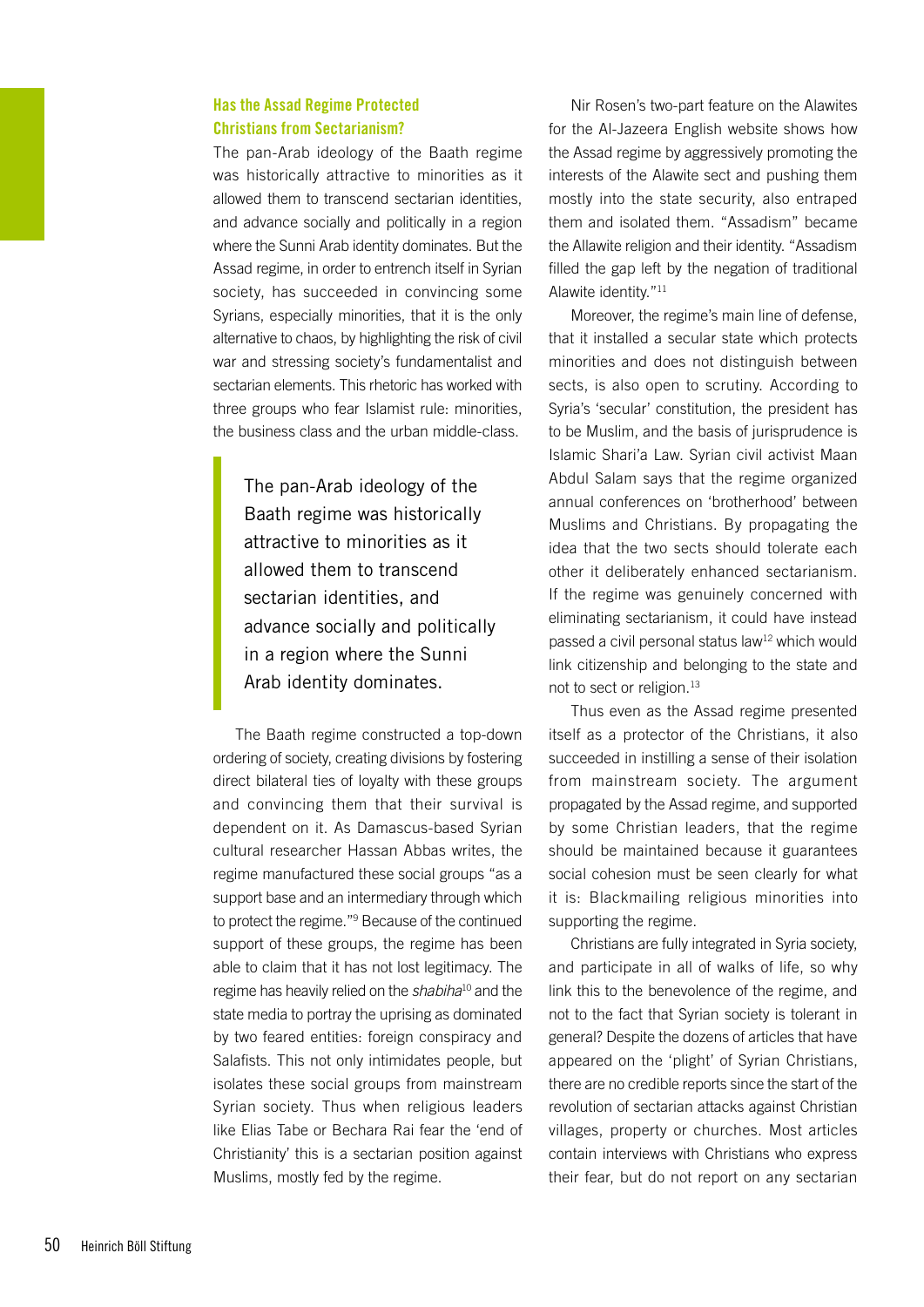targeting or harassment. Mount Lebanon Greek Orthodox Bishop George Khodr has said that although Christian Copts in Egypt have recently experienced sectarian violence, the same cannot be said for Christians in Lebanon, Syria, and Palestine. He notes that the Church is in constant contact with Christians in Syria, who have not been subject to sectarian pressure, even in cities like Homs and Hama which have witnessed mass protests.<sup>14</sup>

The argument propagated by the Assad regime, and supported by some Christian leaders, that the regime should be maintained because it guarantees social cohesion must be seen clearly for what it is: Blackmailing religious minorities into supporting the regime.

The irony, notes Nasser Weddady of the American Islamic Council, is that "when the Assad regime says it is protecting Christians, this sets up a false equivalency: because at the end of the day, this is a dictatorship, and the Baath regime is an equal opportunity torturer: if you oppose them, they will attack you."15The regime has been brutal to any form of Kurdish opposition for decades, and it has imprisoned Christian and Alawite dissidents, such as Michel Kilo, and recently Louay Hussein.

In November, the Syrian government expelled Jesuit priest Paolo dall'Oglio for criticizing the regime's violent crackdown on protestors. Dall'Oglio was a renowned promoter of dialogue between Christians and Muslims and had been engaged in efforts for internal reconciliation, particularly in the current crisis. His expulsion sent a clear message that the regime's support of Christians is not unconditional and that those who publicly addressed the oppression of the Assad regime would be deemed members of the opposition.

Here the Maspero incident can be tied in, because it showed that just as regimes can protect minorities, they can also choose to discriminate against them, as it was state authorities, namely the army, who were responsible for the attack on the Copts. There is always the danger that if the regime becomes increasingly cornered, both regionally and internationally, it could resort to instigating sectarian violence itself, and pinning the blame on Islamists or foreign conspirators. The Assad regime has long and extensive experience in inciting sectarian strife; it actively participated in the Lebanese civil war and its aftermath, meddled in Iraq, and armed factions against each other. It will be a leading instigator of civil war in Syria, if it feels that this is the only way to retain power.

# Can Christians, on a Strategic Level, Afford to Side with a Dictator and Adopt a Negative View of the Arab Spring?

The revolutions have been about freedom of expression, more socio-economic rights, more control for people over their lives, the end of state corruption and more access to and representation in public life. If Christians are an integral part of Syria, they cannot limit their rights or role to whether they can pray in public or not, but have to consider all the political, social and economic rights associated with citizenship. Cultural and religious rights are fundamental rights, not a privilege that Christians should feel lucky to have.

Several analysts have warned of the negative repercussions of Christians appearing to send a message to Syrian protestors that Christians back a dictator against their demands, and thus committing them to such a controversial stance. If Christians are perceived to identify too much with the regime, there is a possibility of a backlash against the community if the regime falls.16 On the regional and international levels, supporting an increasingly isolated regime might also have negative consequences.

Christians cannot limit their view of the Arab Spring and the Syrian uprising in particular to a primarily narrow sectarian perspective based on Christian existential fears, whereby the only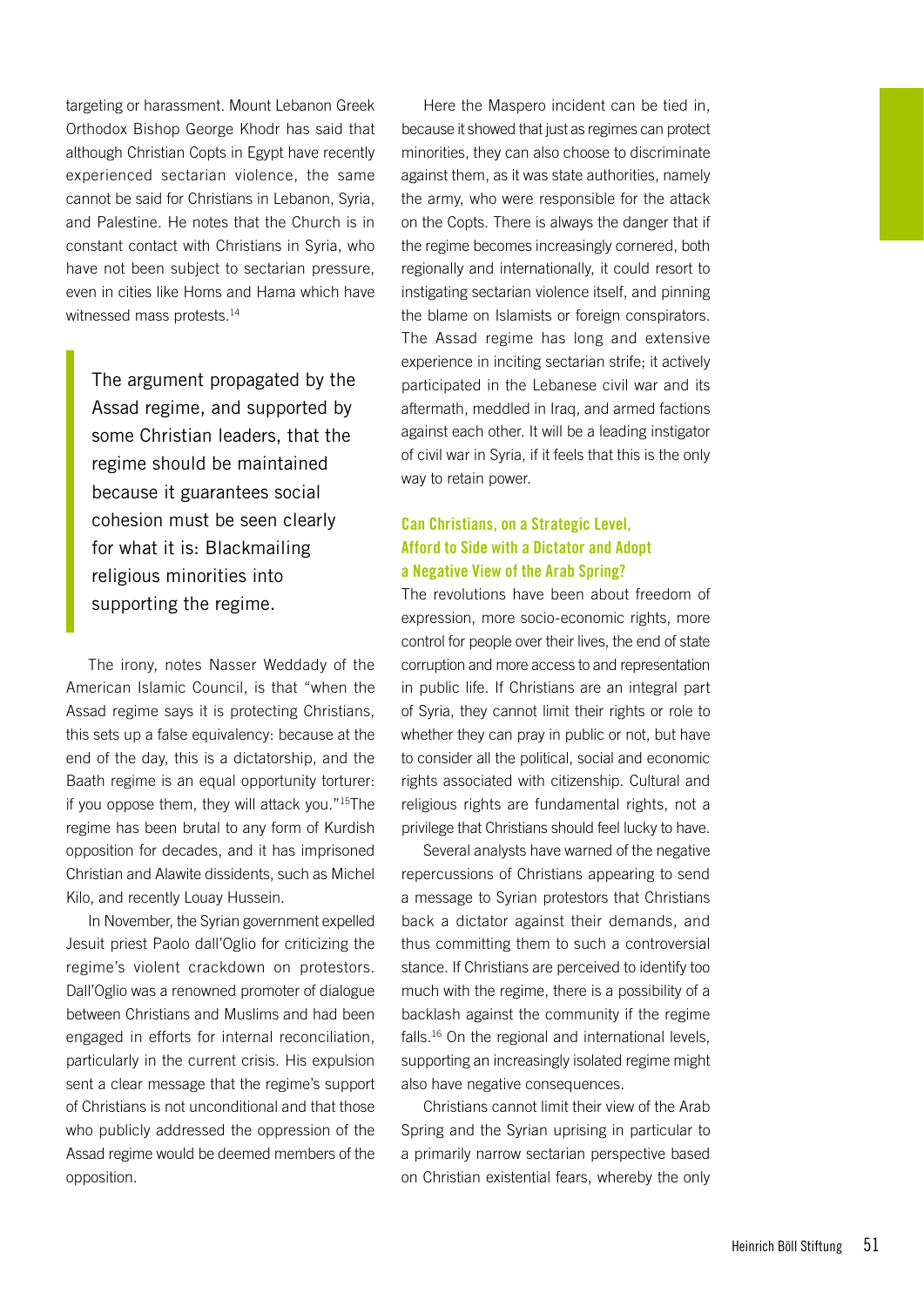outcomes they can conceive of are conservative Islamic states hostile to religious minorities. Although a sectarian civil war in Syria cannot at all be dismissed, it is not inevitable that the Lebanon and Iraq scenarios of sectarian strife will unfold in Syria. We should not ignore a probable scenario in which Syria could transition to a freer, democratic and just system, which is fair towards minorities. Syrian opposition leader Bourhan Ghalyoun and the Local Coordination Committees have constantly reiterated the opposition's guarantees of a civil state, a national pact between representatives of sects and religions and his belief that the success of the revolution depends on the involvement of all segments of the Syrian population so that all are represented.<sup>17</sup>

If Christians are an integral part of Syria, they cannot limit their rights or role to whether they can pray in public or not, but have to consider all the political, social and economic rights associated with citizenship.

Fear of repressive Islamists does not only apply to Christians, as moderate Muslims and secular liberals, both are by no means a minority in the Syria, also feel threatened and have an equal stake in opposing the rise of more extreme forms of Islamism. Thus, Christians as an integral part of Syrian society cannot afford not to support Syrian uprising. Ultimately they have

to look forward, because by isolating themselves from the uprising, they risk losing out on playing a leading role in a future Syria.

#### **Endnotes**

- <sup>1</sup> See Nicolas Nassif, "What the Patriarch said, and what the French President said," Al-Akhbar newspaper, 17 September 2011, http://www.al-akhbar.com/node/21478
- <sup>2</sup>"Hazim: Syria unlikely to witness a civil war." October 22, 2011, The Daily Star http://www.dailystar.com.lb/News/Politics/2011/ Oct-22/151948-hazim-syria-unlikely-to-witness-a-civil-war. ashx#axzz1bUQ2iSui
- <sup>3</sup> "Hazim stressed importance of Orthodox Antioch unity." October 28, 2011, The Daily Star http://www.dailystar.com.lb/News/ Local-News/2011/Oct-28/152450-hazim-stresses-importance-oforthodox-antioch-unity.ashx#axzz1cNPbMhy9
- <sup>4</sup>Paula Asteeh, "Rai is the head of Christian minority in the East and his words are not logical or acceptable." September 17, 2011 Asharq Al-Awsat, http://www.aawsat.com/details.asp?sectio n=4&issueno=11981&article=640776&search=%E3%ED%D4% C7%E1%20%DF%ED%E1%E6&state=true
- <sup>5</sup> See "Christian activists impatient with the religious leaders defending the regime & call for organizing a meeting against the official church positions", September 9, 2011 Asharq Al-Awsat, http://www.aawsat.com/details.asp?section=4&issueno=11973& article=639530
- <sup>6</sup>http://www.facebook.com/SyrianChristians
- <sup>7</sup>See Robert Grenier, "the price of democracy in the Middle East" AlJazeera.net 17 October 2011 http://english.aljazeera.net/ indepth/opinion/2011/10/20111017122127469546.html
- 8 "Ghalyoun: We understand Rai's fears but the solution is in democracy and not a coalition of minorities." 10 September 2011 El Nashra http://www.elnashra.com/news/show/393872
- 9 Hassan Abbas, "The dynamics of the uprising in Syria" 19 October 2011 Jadaliyya.com http://www.jadaliyya.com/pages/ index/2906/the-dynamics-of-the-uprising-in-syria
- <sup>10</sup> State sponsored thugs, much like the Egyptian baltagiyya. <sup>11</sup> Nir Rosen, "Assad's Allawites: the guardians of the throne."
- October 10, 2011, Al.Jazeera.com, http://www.aljazeera.com/ indepth/features/2011/10/20111010122434671982.html <sup>12</sup> i.e. family issues, like marriage, divorce and inheritance are
- administered by the state, and not by religious courts
- 13 Interview with Maan Abdul Salam, Syrian civil activist on 26 October 2011.
- <sup>14</sup> "We are not afraid for the Syrian Christians and there is no pressure in them even in cities like Homs." September 27, 2011, Al Rai newspaper, http://www.alraimedia.com/Alrai/Article. aspx?id=300045&date=27092011
- <sup>15</sup> Interview with Nasser Weddady, outreach director at the American Islamic Congress on October 25, 2011.
- <sup>16</sup> Interview with Antoine Haddad on October 19, 2011. See also: Michael Young, "Patriach Rai, you're wrong." NowLebanon. com, September 9, 2011, http://www.nowlebanon.com/ NewsArchiveDetails.aspx?ID=309727
- <sup>17</sup> "Ghalyoun: We understand Rai's fears but the solution is in democracy and not a coalition of minorities." September 10, 2011 El Nashra http://www.elnashra.com/news/show/393872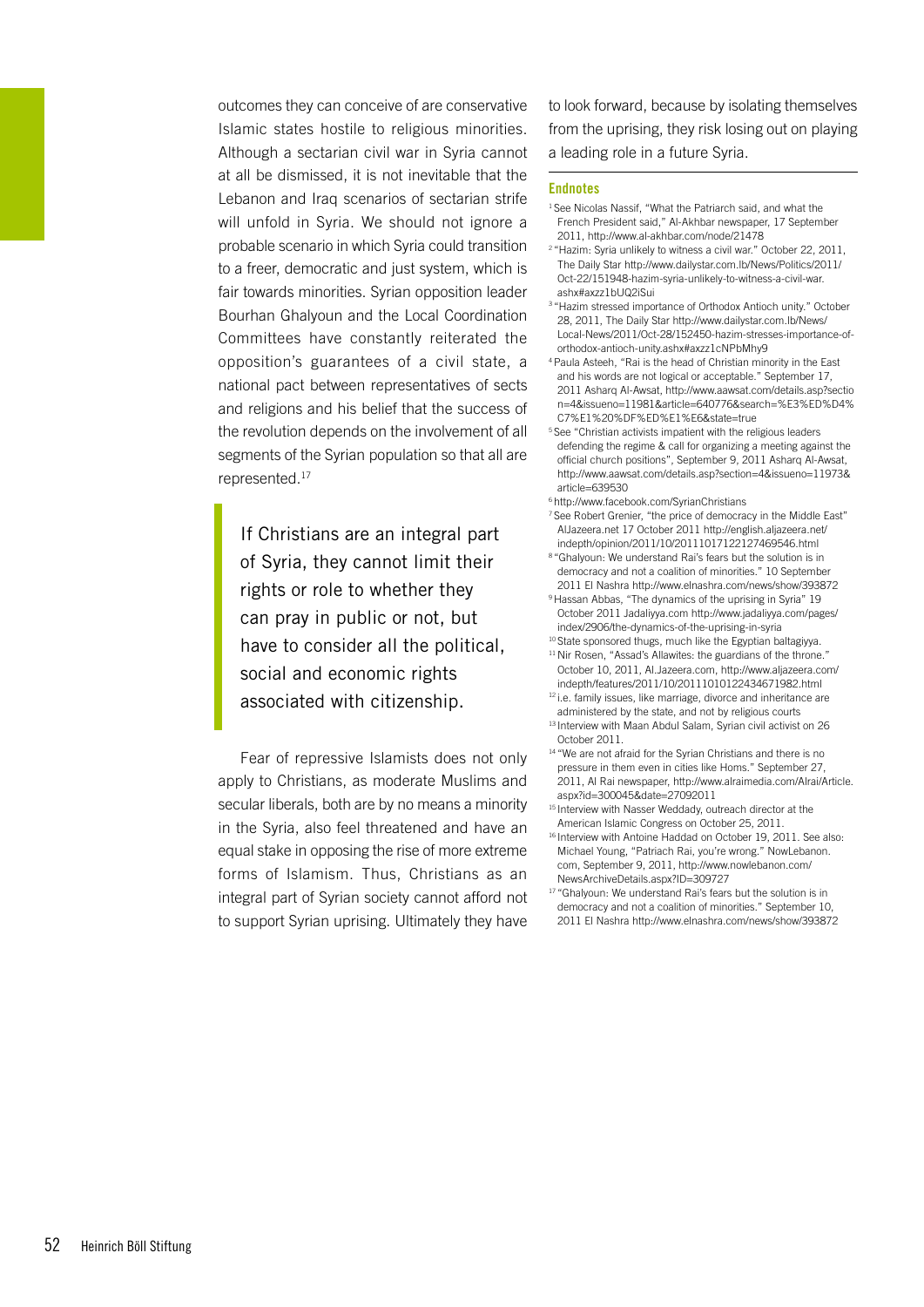# <span id="page-52-1"></span><span id="page-52-0"></span>**The Assad Regime** Controlling Information and the Contradictory Image

The uring one of his meetings with a group<br>of Syrian students on May 5, 2011,<br>Bashar Assad mentioned that it was not<br>the demonstrators that bothered him so<br>much as the people who filmed them and sent uring one of his meetings with a group of Syrian students on May 5, 2011, Bashar Assad mentioned that it was not the demonstrators that bothered him so the images to the media. In my view, this is a deeply significant admission of how much the Assad regime places value on information, and how far it will go to contain the threat it poses. It also suggests that the decision to target those who capture events on film—or rather, on their mobile phones—and even to have them killed, is a presidential one.

#### Father and Son

Under Hafez Assad the Syrian regime enjoyed almost total control over the flow of information, something that made it very hard to predict what would happen inside Syria when he passed away, even for Syrians themselves. The regime and its security officials monopolized the vast majority of information, including that which touched on citizens' private lives and public opinion. A notable example of this information policy in action was when Syrians, in the 1990s, learned of secret negotiations between Syria and Israel, even as the Syrian state media continued to talk of the "Israeli enemy", plots by the "Zionist entity" and promoted their favorite slogan: "no sound is heard over the sound of battle." Maybe it was at this point that Syrians finally realized that their political leadership was fundamentally unpredictable, a quality Hafez Assad himself considered as a badge of honor: evidence of his strength and artfulness.

It was a model Bashar Assad sought to emulate to maintain the freedom of manoeuvre enjoyed by his father. State affairs were dealt with as state secrets, not permitted to be disclosed and discussed. They were a red line. It is interesting that most Syrian opposition politicians and activists were accused of "spreading false information, thus weakening the spirit of the nation." In a sense it is true, this 'spirit' that Assad is trying to impose on the nation will be weakened when information is no longer censored; herein lies the importance of spreading information, and its danger, too.

Were it not for the Arab Spring, the events of Daraa in March 2011 would have remained an isolated incident of which no one would have heard.

As a result, Syria is listed as having some of the most rigorous media and Internet monitoring in the world. The authorities shut down newspapers, censor entire issues, pull other issues off the newsstand, physically cut pages out of "brother Arab" publications that make it into the country to prevent the free circulation of 'dangerous' information to the masses.

#### Information Control

Were it not for the Arab Spring, the events of Daraa in March 2011 would have remained an isolated incident of which no one would have heard. Over the years, the Syrian regime has amassed considerable skills in restricting information, but it does not, it seems, possess much expertise in dealing with information once it is out. This can be clearly seen in the official response to information that Syrian activists

#### <span id="page-52-2"></span>Mustafa Haid

Mustafa Haid is a human rights activist from Damascus. He was banned from travel from 2007 to 2011 and is currently exiled in Beirut. He served at the Damascus Center for Human Rights Studies, and led social media campaigns related to human rights and gender equality in Syria as local partner of the Swedish NGO SIPU. Since March 2011, Haid advocates for the Syrian uprising, documents testimonies for human rights organizations, assists foreign journalists in Syria, and runs social media sites supporting the uprising with nonviolent strategies.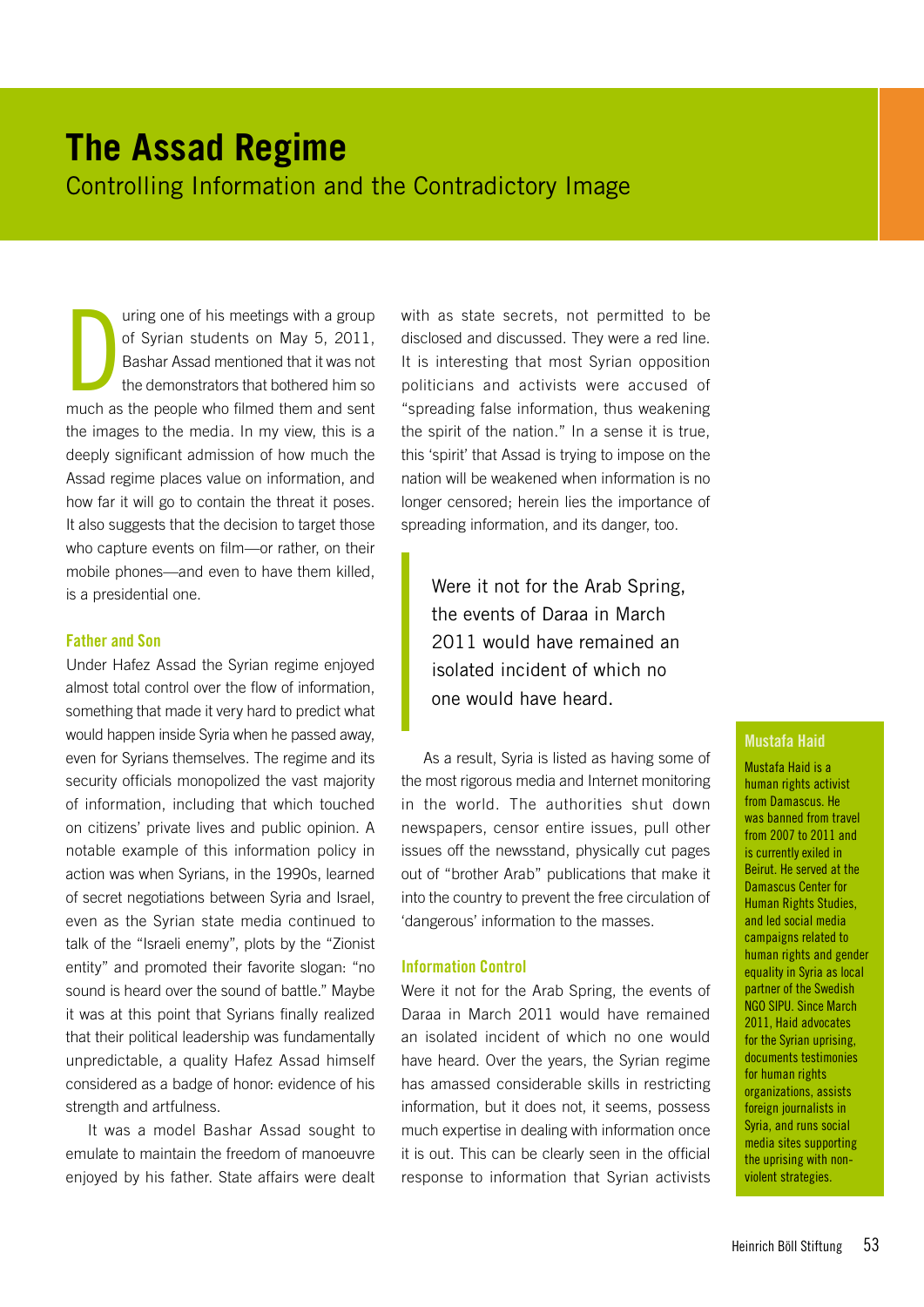succeed in publishing. At the outset, when the president was still focused on containing events, the state media simply denied them. Regimealigned analysts and state controlled media outlets claimed, for instance, that footage from the village of Bayda (where tens of villagers were rounded up in a public square on April 12, 2011 and humiliated, while armed security troopers jumped up and down on their backs) was in fact of Kurdish Peshmerga militants in Iraq. This prompted a man named Ahmed Bayasi, who appeared in the footage from Bayda, to appear in a YouTube video which was circulated on Facebook and satellite TV channels, showing him standing in the same square, stating his name and brandishing his identification documents. Bayasi was subsequently arrested and activists leaked news that he had been killed. Some weeks later, the Syrian media aired an interview with Bayasi in the state security headquarters denying reports of his death. Ironically, with this interview the same media defused its own claim that they were Peshmerga fighters in Iraq and not Syrian security forces.

Another example is the video that was posted on YouTube and broadcast on satellite television, purporting to show the discovery of the first mass grave in Daraa in May 2011. State television and the state-affiliated Dunia channel rushed to denounce the video as a fake, but that same night, the Syrian state news agency reported that Bashar Assad made a phone call to the victims' families—three of them were from the same family—promising to hold those responsible for the massacre to account.

At a meeting with another group of citizens from Douma, a Damascus suburb, Assad admitted his disappointment at the state television service, stating that he personally never watched it, giving the impression that he was locked in a struggle against the malign influence of his own media outlets. But his outrage was short-lived. Soon, he willingly embraced these media tactics (in essence, the tactics developed by his father) and at his second speech, delivered at Damascus University in June 2011 he praised the efforts made by the

state media in what he termed "an information war". On the side of the regime was "the Syrian Electronic Army" that attacked public and personal social media websites, deluging them with comments and invective, and attempting to get Facebook pages and accounts shut down by reporting them to the administrators. Assad also expressed his admiration for the Syrian media's brave confrontation with a universal media "conspiracy" against the regime, joining state television in denouncing the uprising and casting doubt on all non-official accounts of events.

This attitude was particularly evident in the interview he gave to ABC News in December 2011, during which he appeared in denial and totally out of touch with reality. Instead of acting as the head of state and hence highly-informed on all matters, Assad came across as a member of the public with no conceptions outside that of the state's own narrative. In his last speech, on January 10, 2012, Assad expressed his disgust at the interview, claiming it was fabricated and edited in a misleading way.

The men and women who film the demonstrations are indeed the most potent foes of the Assad regime, for they threaten one of his most effective weapons: information.

The current Syrian information policy has been in place for nearly four decades and is simple: "We decide what other people should know, and we present an image of our strength and resilience". Until recently, this approach had proved successful, but the official depiction of events - that the uprising is just a "passing summer shower" and "a crisis that is now over"; that "all is well with Syria" and "we'll emerge stronger than ever" - no longer convinces anybody. This is chiefly due to the extraordinary efforts of activists using the most basic technological tools and in many instances paying with their lives, despite the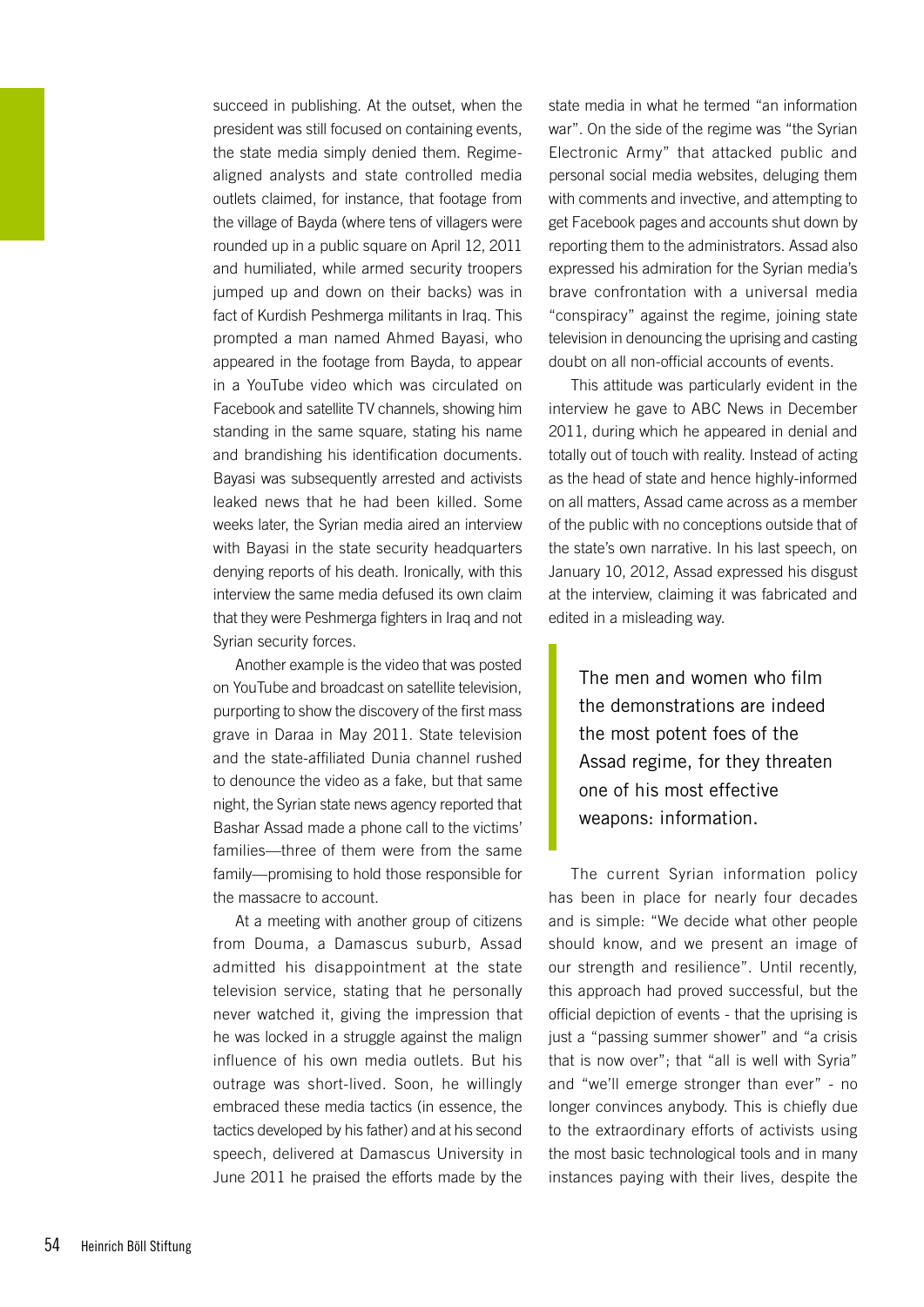regime's tireless attempts to kill, imprison and isolate them. The men and women who film the demonstrations are indeed the most potent foes of the Assad regime, for they threaten one of his most effective weapons: information.

On March 25, 2011, I joined a demonstration in Damascus with a group of friends, a day after Vice-President Buthaina Shaaban had declared that demonstrating was a right and that the state had no problem with peaceful protest. We caught up with the demonstration at the Hamidiya Bazar and walked towards Marja Square in the heart of Damascus.

We saw large groups of civilians standing about, some looking up at the surrounding buildings and pointing out people taking video footage, while others pointed to those using mobile phone cameras on the ground, shouting: "Over there! He's filming! Grab him!"

The regime plays on its supposed qualities of security and stability, comparing the status quo with a freedom that is associated with chaos and regional instability.

The people taking footage were subjected to ferocious beatings as they were dragged off towards secret police vans. When they were confident that no one was filming and there would be no 'information' available to show what had happened, the plain clothed security men pulled out black rubber and wooden truncheons, which were hidden under their clothes and attacked and beat us. In a few minutes, some demonstrators were arrested while others fled, and more people started to appear brandishing pictures of Bashar Assad, accompanied by a camera from the state television, which broadcast images of the pro-Assad rally that night, March 25, 2011, after the presenter declared: "Al-Jazeera and the other conspiratorial channels spoke today about a demonstration against the regime in Marja Square, whereas it was in fact a rally in support of His Excellency the President."

The official media persisted with this ruse until recently, then abandoned it for a new trick: filming footage of the supposed site of the demonstration showing it to be empty, or rather, a scene of daily life. This is because the "civilians" (who turned out to be security forces and republican guard soldiers) who attacked us at that demonstration, on March 25, 2011, are no longer capable of chasing down cameramen at every demonstration and setting up counter rallies.

### The Image of the Syrian Regime and its Contradictions

Despite the control of the authorities over information in Syria, the truth, in its broad outlines at least, was known to all: Syria is a country ruled by a politically corrupt security regime under authoritarian dynastic rule.

Attempts by Bashar Assad and his wife to present a more civilized and youthful image collapsed after the president's first speech to parliament following the outbreak of the Syrian uprising in March 2011. Contradictory accounts and analyses offered by the Syrian regime dealt further blows. For instance, he said the failure to implement political reforms over the preceding eleven years was down to the urgent need to implement economic reforms first. When the protests in Syria first started, the regime spread rumors that the demonstrators were demanding economic rights and improvements, not political freedoms.

Similarly, the regime plays on its supposed qualities of security and stability, comparing the status quo with a freedom that is associated with chaos and regional instability. At the same time, it talks continuously about arms smuggling and armed gangs lurking everywhere, which - contrary to the regime's own boasts about stability - the combined efforts of the army and security forces have failed to defeat after ten months of intensive campaigning.

Since the beginning of the revolution, the regime has portrayed itself as reformist, taking a number of measures to bolster its credentials, such as abolishing the emergency law and the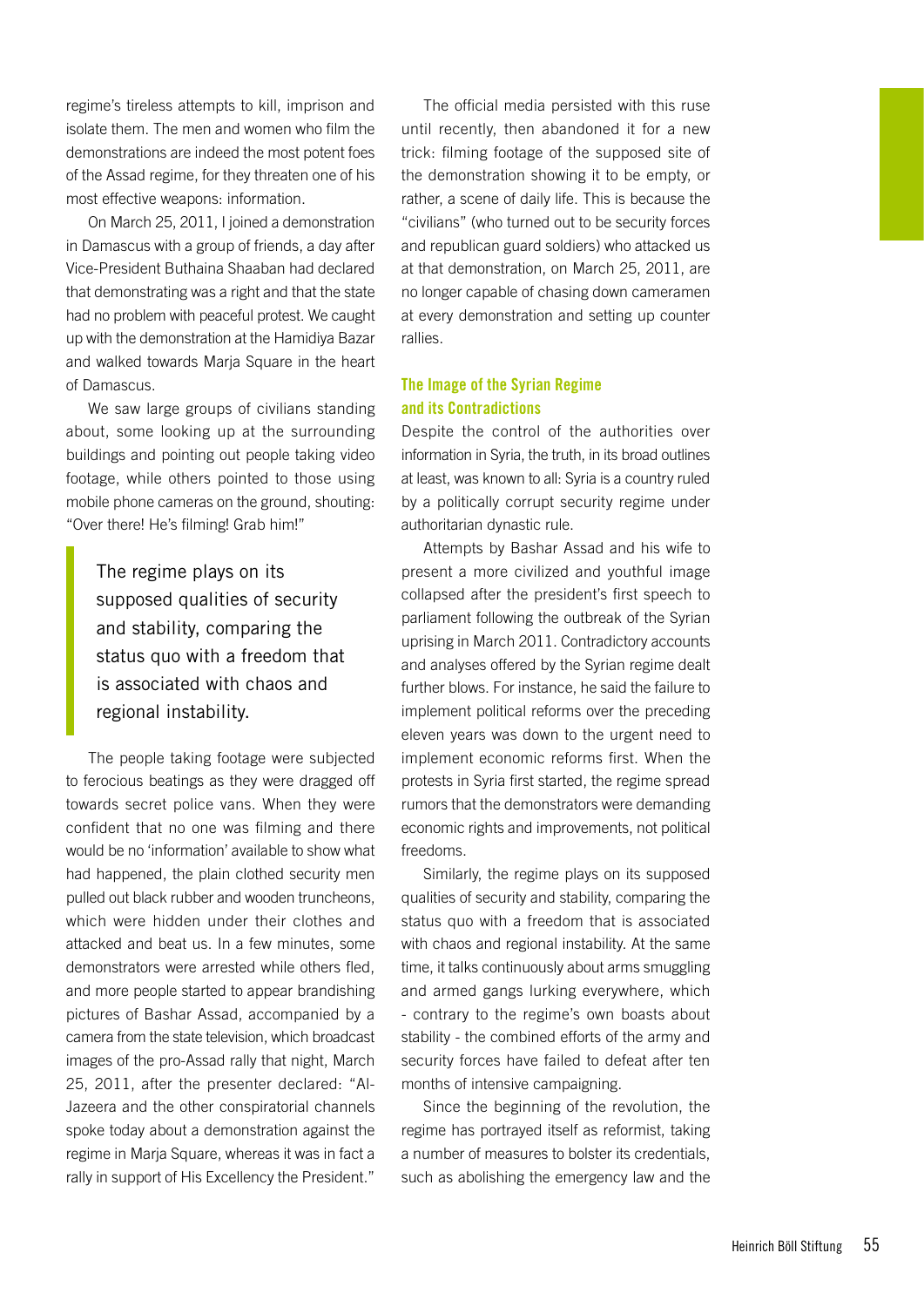state security court and passing a media law, a political party law and looking into amending the constitution. But Assad has retained the founding decree of the state security administration which gives special powers to the military and special courts (allowing security operatives to kill, detain and torture citizens without fear of retribution), as well as issuing a judicial control law and a demonstrations law, both of which negate the impact of the reformist measures and empty them of meaning. Evidence for this is the rise in forcible detentions, disappearances, torture and assassinations that has followed the abolition of the state of emergency.

Furthermore, Assad claimed that these reforms are part of an old scheme, whose implementation was delayed by unfavorable regional and international circumstances and cannot be seen as a response to the legitimate demands of the protestors themselves. Indeed, they have no value as a political "gain" for the protestors: they were merely designed to placate protestors before the uprising could get out of hand. When these placatory measures failed, Assad began to talk about "individual errors" committed by members of the security forces and created investigative committees who have yet to hold anyone to account for their crimes, a failure that Assad excused in his most recent speech by decrying - irony of ironies - a lack of verifiable information.

Perhaps the most contradictory story propagated by the regime, and the most damaging to its carefully constructed image, is the claim that "armed gangs" have been murdering civilians and soldiers. This ignores the following points:

1. These gangs are present at anti-regime demonstrations yet avoid pro-regime rallies that are announced in advance, which would give such gangs plenty of time to prepare operations against them. Yet this never seems to happen (with the sole exception of the incident in the regimeloyalist Homs neighborhood of Akrama, when unknown persons fired RPGs and

other firearms in which six civilians and a French journalists were killed on January 11, 2012 and yet the investigations indicate Pro-Assad involvement).

- 2. The regime denies the existence of civilian casualties and focuses on military casualties (most of whom are said to be members of units tasked with protecting the regime).
- 3. The type of operations carried out by the army and the security forces seem designed to inflict mass punishment against recalcitrant civilians rather than targeting armed gangs. These include surrounding cities and cutting off water, electricity, food, medical services and communications, thereby leaving civilians trapped and easy prey for any armed gangs wandering about. Once the city is entered it becomes impossible to identify these gang members, as all they have to do is throw away their weapons. A more appropriate tactic would surely be to surround specific neighborhoods and permit non-combatants to flee, leaving only fighters behind.
- 4. The majority of the "terrorists" and "armed elements" who have been arrested and shown on television, turn out to be peaceful demonstrators. Most have been arrested at least two weeks prior to the operations they are confessing to. In one case, a supposed gang member stated that his operation had been planned by a man who had been killed sixty days before the alleged crime was carried out.

In his most recent speech on January 10, 2012 (and his third since March 2011), Assad dedicated the first and last sections to a discussion of information and the media, and his profound revulsion at the conspiracy being engineered by some sixty television channels and dozens of websites against his regime and the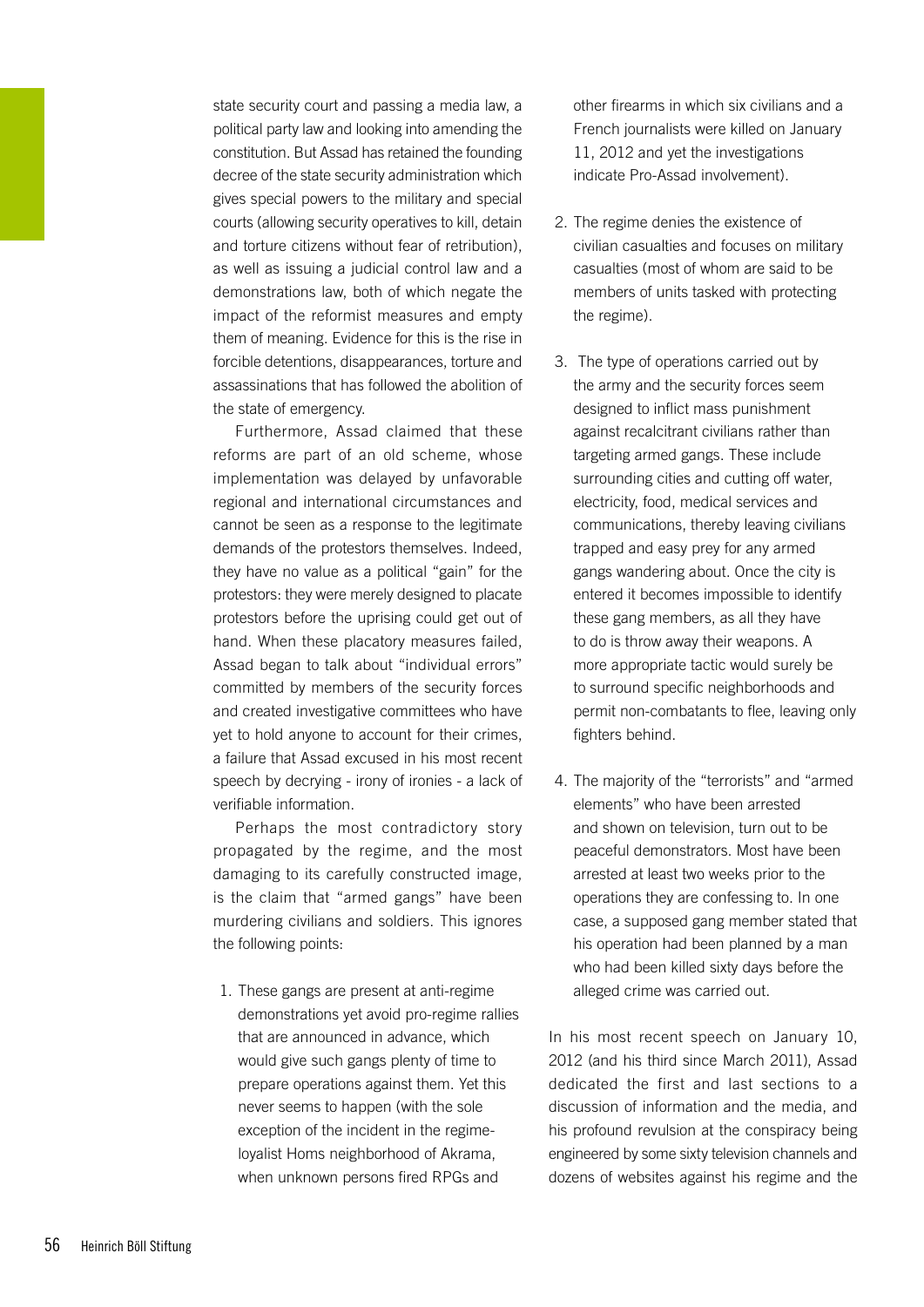deliberate misrepresentation that they engaged in. He justified his refusal to allow foreign media into Syria on the grounds that such fabrications had less impact when they came from outside.

Everything we know about the regime is no more than a cover. If the regime seems unified that is only because it wants us to see that. We are not permitted to get a glimpse of any divisions that may exist.

If they were allowed in, he all but admitted, that would be equivalent to handing them control over the image and the information that the regime had worked so tirelessly to control and manipulate.

#### Conclusion

Information about the regime, its stability and unity, remains hard to come by and predictions are difficult. Even political and military defectors such as the Senior General Inspector, member of parliament Imad Ghalioun or Brigadier-General Mustafa Sheikh know very little about what goes on at the highest decision-making levels, or in the security forces' operation rooms. This leads me to believe that radical change in Syria, when it comes, will happen overnight. Everything we know about the regime is no more than a cover. If the regime seems unified that is only because it wants us to see that. We are not permitted to get a glimpse of any divisions that may exist, as this is what truly terrifies Assad. Today, he is more frightened of his own henchmen than he is of the peaceful protestors in the street or the thousands of conscripts and officers who have decided to take up arms against him. He fears his closest friends, because they possess the inner secrets; the 'information'. Like Assad, these men know that it is far easier to cut the top of a pyramid than turn it on its head, and this is a game at which they are very expert.

Translated from the Arabic by Robin Moger.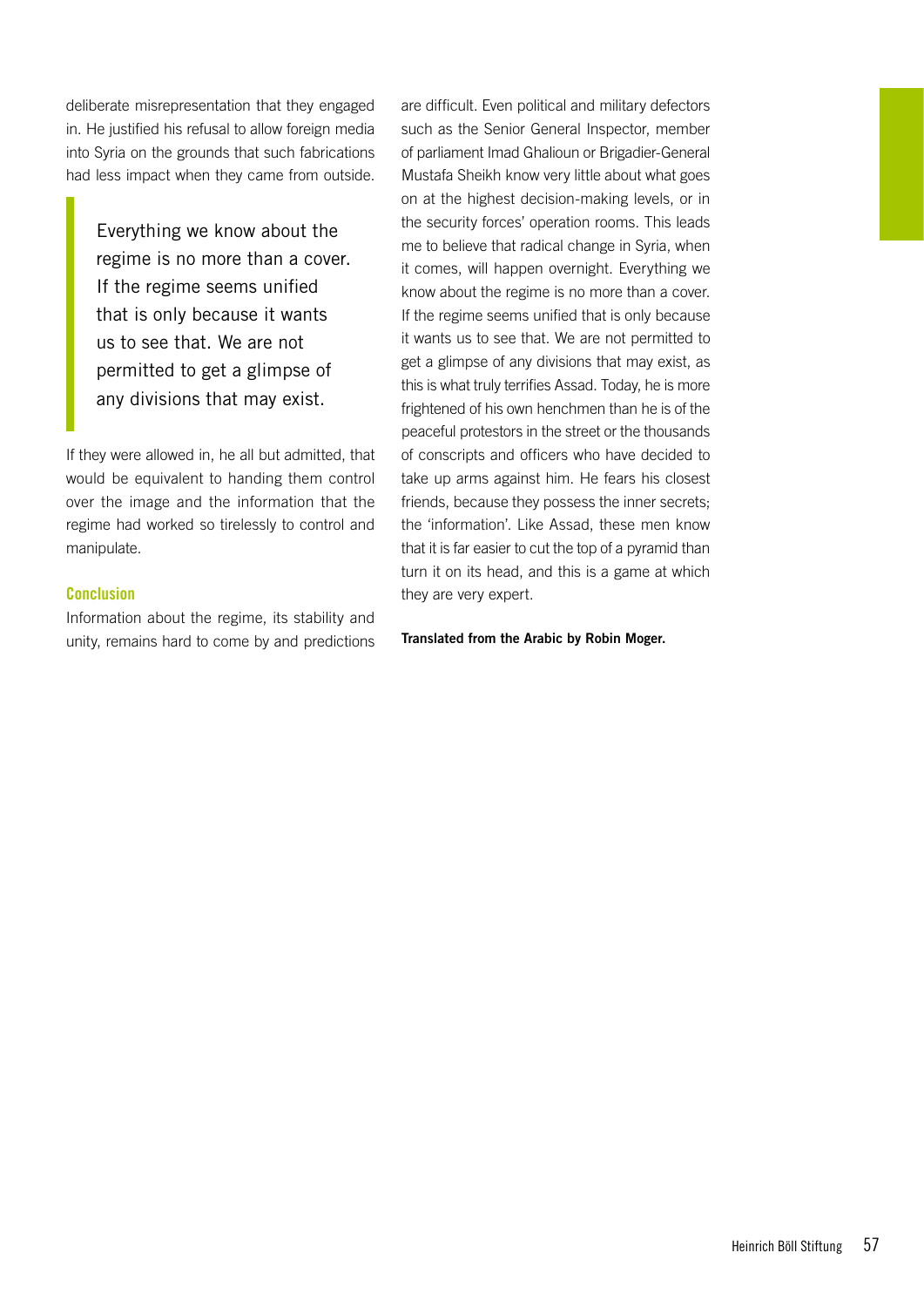# <span id="page-57-0"></span>**The Revolution as Model and the Image of Tahrir Square...**

<span id="page-57-1"></span>Syrians are Paying a Double Price

#### A Necessary Introduction

This article of mine springs from very real feelings of bitterness. After ten months have passed, the Syrian regime's savage machinery of repression continues to chew up those who have risen up against it. Syrian blood lies thick upon the ground and it continues to flow. The regime's inexcusable determination to pursue a security strategy to deal with the popular movement pushes the country ever deeper into a black hole of violence and hatred. Confronted with all of this the vast majority of demonstrators continue to offer peaceful resistance, devising new strategies on a daily basis to help them fight off the tyrannical and immoral authorities.

### <span id="page-57-2"></span>Mohammad Al Attar

Mohammad Al Attar is a Syrian playwright and drama practitioner. He graduated in Applied Drama from Goldsmiths, University of London. His play "Withdrawal" was performed in London, New York, New Delhi, Berlin, Tunis and Beirut. His play "Online" was premiered at Royal Court Theatre in London. His most recent play "Look at the Camera" was premiered in Brussels and Berlin. Al Attar has published numerous texts for performances and critical contributions published in several Arab newspapers and magazines.

The lack of proper interest in the non-violent struggle in Syria can be explained, at least in part, by the absence of any symbolic image comparable to Egypt's Tahrir Square, which has become the dominant reference point for those following the 'Arab Spring'.

It is a bitterness exacerbated by my awareness that this astonishing civil resistance does not receive the attention or support it deserves outside Syria.

This article shall be a record of what I experienced during my travels in Europe and Egypt, experiences that led me to the conclusion that the lack of proper interest in, and support for, the non-violent struggle in Syria can be

explained, at least in part, by the absence of any symbolic image comparable to Egypt's Tahrir Square, which has become the dominant reference point for those following the 'Arab Spring'. The image of Tahrir Square - itself an inspiration to the Syrians - has become a burden, the price that the Syrian revolutionaries must pay if they are to receive the attention enjoyed by their Egyptian comrades. This insistence on a comparison between the two countries works to the detriment of Syria, blithely ignoring the obstacles that, to date at least, have hindered the reproduction of a Syrian counterpart to Tahrir Square.

#### The Magic of Tahrir Square

I reached Cairo on a work trip on November 17, an arrival that coincided with the mass rally held in Tahrir Square the following day and called the Friday of Handing Over Power. Like every visitor to post-revolutionary Egypt I was obsessed with Tahrir and the first thing I wanted to do was head down there.

At about nine o'clock that Thursday evening I reached the square in the company of a friend. The crowds filled every corner of the open space. People were busy erecting podiums for the following day. In the middle of the square was a grassy circle where the demonstrators' tents stood. These individuals had no intention of abandoning their sit-in until the revolution was complete.

Happy as a child I wandered about, from the Egyptian museum on one side to the Omar Makram mosque on the other. The place was packed with discussion circles and it was the easiest thing in the world to join in. Room would be made for you, for sure; there were no barriers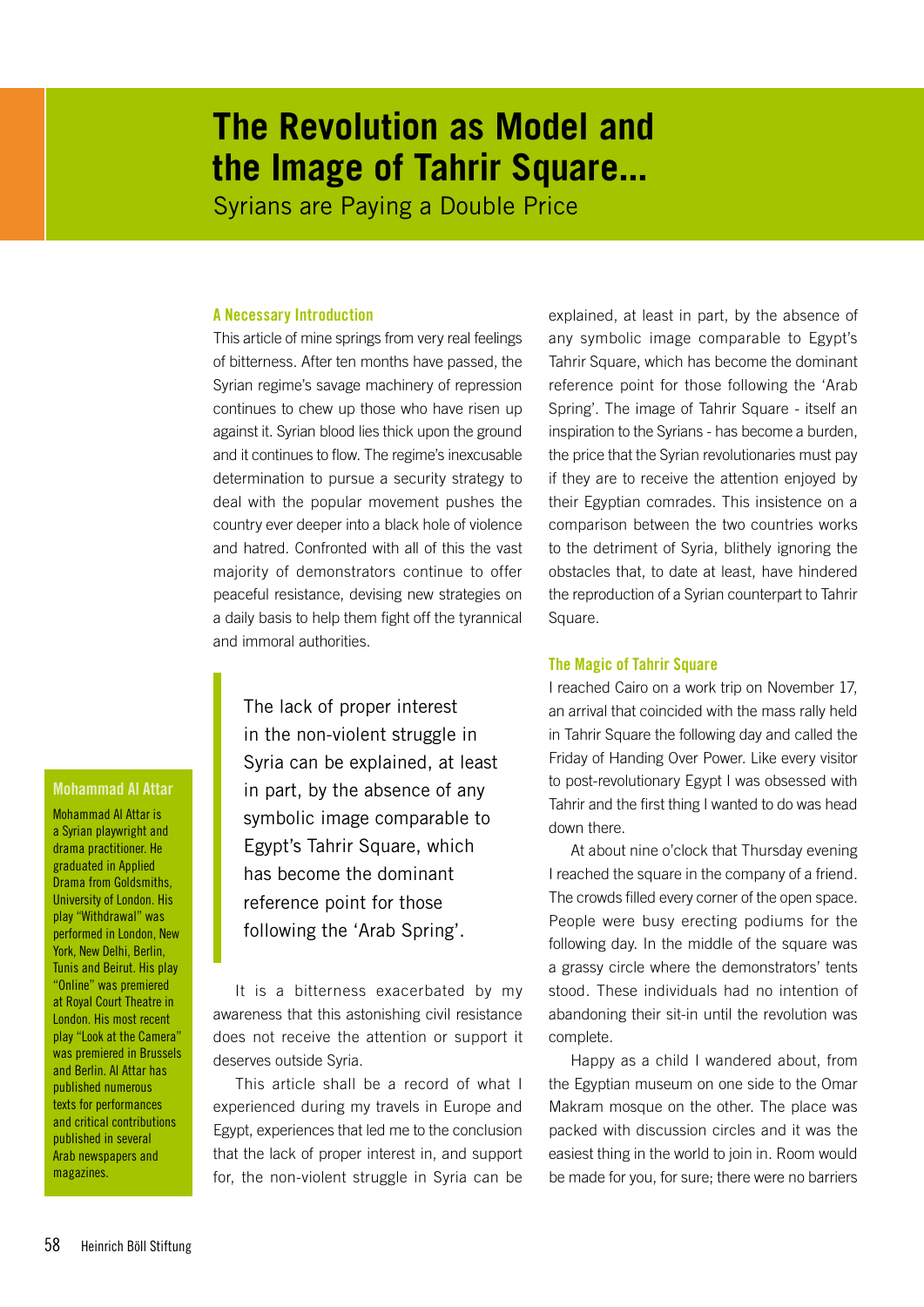here. I would join a circle, listen for a while then go off to another. It was hugely enjoyable: an experience quite without precedent. No sooner did I open my mouth to speak than everyone turned towards me:

*"You're from Syria?" "Yes."*

Then the comments poured out:

*"How's it going over there?" "Never give up!" "With God's help, you'll do it!"*

The people there lavished me with genuine sympathy and I withdrew, flustered, amid prayers of support. Wandering over to the vendors selling snacks, I hopped up onto the grassy circle in the middle of the square, and decided to take a closer look at the tents. Most of these long-term demonstrators were young, but I was surprised to see children accompanied by their relatives. I didn't want to leave Tahrir that night. I had been seduced.

The following day, Friday, November 18, Tahrir thronged with demonstrators. Myself and a group of non-Egyptian friends were watching the awe-inspiring scene from the bridge that overlooked the square. It wasn't an ideal spot but it was good enough to get a glimpse of the Syrian flag being waved by the demonstrators. When night came we descended to the square. Thousands were still roaming about, in addition to the sit-in crowd who still stuck to their tents in the centre. We walked about a bit. Truth be told, we were tourists. My friends were snapping pictures here and there. One of them, a woman, stopped to photograph one of the carts selling *tirmis* beans. The young man pulling it looked delighted. Another young man nearby shouted in irritation,

*"What do think you're doing photographing that? Go and take a picture over there…"*

He gestured to the heart of the square where the crowds huddled around people giving speeches. A little taken aback I asked her and the rest of my friends to leave, but they wanted to stay on.

*"It's wonderful here!" one shouted.* 

### The Dominance of the Image and the Revolution as Model

For reasons connected with my job I have been able to make several trips to Europe since the outbreak of the Syrian revolution. I have been to Stockholm, Paris, Edinburgh, London, Brussels and Berlin. I need scarcely mention that the situation in Syria constituted the greater part of any conversation I had there.

We have to admit that if the same question is repeated so often, this means that it is a valid one. The rather generic inquiry, "What's *really* going on in Syria?" seems to result from a dearth of images - of data - from Syria. It is a question about details, about the specifics of a situation, rather than wondering "Why is the revolution happening in the first place?" In the latter sense, the question acknowledges the general context: a totalitarian, dictatorial regime that has stifled the country and its inhabitants for decades. It is a question, therefore, that seeks data: instances of the systematic oppression being practiced by the regime; the proportion of demonstrators versus regime-loyalists; the extent of the revolutionary movement's non-violence and its ideology, and so on.

This need for information, acutely felt by nonexpert observers of the region's political scene, has one overriding cause: the absolute media blackout imposed by the regime. It is important to reflect that in these European countries you have a population accustomed to receiving extensive and in-depth television and press coverage of world events, two things that the Syrian revolution conspicuously lacks. Of course I am referring here to the coverage of events, to the incidents that take place on the ground on a daily basis, and not just political analysis and interpretation.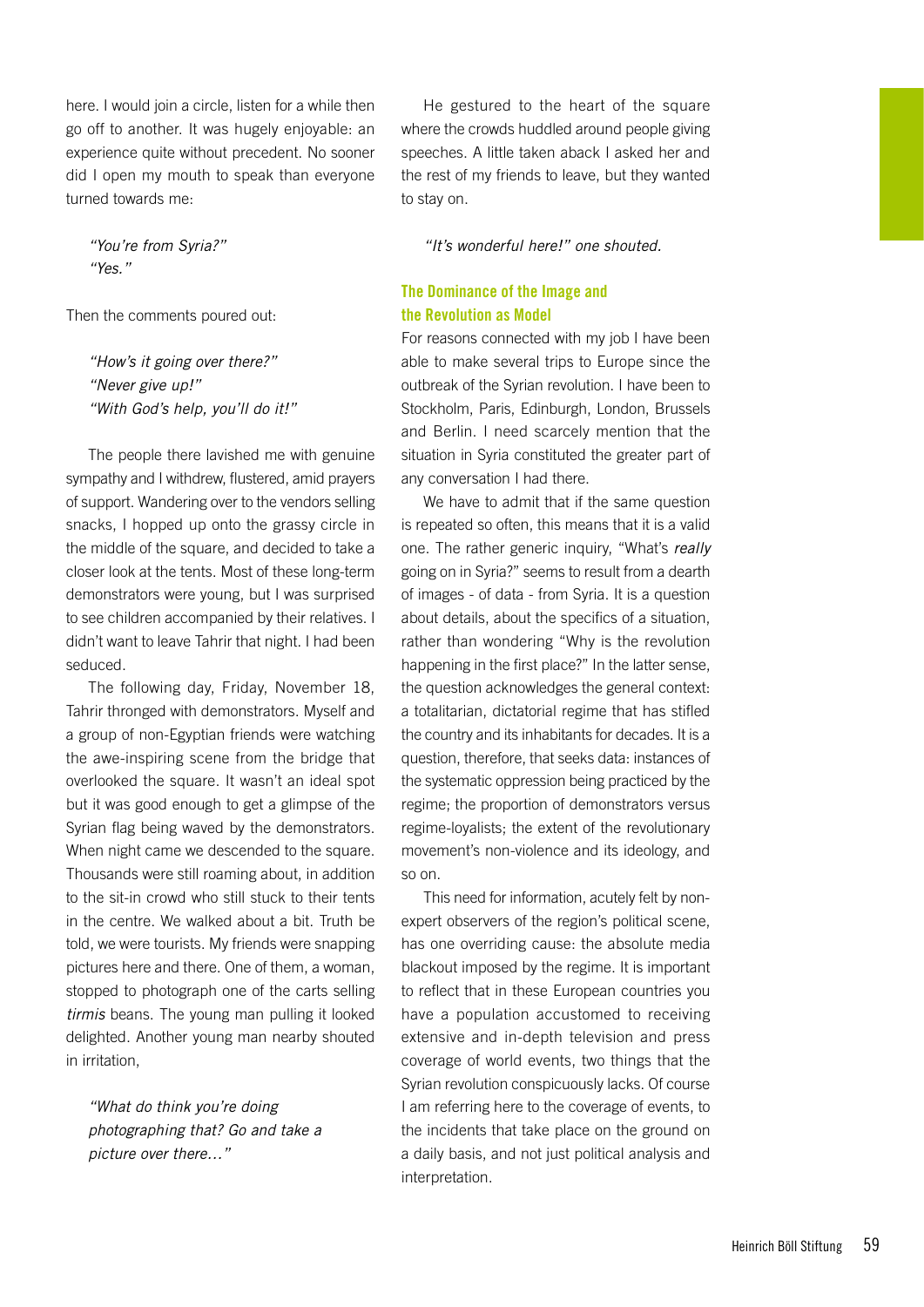But these endless questions reveal another factor behind this lopsided curiosity. While a lot of the questions were a direct result of the regime's media blackout I also noticed that many of those whom I met abroad were trying to evaluate the Syrian revolution using the Egyptian revolution as a point of comparison, or to be more precise, Tahrir itself. I could accept a certain amount of confusion and inaccuracy when it came to events on the ground in Syria - Syrians suffer from it themselves at times - but I found myself unable to accept this lack of admiration for the civil, nonviolent resistance of my fellow countrymen, and the consequent absence of effective solidarity on the part of non-Syrian activists and otherwise socially aware individuals living abroad.

Friends in Paris informed me that the drawnout nature of the revolution and the confusion of regional and international actors over who would take political responsibility for Syria had gravely damaged support in Europe. But the debates I had in Europe, the last of which were with a group of playwrights in Brussels and then some academic acquaintances of mine in London, left me with the following conviction: Syrians are being asked to reproduce another Tahrir in order to attract a greater share of media attention for the civil resistance.

Jon Rich gave precise expression to this point when he wrote: "From the outset of the crisis in Syria, political analysts waited for a demonstration of millions in Damascus so they could begin to anticipate the collapse of the bloody regime. Images of a million demonstrators is itself enough to change the logic of politics in the world, for it is irrefutable evidence that 'the people want a change of the regime.'"<sup>1</sup>

The image of Tahrir truly is a seductive one. More importantly still, it is inspiring and motivating. Nor can there be any doubt that this very image was hugely influential in encouraging Syrians to liberate themselves from the loathsome tyranny under which they lived. So it is an irony, and an unjust one, that the degree of solidarity they receive is dependent on their ability to reproduce the scenes from a Square that for eighteen days had so entranced the world.

This is not to belittle the value of the protest in Tahrir as an example to be followed. Quite the opposite. The occupation of public squares is an act of resistance with a number of motivating factors, most notably the intense desire to reclaim public space, thereby reclaiming rights both practical (the right to free movement and assembly) and symbolic (the liberation of the public arena from the images, statues and names of the 'one leader' and senior regime figures). Syrian intellectual Yassin al-Haj Saleh has written the following on just this issue: "Unarmed, popular revolutions facing regimes who base their power on the total appropriation of public space, cannot establish themselves without appearing in this public space and cannot win liberating and restoring it to the common weal."<sup>2</sup>

Any careful evaluation of the situation in Syria will inevitably lead to the conclusion that recreating Tahrir is not a viable option, at least at present.

It is painful to state, but the revolutionaries in Syria have tried to produce facsimiles of Tahrir on more than one occasion. Early last April, demonstrators arriving from the countryside around Damascus tried to occupy Abbassiyeen Square in the city but were met with heavy gunfire before they could reach their goal. On April 18, revolutionaries managed to take over the main square in Homs and began turning it into another Tahrir, setting up tents and large sings. Then the square was surrounded by security forces, who opened fire. The true extent of this massacre remains unknown to this day, thanks, once again, to the regime imposing a media blackout and severing all lines of communication with the city. Yassin al-Haj Saleh reports that activists from Homs insist that more than two hundred people were killed<sup>3</sup>. Despite the high price they have paid, the revolutionaries attempt to repeat the experiment whenever they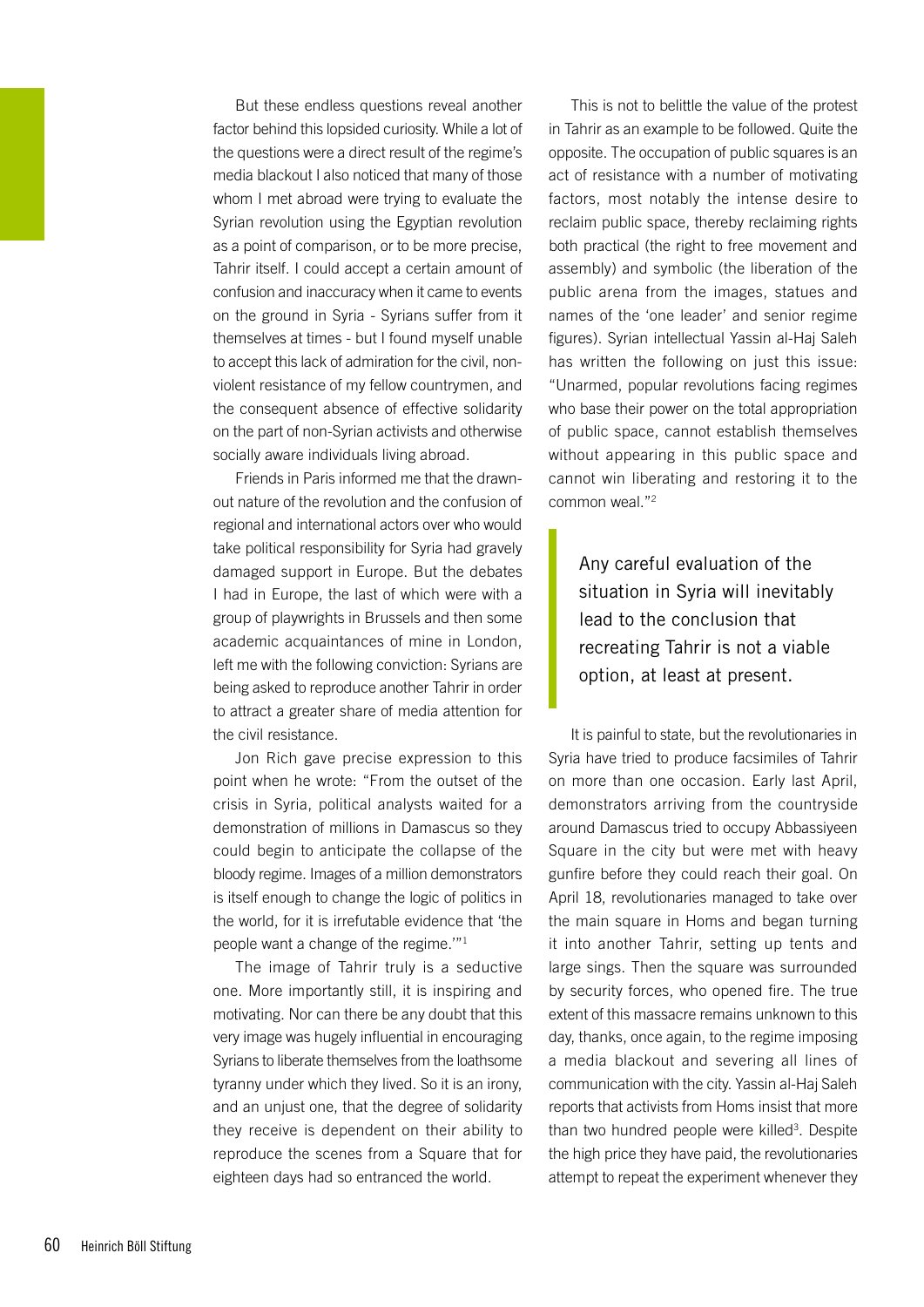get a chance. After thousands had gathered in Hama's Aasi Square, and before the city was subjected to a military assault, the main squares in regional centers up and down the country, from Douma and Zabadani in the Damascene hinterland, to Sanmein in Deraa, were filled with rallying demonstrators. But these demonstrations did not turn into the open-ended sit-ins we saw in Tahrir because those involved knew that the price would be too great to bear.

Any careful evaluation of the situation in Syria will inevitably lead to the conclusion that recreating Tahrir is not a viable option, at least at present. Syrians have experimented and shown this to be the case. Foreign observers would do well to note the true scale of the sacrifice the Syrian people have made for the sake of their non-violent resistance and stop obsessing over mass rallies and the occupation of city centers. To do so, in my view, would lead to a greater appreciation of what they have achieved, and their inventive creation of non-violent strategies of resistance in the face of brutal and systematic state repression.

Our demonstrators, their souls held in one palm, their chanted slogans in the other, take snatched and distorted videos that shake as they run.

This brings us to the role played by the media. The importance of the Tahrir image is well established, but I cannot help wondering how events in Cairo's main square would have played out in the absence of such extensive coverage and the ceaseless flow of live images from Tahrir itself. It would not have diminished the glorious sacrifices made by the Egyptian demonstrators, but what effect would it have had on popular and political responses to the revolution?

In addition to all the other burdens they have to bear, I fear that Syrians are paying a heavy price for the free circulation of images from Tahrir. Frankly, Tahrir became spectacle: you could sit at home, idly flick on the TV and there you were in the square, confronted with the demonstrators' courage and good humor as they confronted a grim and ruthless regime. In Syria there are no men and women sitting in their tents day and night and battling with thugs on camelback, no young people putting on concerts or protecting museums. In Syria it is harder to glimpse these forms of civil resistance, though I assure you that they are happening. Our demonstrators, their souls held in one palm, their chanted slogans in the other, take snatched and distorted videos that shake as they run.

We see the blood, hear the bullets and screams, but it is up to us to assemble the full picture. They are images that inaugurate a new aesthetic, according to Syrian film director Ossama Mohammed<sup>4</sup>. Jon Rich went even further when he said that these filmmakerrevolutionaries, while documenting the possibility of their own deaths every time they take to the streets, they are creating a profound change in our understanding of the image<sup>5</sup>. I believe both Ossama Mohammed and Jon Rich to be absolutely correct in their analysis, but I still regard their reading as being limited to the structure of the image and its aesthetics, as treating no more than the visual characteristics of this new form of image. I'm afraid that the image coming from Syria lacks immediacy and abundance, the very qualities it requires to inform the world of what is taking place "here and now". This rule, which theatre is all about, is disregarded.

A friend told me that people outside Syria needed to see more of the reality of daily life in Syria, more of the quotidian aspects of the non-violent resistance. This was important, she claimed, because it would generate support away from the polarizing effect of political discourse. "There are lots of people who aren't with the regime," she said, "but are yet to take a position. The complexity of the country's political future and the murky picture coming out of Syria confuses them."

A sensible point: it's again a question of information and images . But what can be done given the regime's media blackout and its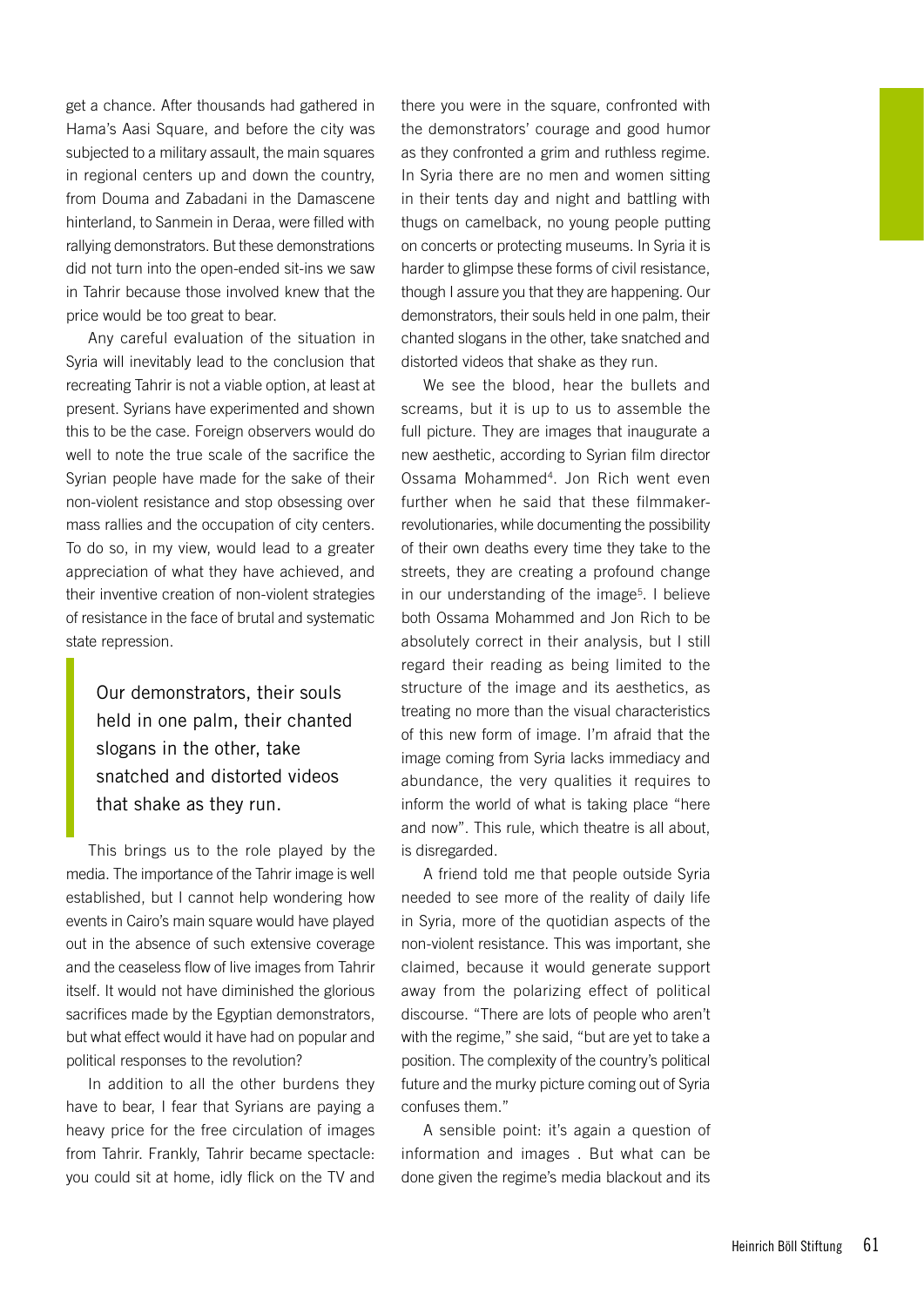untrammeled brutality? Are activists being lazy when it comes to documenting their struggle and providing images? I personally confirm that they are not. Nevertheless, it must be admitted that the pictures and videos that are leaked, not only come sometime after the event and are of poor quality, but are very few in number and do not accurately reflect the true scale of the horrors to which Syrians are being subjected, nor the true extent of their resistance.

"We have no Tahrir Square," I told my friend.

I wanted to add, "Maybe other people could make more of an effort to appreciate the extent of our resistance and find out more for themselves, instead of waiting for us to hand them another Tahrir." But I said nothing.

Over in London another friend said: "Frankly, your regime's media blackout has done the job. People here don't make the effort you'd like. We always hope they will, but it never happens."

Heroic action surely deserves solidarity, but the one that receives live, continuous and blanket coverage will always get more admiration. This is something we have to concede.

#### Egypt, Syria and the Different Pain Thresholds

In Cairo I received an invitation from Roger Anis, a young press photographer and friend of mine, to attend a photography exhibition put on by a group of Egyptian photographers who had documented events in Tahrir during the revolution<sup>6</sup>. It was extremely affecting. Apart from the documentary value of the pictures, the aesthetics was stunning. I might have been the only person there who felt annoyed. I couldn't forget the uncomfortable fact that none of this was available to us in Syria. I thought of a Lebanese-American friend of mine, another professional photographer who I had bumped into once in Beirut. She had told me about the trip she had made to Cairo with a group of friends just as the situation in Tahrir was beginning to escalate. They weren't going to miss it for the world, she said. Once again it was the power of the image, the irresistible magic of the square. Would my friend and her colleagues be able to travel to Syria to take pictures there?

Therein lies the difference.

The inability to transmit stable images and video footage out of the country does not just deprive Syrians of solidarity from abroad and affect the awareness of the nature of their resistance, it also raise the frightening possibility that if we are unable to properly document all this anguish it will stay buried in our memories and souls, prompting further suffering and creating more long-term divisions and misery in our society. I believe that the image can help exorcise some of this pain and bring it into the public arena where it can be transmuted into a more easily digested narrative. In this sense the image attains a degree of independence over time that helps us to examine old wounds and recollect with a greater sense of calm and balance.

If we are unable to properly document all this anguish it will stay buried in our memories and souls, prompting further suffering and creating more long-term divisions and misery in our society.

On November 19, Tahrir erupted again after the security forces used excessive force during an unexpected operation to remove the sit-in demonstrators, which led to the death of a young man. Things began to escalate. The revolutionaries wanted to stay the course: no more tricks; the revolution was only half-finished. In the days that followed Tahrir Square returned to the international headlines, though perhaps a little less prominent than before, while images of the massed crowds and angry young men attacking the Ministry of Interior dominated reports.

I was due to leave Cairo on November 21. It was a hot day, down in Tahrir. I made my way through the centre of the square and approached Mohammad Mahmoud Street, the road that led from Tahrir to the Interior Ministry. Groups of brave young men milled about, playing cat and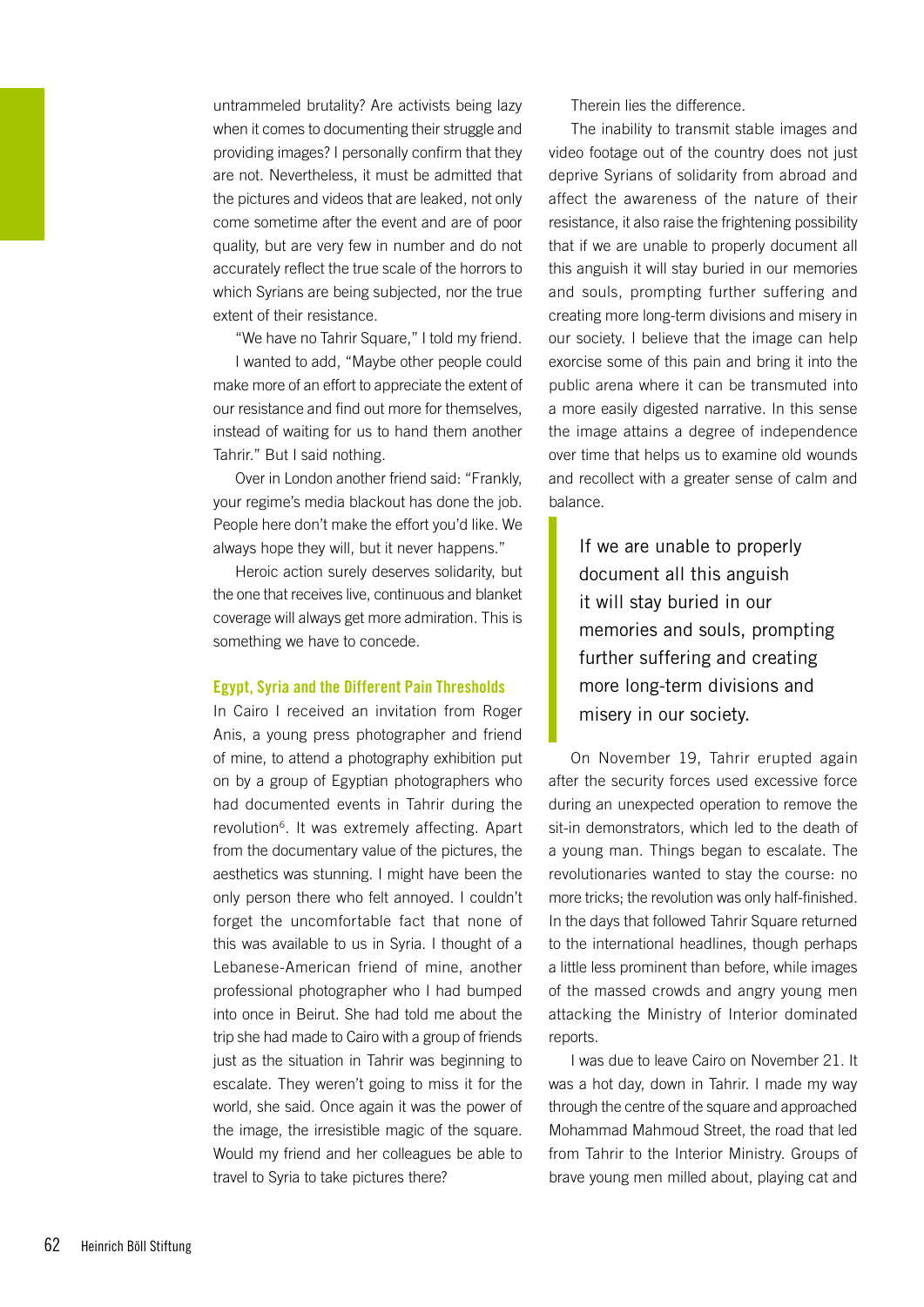mouse with security troops, who were massed by the ministry itself. The square was packed with people, but street vendors and children were still about, along with photographers, of course. From my vantage point, I could see television crews on the balconies overlooking the square, but was unable to make out the names of any of the channels. I was with a couple of Swedish friends, just two of the many foreigners present in the square. My companions were sending out minute-by-minute updates on Twitter and Facebook: their big adventure. I had many friends in Europe who were thousands of miles away from Tahrir, yet still passed on images of the square. I was so lucky, I thought to myself, to be here in the heart of the action. I could walk around and chat to people as much as I liked. Only the stench of tear-gas drifting from the direction of the ministry disturbed my unruffled mood.

The smell brought back memories of our few attempts to hold protests in Damascus, where demonstrators received the tear gas canisters like bouquets of roses, grateful that they weren't bullets or electric prods. In the last demonstration that I attended, back on October 15, more than ten thousand people gathered in the neighborhood of Al-Midan (anyone familiar with events in the capital will realize just how big a number that is). The tragedy of it was that an eleven year-old boy had to die before they took to the streets. Ibrahim Shibani had been killed by a bullet as he left the mosque with his father the day before.

No sooner had we laid his slender, precious body to rest, before the tears could spring to our eyes, than the bullets poured down on demonstrators outside the cemetery. People scattered and sprinted in all directions. The smell of live ammunition would soon cover that of the tear gas. Another young man fell dead, a young man who had come to bury the first martyr. That's quite normal in Syria: martyrs burying martyrs. Others were wounded by the gunfire. One of them was standing next to me. A round hit him in the foot and his friends carried him away, screaming:

### *"It's nothing! Put me down!"*

There were no cameras, other than those on our mobile phones (our puny weapons); no television crews; no foreign friends cluttering up Twitter and Facebook with pictures of the funeral procession. But we were fortunate: we got to bury Ibrahim. On other occasions, it would take days before the martyrs could be put on the ground.

### In Revolutions Terminologies, like Dreams, are Shared

I was making special preparations for my trip to Egypt. After my time in Europe and Lebanon I was getting ready to face my Egyptian friends and any questions they might have, no matter how harsh. They had just pulled off a great revolution, given the world the example of Tahrir, and the ripples they had created had travelled across the planet, from Wall Street to Rome.

But of all the cities I visited, it was Cairo alone that saved me the trouble to explain the reason for our suffering, to show me that Syrians, deprived of everything except their faith in freedom, had created a miracle with their revolution. I met with the editor of the distinguished literary journal, *Akhbar al-Adab*. I talked to taxi drivers, to a nurse, to the young men and women I bumped into in Tahrir. Every single one demonstrated a solidarity and understanding that I found quite astonishing. They did not complain about a lack of information from Syria, or the poor quality of the videos. A totalitarian, corrupt regime passed here, too, and this saves a lot of discussion.

Egyptians were certainly caught up in their own incredible achievements, but not one of them ever suggested that their revolution was a model that we should follow. The youth in Tahrir were following events in Syria but they never suggested we needed another Tahrir there. They could see the villages and narrow alleys in which Syrians held their protests.

*"Mubarak was a proper gentleman compared to your guy," they'd say. "God be with you."*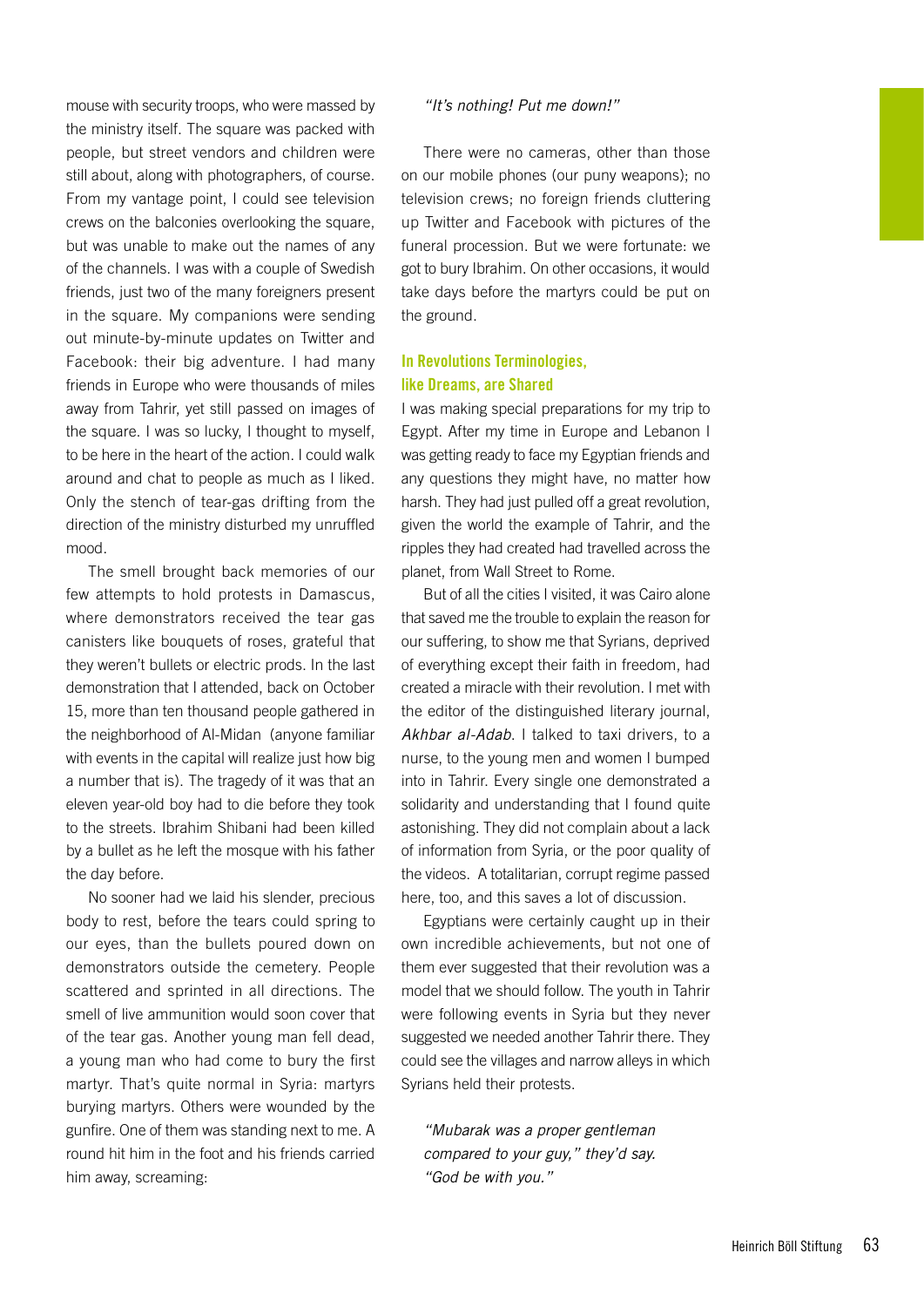"God be with you," might seem to be small comfort, suggestion that nothing short of divine intervention was needed, but such things need to be understood in their cultural context. All of us, Egyptians and Syrians alike, are fond of laying the responsibility on God, but we still understand our role in things. Nevertheless, I was powerless to stop the feelings of exhaustion that would sweep over me from time to time. Syrians were all alone in their confrontation against this most brutal of despotic regimes.

Never mind. We'll keep going to the end, and when we get there the only debt we will owe is to our martyrs and suffering prisoners.

#### Translated from the Arabic by Robin Moger.

#### Endnotes

- $^{\rm 1}$  Jon Rich, The Blood of the Victim: Revolution in Syria and the Birth of the Image-Event, e-flux, #26, June 2011, http://www.eflux.com/journal/the-blood-of-the-victim-revolution-in-syriaand-the-birth-of-the-image-event/
- $^{\rm 2}$  Yassin al-Haj Saleh, About Some Characteristics of the Syrian Uprising, Modern Discussion, 21/6/2011, http://www.ahewar. org/debat/show.art.asp?aid=264150
- $^{\rm 3}$  Ibid.
- $^4\,$  In some of Ossama Mohammed's articles that were published in Al-Hayat newspaper, he wrote about how a new aesthetics was established by leaking footages from the Syrian revolutionaries on the ground.
- $^{\rm 5}$  Jon Rich, The Blood of the Victim.
- <sup>6</sup> Exhibition "The People are the Red Line" in Gezira Art Center in Cairo.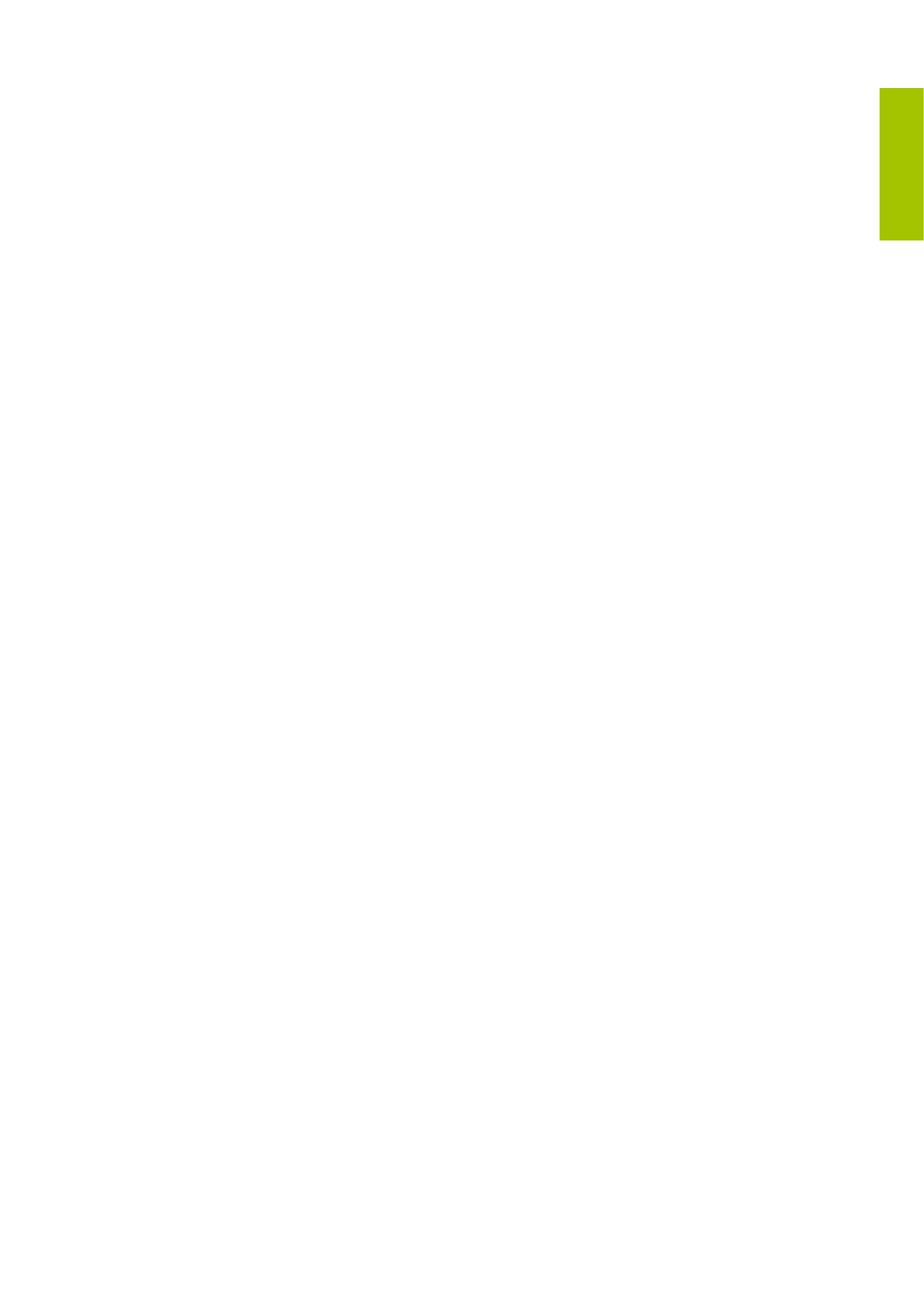# <span id="page-65-0"></span>**Militarization, Violence and the Revolution**

It would mean very little to talk about the increasingly military nature of the Syria revolution, without taking into account the 320 days of conflict with a regime that has used unrestrained violence from the very outset, or the intellectual, political and psychological changes that have taken place in society and the revolutionary movement during these bloody months.

The revolution's non-violence is rooted in its social make up, in the unique nature of the demands it sets out in its use of demonstrations as its primary mechanism for expressing dissent. It does not stem from ideological preferences or conscious political strategizing.

The broad outlines are well known. The regime pushed the army into a confrontation with the revolution, executing those who refused to open fire on their fellow citizens.<sup>1</sup> Conscripts and officers began to desert, forming a ragged alliance called the 'Free Syrian Army'. Cities and municipal centers in and around Deraa, Damascus, Homs, Hama, Idlib and Deir Ez-Zor were subjected to punitive assaults that resembled colonial anti-insurgency campaigns. Here and there, civilians took up arms to fight the regime's forces, which included the shabiha.

In short, the revolution has almost always had a military component, one that cannot be ignored

when thinking about its future. This militarization is neither the result of external influence nor adherence to any pre-existing ideology. At the same time it has never compromised the generally peaceful nature of the movement. The revolution's non-violence is rooted in its social make up, in the unique nature of the demands it sets out in its use of demonstrations as its primary mechanism for expressing dissent. It does not stem from ideological preferences or conscious political strategizing. Detrimental comparisons of peaceful demonstrations carrying signs and chanting and armed groups firing bullets say nothing meaningful about the reality of the revolution, they merely reveal the commentators' ignorance about what is happening on the ground and show how superficial their analysis really is.

The fact is that in most locations peaceful demonstrations could not have continued without the relatively modest levels of protection afforded by the military and civil wings of the Free Army against the regime's retribution. Refusing to acknowledge this will not change the fact that it is true. Voicing one's distaste for militarization while ignoring the violence perpetrated by the regime is equivalent to blaming the victims for choosing to resist, and there can be no patriotic or human excuses for such such a position.

In the abstract, of course, peaceful resistance is morally preferable to fighting, but we are not free to pick and choose as we like. This is reality, a reality that has forced countless Syrians to defend themselves against a regime that generated violence and hatred as part of its very nature and not, as one bloated Syrian minister recently claimed, 'out of necessity' or in response to 'popular demand'.

#### <span id="page-65-1"></span>Yassin al-Haj Saleh

Yassin al-Haj Salih is a Syrian writer and dissenter based in Damascus. He was a political prisoner between 1980 and 1996. He writes for several Arab newspapers and journals outside of Syria and regularly contributes to Al-Hayat newspaper. Among his book publications are "Syria in the Shadow: Looks inside the Black Box" (Arabic, 2009) and "The Myth of the Others: A Critique of Contemporary Islam and a Critique of the Critique" (Arabic, 2012).

<sup>&</sup>lt;sup>1</sup> See Human Rights Watch report from December 2011.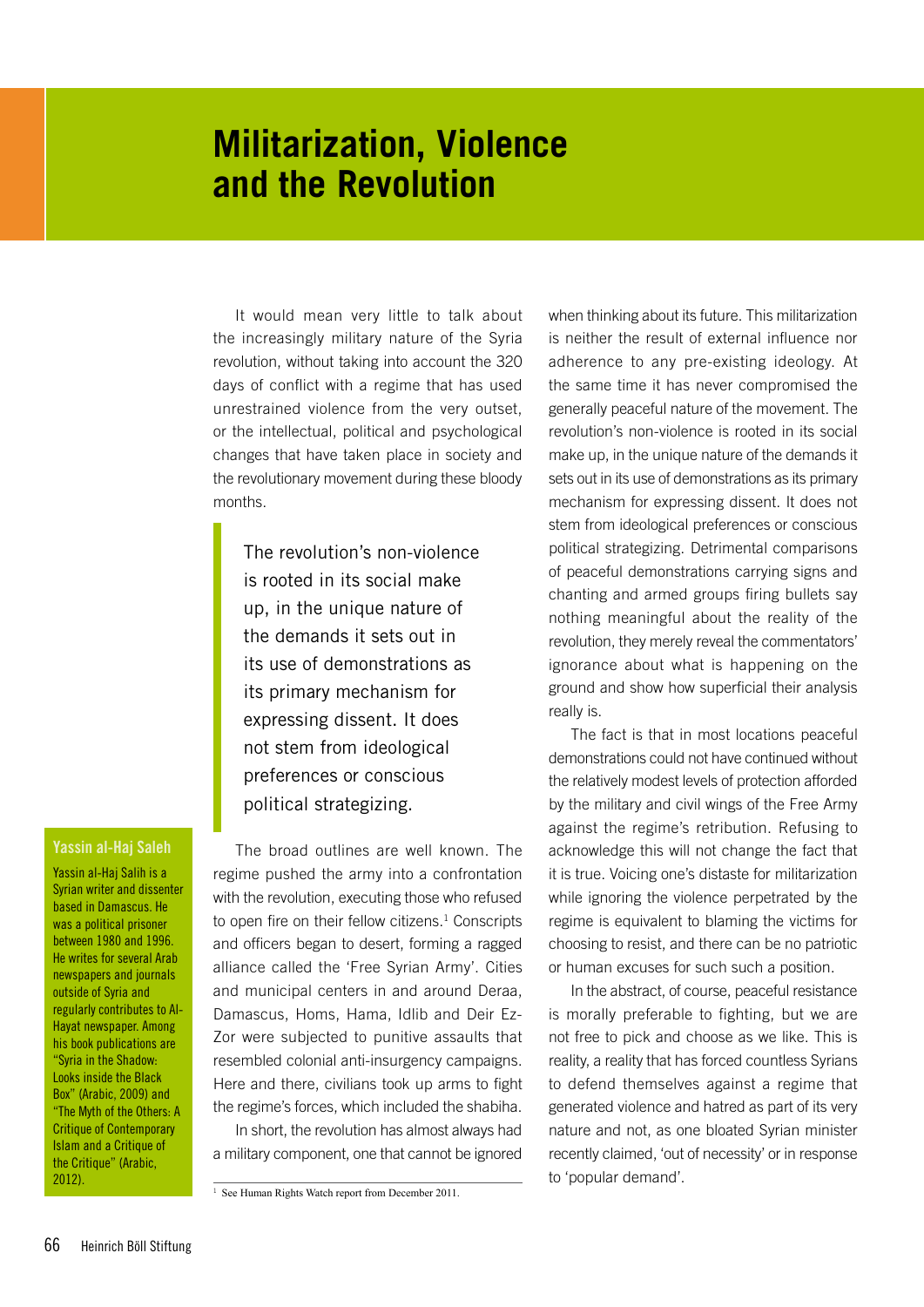This tendency towards militarization is better understood against a backdrop of general chaos and disorganization. One cannot be a purist these days and reject any armed resistance out of hand or oppose to the revolution simply because of some of the unregulated activities that take place in its shadow. So as long as the regime itself continues to militarize this is an inadequate response. The proper course is for the revolution itself to work to unite the armed soldiers and civilians into one body, or at least achieve some degree of coordination, so that the military component operates in the interests of the revolution as a whole. This will not be easy. There is no guarantee that this ideal state of affairs will ever come to pass. However, harping on about non-violence as an absolute principal is of benefit to nobody, because it is an impossibility.

Structurally speaking, violence is elitist and non-democratic. The more it is used - regardless of whether it is disciplined or not - the more it obstructs the revolution and weakens the participation of women, children and the elderly. Yet we do not have a choice between militarization and non-militarization but between a militarization that is unrestrained and unregulated and one that is curbed and disciplined.

The truth is that some of what is said about militarization is motivated by opposition to the revolution itself, not the legitimacy of the practices that take place in its name.

Political change effected through force of arms creates numerous security, political and social problems and is less conducive to democratic transition that a peacefully obtained transformation. But to make the point once more: we don't have a choice. The military component of the revolution is a side effect of the regime's essentially violent nature: nobody wanted it or planned for it.

The basic point in all this is that our prelapsarian innocence can never be regained. We can never go back to that time before the blood, to the sweet words about confronting the regime's violence with 'bared chests', now that the regime has targeted everyone with its bullets, not just those on the streets with their shirts around their waists. Instead of illusory innocence we need initiatives and hard work to inculcate a military, political and moral discipline in the use of arms. Our reality is running amok. It is chaos. Intellectuals and politicians do their duty when they attempt to order and rationalize it, not when they turn away from it out of high principle and distaste. That is an abrogation.

The truth is that some of what is said about militarization is motivated by opposition to the revolution itself, not the legitimacy of the practices that take place in its name. The revolution is the effort to deny the regime's legitimacy and its patriotic and popular credentials, to declare its violence classist and un-patriotic and to reject the lawfulness of its agencies of state. The revolution aims to establish a new legitimacy, yet this legitimacy does not automatically devolve on everyone who acts in its name. The only credible opposition to random, unregulated violence can come from within the revolutionary movement itself, not from those outside it, still less from its opponents. The violence practiced by the revolution is certainly more legitimate than that of a regime which murders its people, and it is doubly legitimate because it is both imposed on the revolution and defensive, even when it has to be pre-emptive for tactical reasons.

At the same time the revolution contains a genuinely non-violent component, one that rejects all violence even for reason of selfdefense. Yet the best way to defend non-violence is to participate in the revolution by turning out in the streets and working to increase its civil nature. Sitting on the fence and hymning the virtues of non-violence is possibly the worst thing one could do.

Looked at practically, the legitimacy and public acceptance of the revolution requires us to move beyond mere words of support and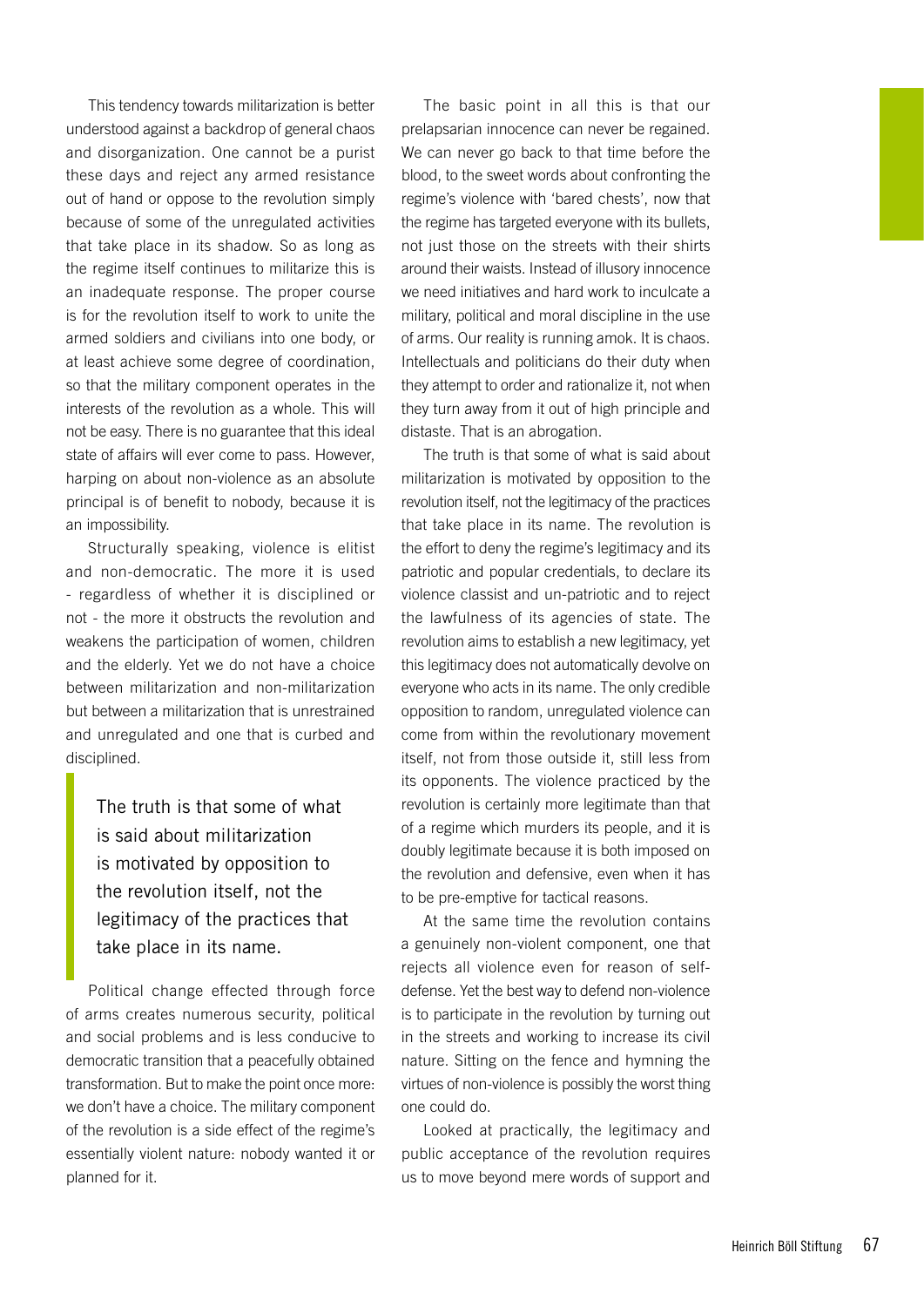actively participate in the revolution; to create intellectual, political and organizational structures that respond to its ever-increasing complexity. This engagement should aim to coordinate the various branches of the revolution and lead them towards the ultimate goal. At the moment, such engagement is lacking but the sheer variety and diversity of initiatives being produced by the revolution gives us good reason to remain optimistic. These initiatives are independent and self-generated, the groups creating them working tirelessly to curb the militarization of the revolution and bolster its civic, inclusive nature.

Published in Al-Hayat, January 29, 2012. Republished with kind permission of the author.

Translated from the Arabic by Robin Moger.